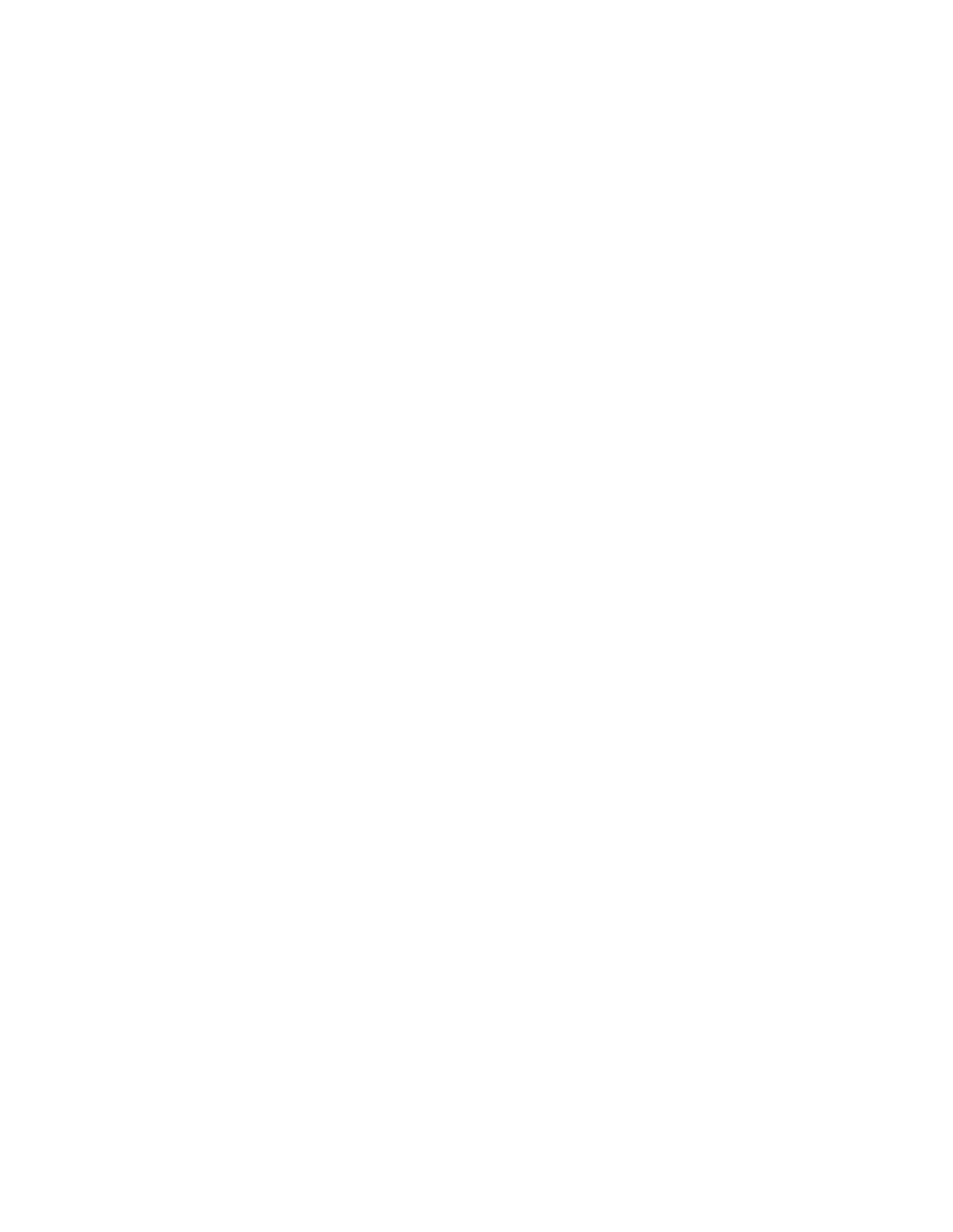## Summary

In February 2019, the Federal Reserve conducted a Senior Financial Officer Survey to collect qualitative and quantitative information from senior financial officers on their banks' reserve management practices and money market participation.<sup>1</sup> This survey featured many of the same questions included in the survey conducted in September 2018.<sup>2</sup> For instance, the first part of the survey again asked respondents to identify the lowest level of reserve balances that they would feel comfortable holding before taking action to retain or increase their reserve balances given the constellation of short-term rates prevailing at the time of the survey.<sup>3</sup> The second part of the survey asked respondents to consider reserve balance management in interest rate environments different from the one prevailing at the time of the survey. The third part of the survey asked about participation in unsecured overnight wholesale funding markets. Building on the previous survey, a number of new questions were added to further explore respondents' demand for reserve balances. For example, the first part of the survey was expanded to include a two-part question on respondents' comfort level with using Federal Reserve intraday credit as well as questions designed to gain more insight on their lowest comfortable level of reserve balances. In addition, a new part was added to the survey that asked respondents about participation in secured overnight wholesale funding markets.

The survey was distributed to senior financial officers at 80 banks on February 7, 2019, with replies due by February 21, 2019.<sup>4</sup> The reference period for most questions was January 2019. Responses were received from 75 banks. In aggregate, these 75 banks held roughly threefourths of total reserve balances in the banking system at the time of the survey. As in 2018, the banks identified for surveying represented a range of asset sizes and business models. Responses were collected from senior financial officers at 43 domestic banks and 32 U.S. branches and agencies of foreign banking organizations.<sup>5</sup>

Key takeaways from the survey include the following:

- Survey respondents indicated that their lowest comfortable level of reserve balances given the constellation of short-term interest rates prevailing at the time of the survey was a bit over \$700 billion; by comparison, these banks' total average reserve balance holdings in January 2019 were \$1.2 trillion.
- Forty percent of respondents ranked meeting routine intraday payments flows as the most important consideration in determining their lowest comfortable level of reserve balances.

<sup>1</sup> The February 2019 survey was conducted by the Board of Governors of the Federal Reserve System in collaboration with the Federal Reserve Bank of New York.

<sup>&</sup>lt;sup>2</sup> A summary of aggregated results from the September 2018 Senior Financial Officer Survey is available at [https://](https://www.federalreserve.gov/data/sfos/files/senior-financial-officer-survey-201809.pdf) [www.federalreserve.gov/data/sfos/files/senior-financial-officer-survey-201809.pdf.](https://www.federalreserve.gov/data/sfos/files/senior-financial-officer-survey-201809.pdf)

<sup>&</sup>lt;sup>3</sup> Respondents were asked to assume that the "constellation of short-term rates" referred to the rates on federal funds, Eurodollars, repurchase agreements, and short-dated U.S. Treasury bills.

<sup>4</sup> The September 2018 survey was distributed to 59 senior financial officers; 51 responses were received. As in 2018, respondents were asked to provide responses at the level of the consolidated bank holding company, if applicable. In this iteration of the survey, respondents were also asked to specify the reserve holding entities that were covered in a survey response.

<sup>5</sup> The 43 domestic banks included U.S. commercial banks, federal savings banks, state-chartered savings banks, and savings and loan associations with U.S. assets greater than \$2 billion. No credit unions were included in the survey. The 32 foreign banks included U.S. branches and agencies of foreign banks as well as 1 U.S. commercial bank that exhibited reserve management behavior more akin to this group than similarly sized domestic banks; all of the institutions included in foreign banks had U.S. assets greater than \$2 billion.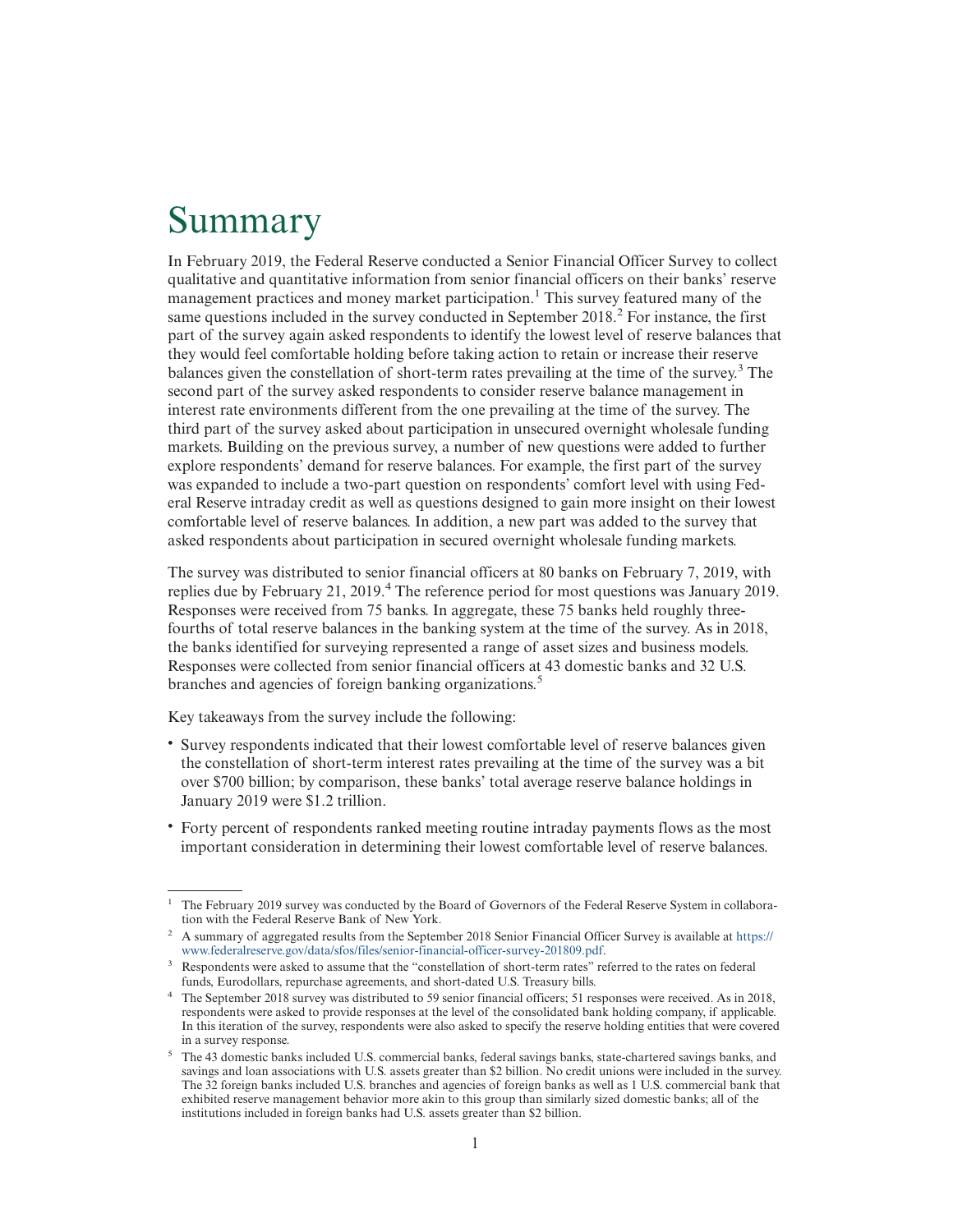- Roughly three-fourths of respondents from domestic banks reported that a very likely action to replenish reserve balances in the short term and long term would be to increase advances from Federal Home Loan Banks (FHLBs), while over 40 percent of respondents from foreign banks were very likely to borrow in unsecured funding markets in the short term and long term.
- About three-fourths of respondents indicated that they felt comfortable to neutral about using Federal Reserve intraday credit.<sup>6</sup> The majority of institutions that felt neutral to uncomfortable using intraday credit reported that their views on intraday credit did not affect their reported lowest comfortable level of reserves.<sup>7</sup>
- Over half of all respondents reported that their lowest comfortable level of reserve balances would not change regardless of the interest rate environment. Respondents from foreign banks were more willing to economize on their holdings of reserve balances in comparison to domestic banks if the opportunity cost to hold these balances increased.
- More respondents reported being active lenders of cash in secured overnight wholesale funding markets than they were in similar unsecured markets.
- Twenty-three respondents reported being willing to lend at spreads to the interest on excess reserves (IOER) rate of less than 25 basis points in unsecured overnight wholesale funding markets. Nearly double the number of respondents indicated a similar willingness to lend in secured overnight wholesale funding markets if receiving level-1 high-quality liquid assets (HQLA).

The remainder of this summary is organized into four parts, similar to the structure of the survey, followed by a tabular presentation of responses.<sup>8</sup>

## Part 1. Current Reserve Balance Management Strategies and **Practices**

(Table 1, questions 1–4)

**Questions on lowest comfortable level of reserve balances.** Senior financial officers at each bank were asked to report the approximate lowest level of reserve balances that they would feel comfortable holding before taking active steps to maintain or increase their bank's reserve balances given the prevailing constellation of short-term interest rates relative to the IOER rate. In aggregate, the lowest comfortable levels of reserve balances reported by all respondents summed to about \$700 billion, notably smaller than the amount of reserves these banks held, on average, in January 2019.

<sup>&</sup>lt;sup>6</sup> "Neutral" was further defined in the survey question as "use of intraday credit is not a key consideration in account management decisions."

 $7$  When describing responses, "remained unchanged" covers percentages from 0 to 5 percent; "modest" refers to percentages greater than 5 and less than or equal to 10 percent; "moderate" refers to percentages greater than 10 and less than or equal to 20 percent; "significant" refers to percentages greater than 20 and less than 50 percent; and "majority" refers to percentages greater than or equal to 50 percent.

<sup>8</sup> Survey results are organized into four tables to match the four parts of the survey. For the most part, the instructions and survey questions presented in each table mirror the ones distributed to the respondents, with minor adjustments to enhance clarity. As not all respondents answered every question, the number of respondents answering each question is reported in the accompanying data tables.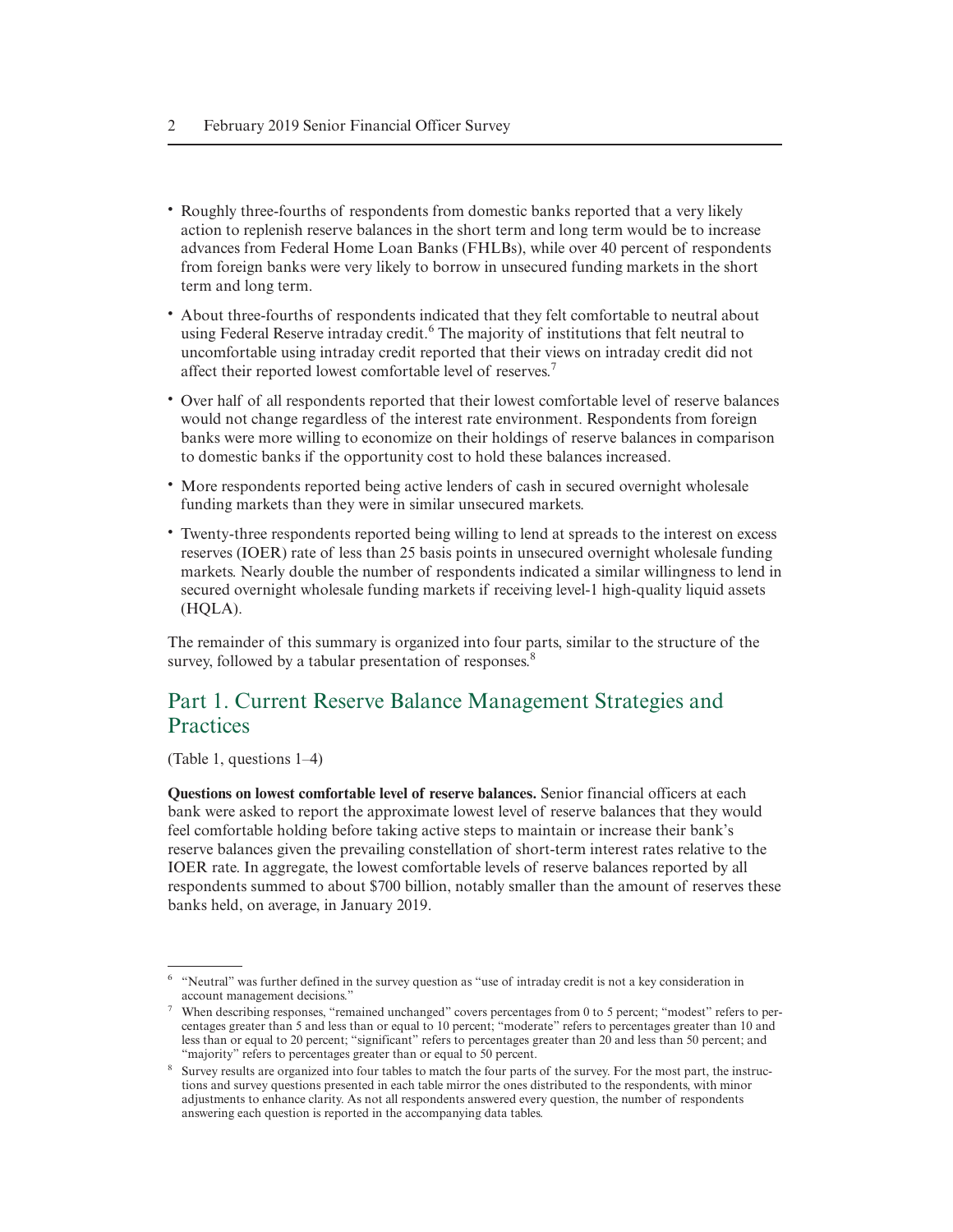To learn more about what the "lowest comfortable level of reserve balances" means to respondents, the survey included two new questions that asked respondents to indicate the frequency with which they review this value as well as their comfort level with potential dayto-day fluctuations below this value. A significant number of respondents indicated that they assess their lowest comfortable level of reserve balances on a daily basis. Another 20 percent selected "other," and, based on written comments, the banks that selected "other" indicated that they assessed their lowest comfortable level of reserve balances as needed or on an ongoing basis.

Over three-fourths of respondents reported being comfortable with the potential for day-today fluctuations to occasionally bring reserve levels below their lowest comfortable level of reserve balances. The remaining respondents from seven domestic banks and nine foreign banks said that they were uncomfortable with potential day-to-day fluctuations. These same respondents indicated that they would need, in total, an additional \$33 billion of reserve balances to be comfortable with potential day-to-day fluctuations of balances. Factoring in this additional \$33 billion would increase the aggregate reported lowest comfortable level of reserve balances 5 percent, to slightly over \$730 billion.

**Question on drivers of lowest comfortable level of reserve balances.** Survey respondents were asked to rank the determinants of their lowest comfortable level of reserve balances.<sup>9</sup> Forty percent of all respondents ranked meeting routine intraday payment flows as the most important driver of their lowest comfortable level of reserve balances. The second most important determinant varied somewhat depending on whether the respondent was from a domestic or foreign bank.10 For respondents from domestic banks, a significant fraction ranked meeting projected outflows over a certain window (more than one business day and under normal market conditions) as the second most important driver. Nearly 30 percent of respondents from foreign banks ranked satisfying internal liquidity stress metrics (meeting projected outflows under stressed market conditions) as the second most important.

**Questions on potential actions to rebuild reserve balances should they fall below the lowest comfortable level.** Survey respondents were also asked to report the likelihood of employing various actions in the short term (up to a week) and long term (over a week) to replenish reserve balances should they fall below their lowest comfortable level of reserve balances. The majority of respondents from domestic banks reported increased borrowing from FHLBs in the form of advances as a very likely action to rebuild their lowest comfortable level of reserve balances in both the short term and long term. The likelihood reported by domestic banks of taking other actions depended greatly on the time horizon. Slightly over 40 percent of respondents from domestic banks indicated that a very likely action would be to borrow in unsecured funding markets in tenors less than 30 days in the short term. In the long term, the possible options to address a reserve level shortfall broadened beyond borrowing in unsecured funding markets. For instance, a similar percent of respondents from domestic banks cited increasing their retail deposit base through either offering higher rates or offering attractive non-rate terms as a likely action. Roughly one-third of respondents from domestic banks also indicated borrowing in secured funding markets in tenors greater than 30 days as a likely action.

<sup>9</sup> In the 2018 survey, respondents were asked to *rate* the determinants of their lowest comfortable level of reserve balances.

<sup>&</sup>lt;sup>10</sup> A scale of 5 was used to identify the consideration ranked second most important.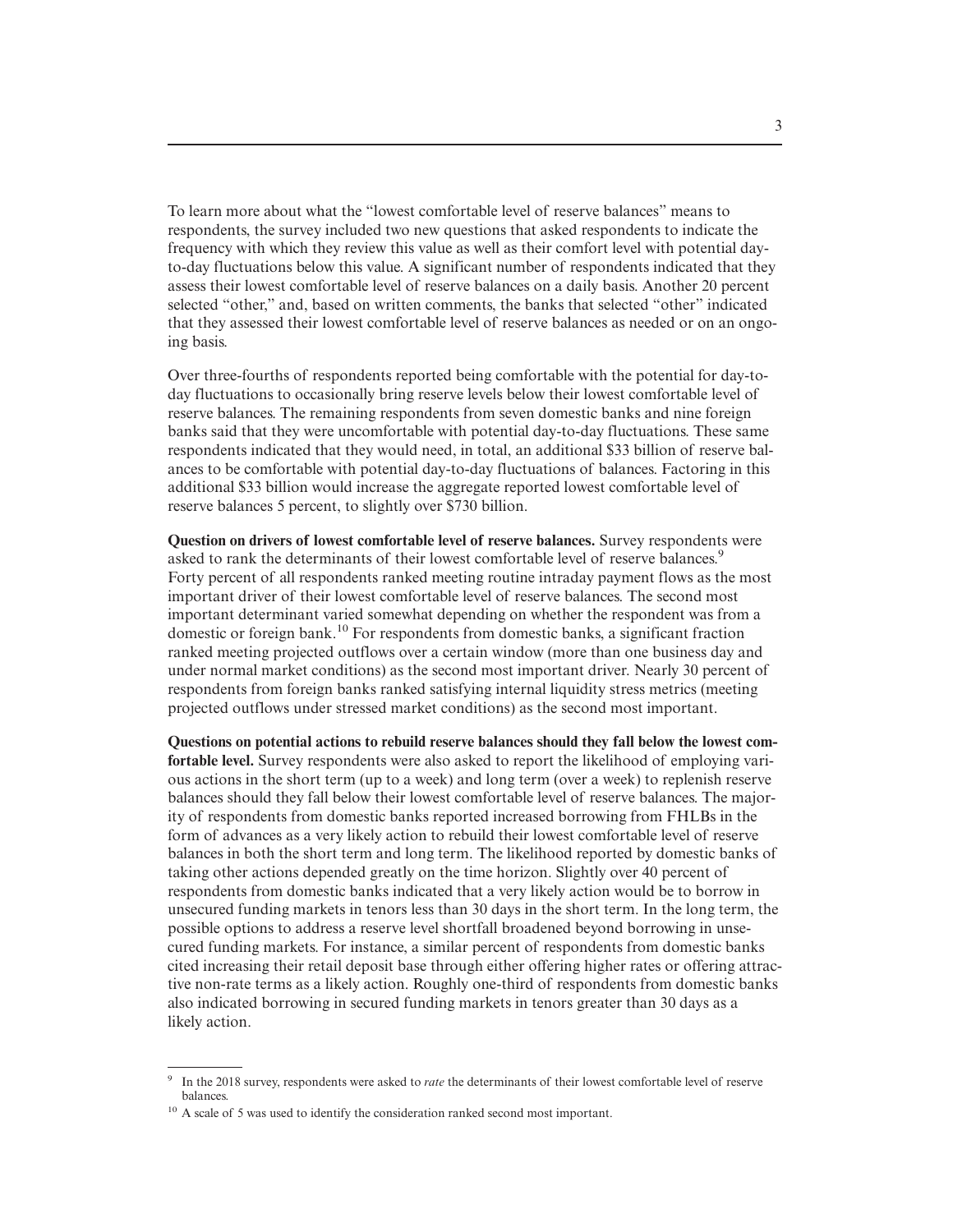A significant number of respondents from foreign banks would be very likely to borrow in unsecured markets at various tenors in the short term and long term. In the short term, over 20 percent of respondents from foreign banks were very likely to use the foreign exchange swap market to swap non-U.S. dollar reserves for U.S. dollar reserves. Another very likely action in the short term for respondents from foreign banks was reducing lending in shortterm money markets.

**Question on intraday credit usage.** Survey respondents were asked to indicate their comfort level with using intraday credit to manage the mismatch in timing between incoming funds and outgoing payments. Almost three-fourths of respondents cited being "highly comfortable," "mostly comfortable," or "neutral" about accessing intraday credit (either collateralized or uncollateralized) from the Federal Reserve. One-fourth of respondents indicated that they were "mostly" to "highly" uncomfortable accessing intraday credit. As a follow-up question, respondents that answered that they were either neutral or uncomfortable at some level using intraday credit were then asked to report how their views about intraday credit usage affected their institutions' lowest comfortable level of reserves. The majority of these respondents noted that their views did not increase their reported lowest comfortable level of reserves. There was not an appreciable difference in respondent answers by institution type.

## Part 2. Reserve Balance Management in Different Interest Rate Environments

(Table 2, question 5)

Survey respondents were asked to report how their lowest comfortable level of reserve balances would change, given different opportunity costs of holding these balances. Opportunity cost was defined as the difference between a constellation of short-term interest rates and the current level of the IOER rate.<sup>11</sup> Respondents were asked to consider four different opportunity cost scenarios, in which the opportunity cost (1) fell 5 basis points, (2) rose 5 basis points, (3) rose 25 basis points, or (4) rose 50 basis points. In each of these scenarios, respondents were asked to assume that all short-term interest rates shifted by a similar amount and that the scenario would persist for a significant period of time.

The majority of respondents reported that their lowest comfortable level of reserve balances would remain unchanged if the opportunity cost of holding reserve balances was either 5 basis points lower or higher than prevailed in January 2019. This finding held even as the opportunity cost of holding reserves increased.

Responses to this question differed somewhat among respondents by institution type. About one-fourth of respondents at foreign banks reported that their lowest comfortable level of reserve balances would decrease if the opportunity cost of holding balances was 5 basis points higher, while all domestic bank respondents indicated that their lowest comfortable level of reserve balances would remain unchanged. As the opportunity cost rose 25 basis points and 50 basis points, more respondents indicated a willingness to economize on their lowest comfortable level of reserve balances. More than half of respondents from foreign banks and one-third of respondents from domestic banks reportedly would decrease their

<sup>&</sup>lt;sup>11</sup> The "current" level of the IOER rate refers to January 2019, which was before the survey was distributed.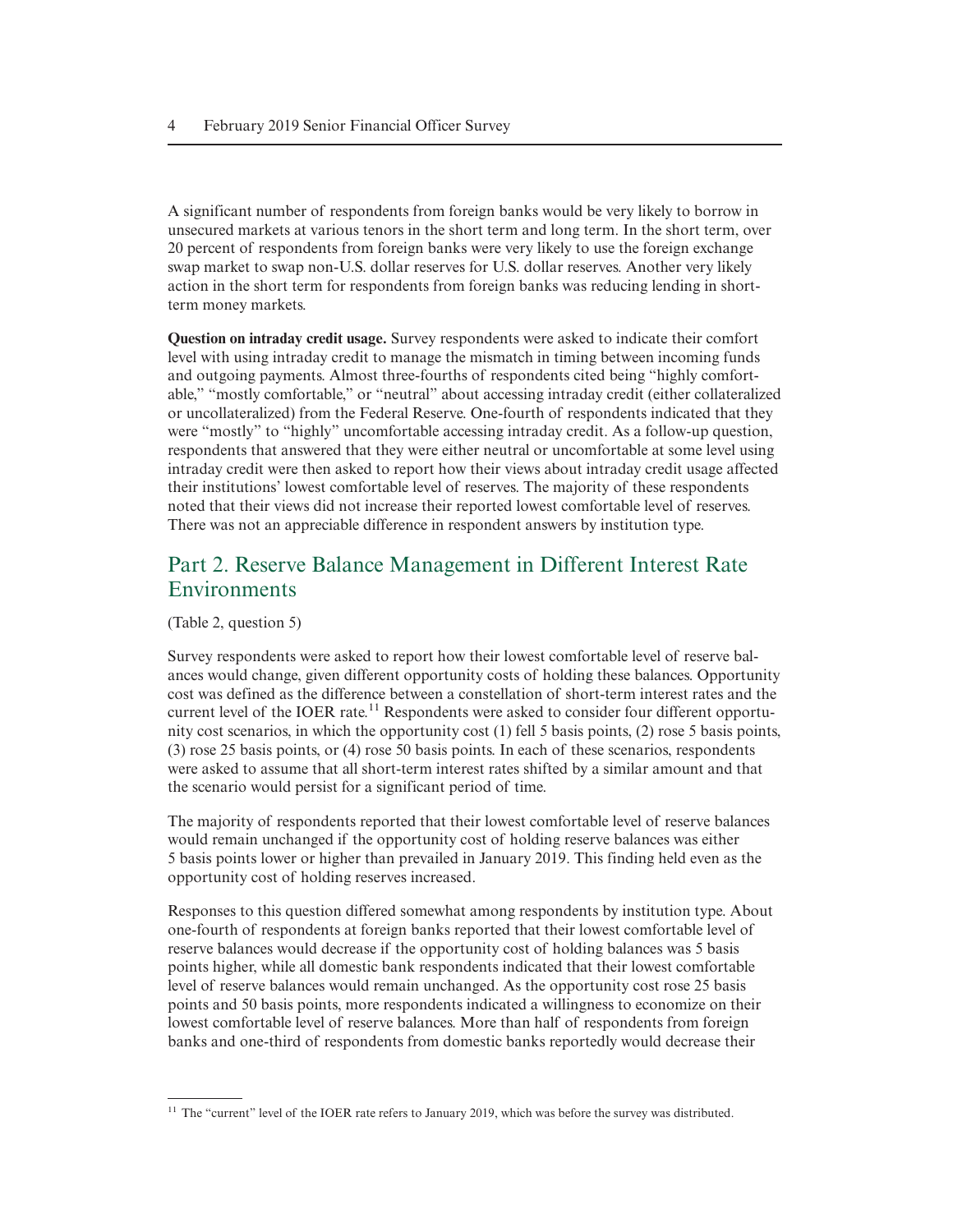lowest comfortable level of reserve balances by some degree if the opportunity cost of holding reserve balances increased 50 basis points.

## Part 3. Unsecured Overnight Wholesale Funding Market Activity

(Table 3, questions 6–9)

In this part of the survey, respondents were asked to report on their current and prospective borrowing and lending activities in unsecured overnight wholesale funding markets. Unsecured overnight wholesale funding markets were defined to cover trading in the federal funds market or the overnight Eurodollar market.

**Questions on current borrowing activity.** Senior financial officers were asked whether their bank was an active borrower in unsecured overnight wholesale funding markets. An active borrower was defined as borrowing for purposes other than testing. The majority of respondents reported "Yes," with nearly all foreign banks providing this response.

Respondents that self-identified their bank as an active borrower in unsecured overnight wholesale funding markets were then asked to identify the importance of different motivations for their borrowing. Among the foreign banks that indicated they engage in unsecured borrowing, a majority noted borrowing to provide a short-term investment option to customers, and earning a positive spread on the proceeds by investing at the IOER rate as an important or very important motivation. Domestic banks' responses differed somewhat, with over three-fourths of respondents indicating that covering temporary or unexpected shortfalls in their reserve balances was an important or very important motivation for them to borrow in unsecured overnight wholesale funding markets. Around 60 percent of respondents from domestic banks also cited improving or maintaining liquidity coverage ratio (LCR) metrics as another important or very important borrowing motivation.

**Questions on current lending activity.** About 90 percent of respondents indicated that they were not active lenders in unsecured overnight wholesale funding markets. These respondents highlighted a number of reasons for not lending, including the lack of sufficient returns, more conservative credit and counterparty risk considerations for unsecured lending, and general indifference given that this type of activity is not an important part of their business model. Several respondents noted that they were net borrowers, while other respondents cited the attractiveness of holding reserves at the central bank given limited credit lines and other market or regulatory constraints.

**Question on willingness to lend.** Respondents were asked to identify the lowest spread relative to the IOER rate and the amount at which they would be willing to lend cash (at this spread) in unsecured overnight wholesale funding markets. Over half of all respondents provided both a spread and dollar amount that they would be willing to lend.<sup>12</sup> Among those respondents, reported spreads over the IOER rate ranged from as low as 5 basis points to as high as 125 basis points. Responses to this question differed meaningfully across respondents by institution type. For instance, the majority of respondents from foreign banks would require a spread to the IOER rate of less than 25 basis points and, at these spreads, would lend individually in amounts over \$1 billion. In contrast, around 60 percent of respondents from

<sup>&</sup>lt;sup>12</sup> Three of these respondents did not provide an amount that they would be willing to lend; rather, they provided qualitative information from which to approximate a lending amount.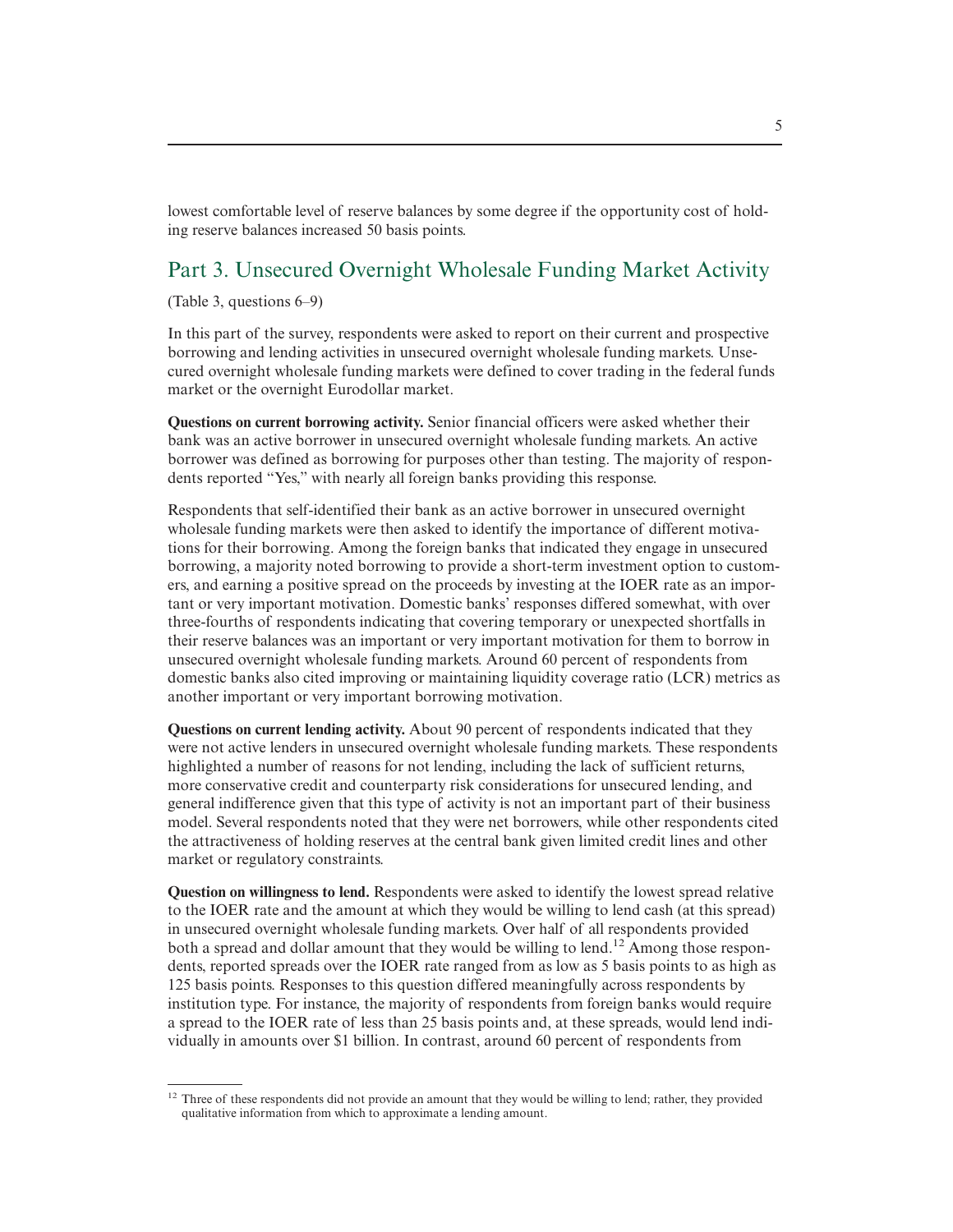domestic banks would require a spread to the IOER rate greater than 25 basis points and, at these spreads, would lend individually in amounts from as low as \$0.025 billion to over \$10 billion.

## Part 4. Secured Overnight Wholesale Funding Market Activity

(Table 4, questions 10–13)

In this part of the survey, respondents were asked to report on their current and prospective borrowing and lending activities in the secured overnight wholesale funding markets. Respondents were also asked to consider the repurchase agreement and reverse repurchase agreement activity completed by their bank only and not activities by an affiliated broker-dealer. The structure of the questions in this part mirrors that of the previous section except where noted.

**Questions on current borrowing activity.** Senior financial officers were asked whether their bank was an active cash borrower in secured overnight wholesale funding markets. An active borrower was defined as borrowing for purposes other than testing. Across all respondents, more than one-third indicated they were an active cash borrower. Over one-fourth of respondents from domestic banks indicated that they were active cash borrowers in secured overnight wholesale funding markets, while respondents from foreign banks were evenly split.

Respondents that self-identified their bank as an active cash borrower in secured overnight wholesale funding markets were then asked to identify the importance of different motivations for their borrowing. A majority of respondents from foreign banks rated financing their bank's securities inventory to support market making activities, borrowing to provide shortterm investment options to customers, and executing relative value trades across borrowing and lending markets as important or very important motivations for their borrowing in secured overnight funding markets. The majority of respondents from domestic banks that identified themselves as an active cash borrower indicated covering temporary or unexpected shortfalls in reserve balance holdings relative to the lowest comfortable level of reserves as an important or very important borrowing motivation. Other important or very important motivators for respondents from domestic banks included financing their bank's securities inventory to support market making activities and meeting anticipated intraday payment or liquidity needs.

**Questions on current lending activity.** Roughly 40 percent of respondents indicated that they were active cash lenders in secured overnight wholesale funding markets. A majority of respondents from foreign banks and less than half of respondents from domestic banks reported being active lenders. Common reasons cited for lending cash in the secured overnight wholesale funding markets included earning the spread over the IOER rate and accommodating client needs.

**Questions on willingness to lend.** Respondents were asked to identify the lowest spread relative to the IOER rate and the amount at which they would be willing to lend cash if receiving level-1 HQLA collateral such as U.S. Treasury securities or level-2 HQLA collateral such as U.S. agency securities or mortgage-backed securities.13 Respondent answers varied somewhat depending on whether they were receiving level-1 or level-2 HQLA collateral.

<sup>&</sup>lt;sup>13</sup> Level-1 HQLA and level-2 HQLA are defined in §249.20 of Regulation WW (Liquidity Risk Measurements Standards).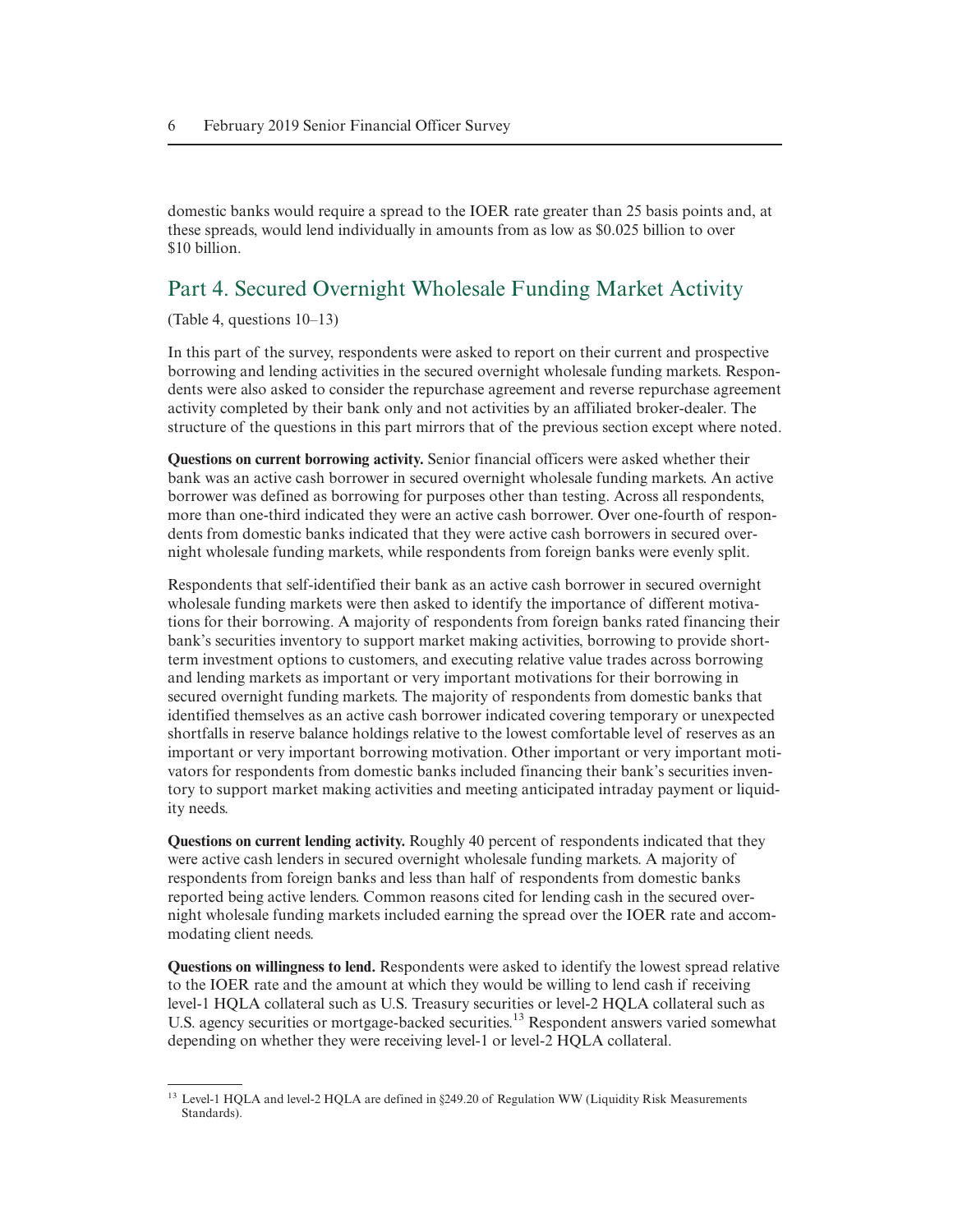Nearly 70 percent of all respondents provided both a spread and dollar amount that they would be willing to lend if receiving level-1 HQLA, while a slightly smaller share of respondents provided both values if receiving level-2 HQLA.<sup>14</sup> Among those respondents, the reported spreads over the IOER rate for lending if receiving level-1 HQLA ranged from as low as 0 basis points to as high as 100 basis points. The range of spreads over the IOER rate for lending if receiving level-2 HOLA was a bit higher, from as low as  $2\frac{1}{2}$  basis points to as high as 150 basis points.

Around 80 percent of respondents that provided a spread and dollar amount that they would be willing to lend if receiving level-1 HQLA would require a spread of less than 25 basis points. At this spread, a majority of those respondents would be willing to lend in amounts over \$1 billion. Nearly all respondents from foreign banks would require a spread to the IOER rate of less than 25 basis points and, at this spread, would lend in amounts over \$1 billion. Responses from domestic banks exhibited much more variability in terms of the spreads and amounts that they would be willing to lend.

If receiving level-2 HQLA, a majority of respondents from foreign banks required a spread to the IOER rate of less than 25 basis points. Responses from senior financial officers at domestic banks were relatively heterogeneous. A little less than half of respondents from domestic banks required a spread to the IOER rate of less than 25 basis points if receiving level-2 HQLA. All but one of the remaining respondents from domestic banks would require a spread to the IOER rate between 26 basis points and 100 basis points.

*This document was prepared by Madison Johnson, Francis Martinez, and Mary-Frances Styczynski, Division of Monetary Affairs, Board of Governors of the Federal Reserve System; and Joseph Andros, John P. McGowan, Ricardo M. Queiroz, and Alex Thorp from the Federal Reserve Bank of New York.*

<sup>&</sup>lt;sup>14</sup> Three of these respondents did not provide an amount that they would be willing to lend; rather, they provided qualitative information from which to approximate a lending amount.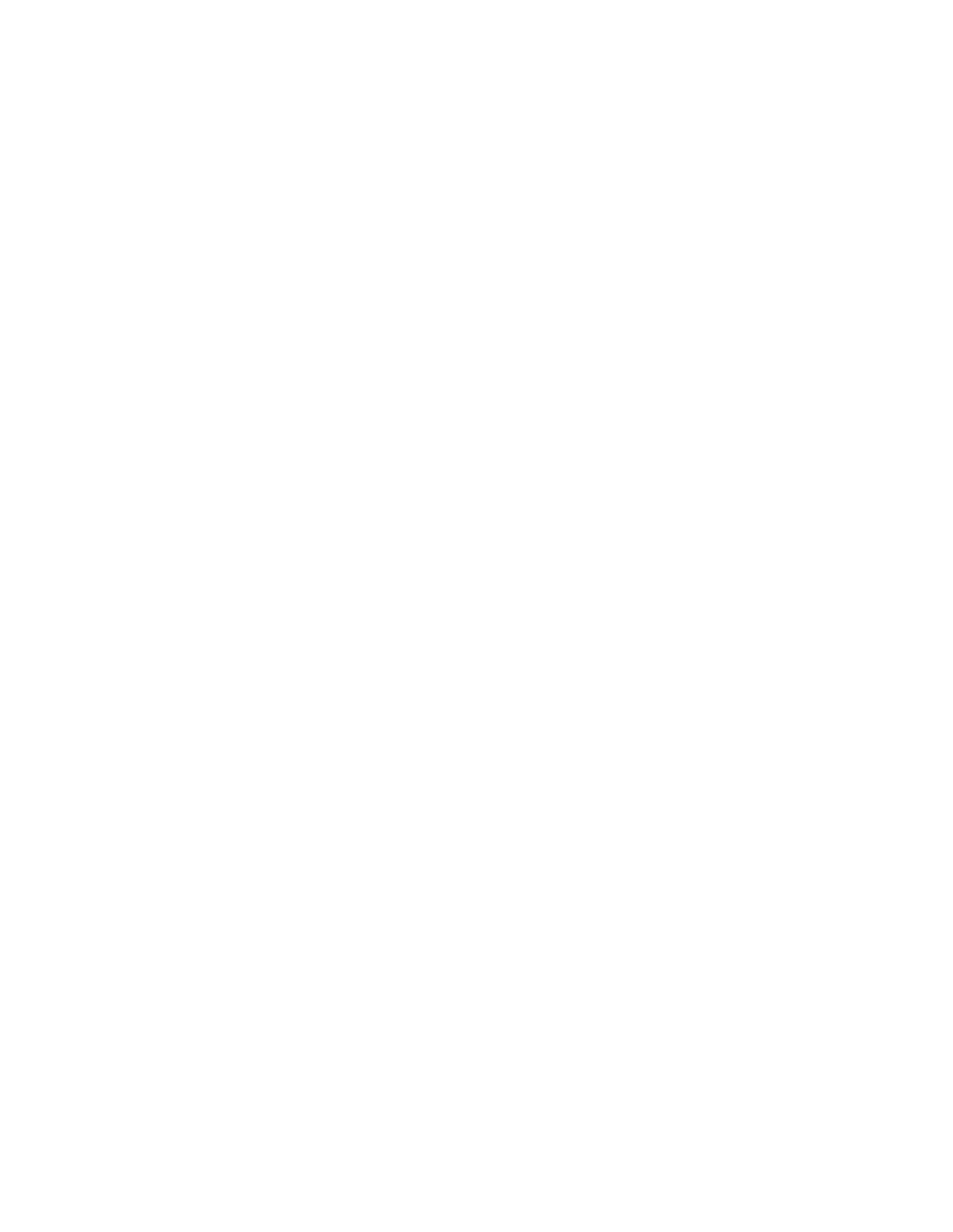## Results

The following results include the instructions provided to the survey respondents. Please note that percentages are based on the number of financial institutions that gave responses other than "Not applicable." Components may not sum to totals because of rounding.

## Table 1. Current Reserve Balance Management Strategies and **Practices**

*The following questions ask about your bank's current and prospective demand for reserve balances, conditional on the opportunity cost of holding those balances relative to other liquid assets. Unless otherwise specified, please consider your bank's end-of-day reserve balances when answering the questions. Question 1 asks for the approximate lowest level of reserve balances that your bank is currently comfortable holding, and questions 2 through 4 in this section inquire about considerations related to that determination.*<sup>15</sup>

1. Given the constellation of short-term interest rates relative to the interest on excess reserves (IOER) rate over the past month, what is the approximate lowest dollar level of reserve balances that your bank would be comfortable holding before it began taking active steps to maintain or increase its reserve balance position?

| A. |                                                       |                       |                 |         |  |
|----|-------------------------------------------------------|-----------------------|-----------------|---------|--|
|    | <b>Totals</b>                                         | All Respondents       | <b>Domestic</b> | Foreign |  |
|    |                                                       | (billions of dollars) |                 |         |  |
|    | Reported lowest comfortable level of reserve balances | 703.4                 | 425.4           | 278.0   |  |
|    | Average reserve balances in January 2019*             | 1.244.2               | 707.7           | 536.6   |  |
|    |                                                       |                       |                 |         |  |

\* Federal Reserve data.

B. If you responded to the September 2018 Senior Financial Officer Survey and your lowest comfortable level of reserve balances reported in question 1.A has changed significantly from the last survey, please explain the factors leading to this change.

#### (16 responses)

A significant share of these respondents cited enhancements to their internal monitoring and modeling as the factor that led them to change their lowest comfortable level of reserve balances since the last survey. Others cited typical factors that influence reserve holdings, such as changes in reserve requirements and intraday payment needs. One-fourth of these respondents reported being more comfortable with reallocating from reserve balances to other investments.

<sup>&</sup>lt;sup>15</sup> For the purposes of this survey, please assume that the "constellation of short-term rates" refers to the rates on federal funds, Eurodollars, repurchase agreements, and short-dated U.S. Treasury bills that prevailed in January 2019. Examples of "active steps" include bidding more aggressively in the federal funds market or other wholesale unsecured funding markets, reducing holdings of other liquid assets, or raising deposit rates.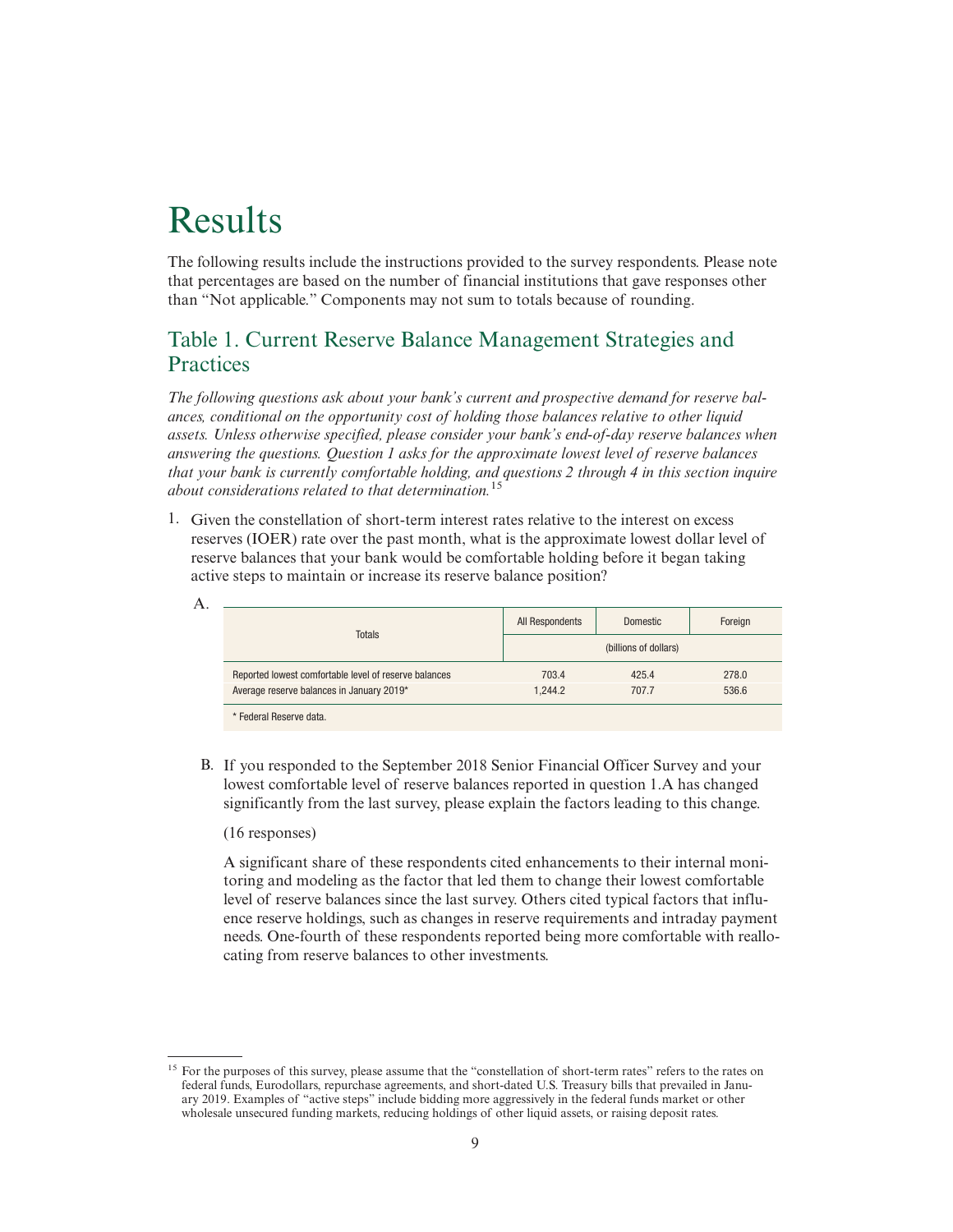|                              |                | All Respondents |                | <b>Domestic</b> |                | Foreign |  |
|------------------------------|----------------|-----------------|----------------|-----------------|----------------|---------|--|
|                              | <b>Banks</b>   | Percent         | <b>Banks</b>   | Percent         | <b>Banks</b>   | Percent |  |
| Daily                        | 26             | 35.1            | 14             | 33.3            | 12             | 37.5    |  |
| Weekly                       | 3              | 4.1             |                | 2.4             | $\overline{2}$ | 6.3     |  |
| Monthly                      | 11             | 14.9            | $\overline{7}$ | 16.7            | $\overline{4}$ | 12.5    |  |
| Quarterly                    | 9              | 12.2            | 6              | 14.3            | 3              | 9.4     |  |
| Biannually                   | 3              | 4.1             |                | 2.4             | $\overline{2}$ | 6.3     |  |
| Annually                     | $\overline{7}$ | 9.5             | $\overline{4}$ | 9.5             | 3              | 9.4     |  |
| Other (please explain below) | 15             | 20.3            | 9              | 21.4            | 6              | 18.8    |  |
| Total                        | 74             | 100.0           | 42             | 100.0           | 32             | 100.0   |  |

C. Regarding your response in question 1.A above, how frequently does your bank assess this value as part of ongoing reserve management analysis?

Respondents that answered "Other" to question 1.C indicated the following:

(15 responses)

The majority of the respondents that selected "Other" indicated that they assess their lowest comfortable level of reserve balances as needed in response to changes in business activities or funding profile. The remaining respondents reported that they take more of an ongoing assessment approach as part of their internal liquidity management.

D. This question attempts to gain additional information on what the "lowest comfortable level of reserve balances" means to your institution. Respondents were asked to select the statement that best described their position.

|                                                                                                                                                                         | All Respondents |         | <b>Domestic</b> |         | Foreign      |         |
|-------------------------------------------------------------------------------------------------------------------------------------------------------------------------|-----------------|---------|-----------------|---------|--------------|---------|
|                                                                                                                                                                         | <b>Banks</b>    | Percent | <b>Banks</b>    | Percent | <b>Banks</b> | Percent |
| Statement I. Our bank is comfortable that<br>potential day-to-day fluctuations could<br>occasionally bring reserve levels below<br>the amount provided in question 1.A. | 59              | 78.7    | 36              | 83.7    | 23           | 71.9    |
| Statement II. Our bank is uncomfortable if<br>reserve levels fall below the level<br>provided in question 1.A on any day.                                               | 16              | 21.3    |                 | 16.3    | 9            | 28.1    |
| Total                                                                                                                                                                   | 75              | 100.0   | 43              | 100.0   | 32           | 100.0   |

Sixteen respondents selected Statement II and were then asked to provide the level at which their bank would be comfortable with potential day-to-day fluctuations that could occasionally result in reserve balances below the level reported in question 1.A. These respondents reported a level that was greater than the lowest comfortable level of reserve balances reported in question 1.A. The table below summarizes respondents' answers to this question relative to question 1.A. The first data column dis-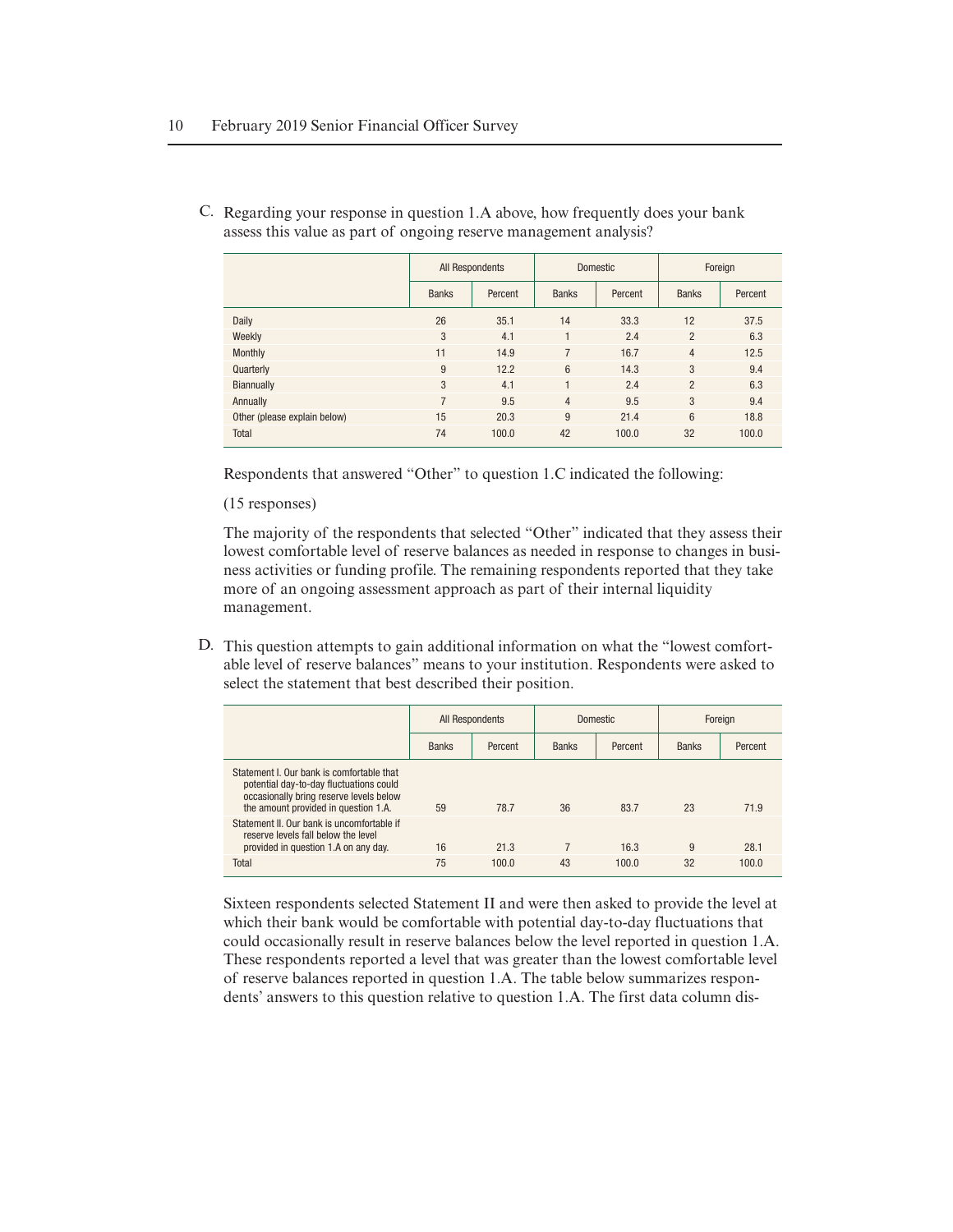| Dollar amount above Question 1.A | All Respondents |         |              | <b>Domestic</b> | Foreign      |         |
|----------------------------------|-----------------|---------|--------------|-----------------|--------------|---------|
|                                  | <b>Banks</b>    | Percent | <b>Banks</b> | Percent         | <b>Banks</b> | Percent |
| 0 to \$0.5 billion               | 4               | 25.0    | 4            | 57.1            | $\Omega$     | 0.0     |
| \$0.5 to \$1 billion             | 5               | 31.3    | 2            | 28.6            | 3            | 33.3    |
| Over \$1 billion                 |                 | 43.8    |              | 14.3            | 6            | 66.7    |
| Total                            | 16              | 100.0   |              | 100.0           | 9            | 100.0   |

plays the number of banks that reported a dollar amount above question 1.A for the noted ranges.

- 2. Other than meeting your bank's reserve requirements, please rank the importance of the following considerations in determining the amount you indicated in question 1.A on a scale of 1 (not important) to 6 (most important). Each number rank should be used exactly once.
	- All Respondents | Domestic | Foreign Banks Percent Banks Percent Banks Percent 1 (Not important) 7 9.3 2 4.7 5 15.6  $2$  8.0 6 14.0 0 0.0  $3$  3 9  $3$  9  $12.0$  6  $14.0$  3  $9.4$  4 11 14.7 6 14.0 5 15.6 5 12 16.0 6 14.0 6 18.8 6 (Most important) 30 40.0 17 39.5 13 40.6 Total 75 100.0 43 100.0 32 100.0
	- A. Meeting routine intraday payment flows:

B. Meeting projected outflows over a certain window (more than one business day and under normal market conditions):

|                    |              | All Respondents | Domestic       |         | Foreign        |         |
|--------------------|--------------|-----------------|----------------|---------|----------------|---------|
|                    | <b>Banks</b> | Percent         | <b>Banks</b>   | Percent | <b>Banks</b>   | Percent |
| 1 (Not important)  | 5            | 6.7             | 3              | 7.0     | $\overline{2}$ | 6.3     |
| $\overline{2}$     | 11           | 14.7            | 6              | 14.0    | 5              | 15.6    |
| 3                  | 15           | 20.0            | $\overline{7}$ | 16.3    | 8              | 25.0    |
| $\overline{4}$     | 19           | 25.3            | 11             | 25.6    | 8              | 25.0    |
| 5                  | 20           | 26.7            | 13             | 30.2    | 7              | 21.9    |
| 6 (Most important) | 5            | 6.7             | 3              | 7.0     | $\overline{2}$ | 6.3     |
| <b>Total</b>       | 75           | 100.0           | 43             | 100.0   | 32             | 100.0   |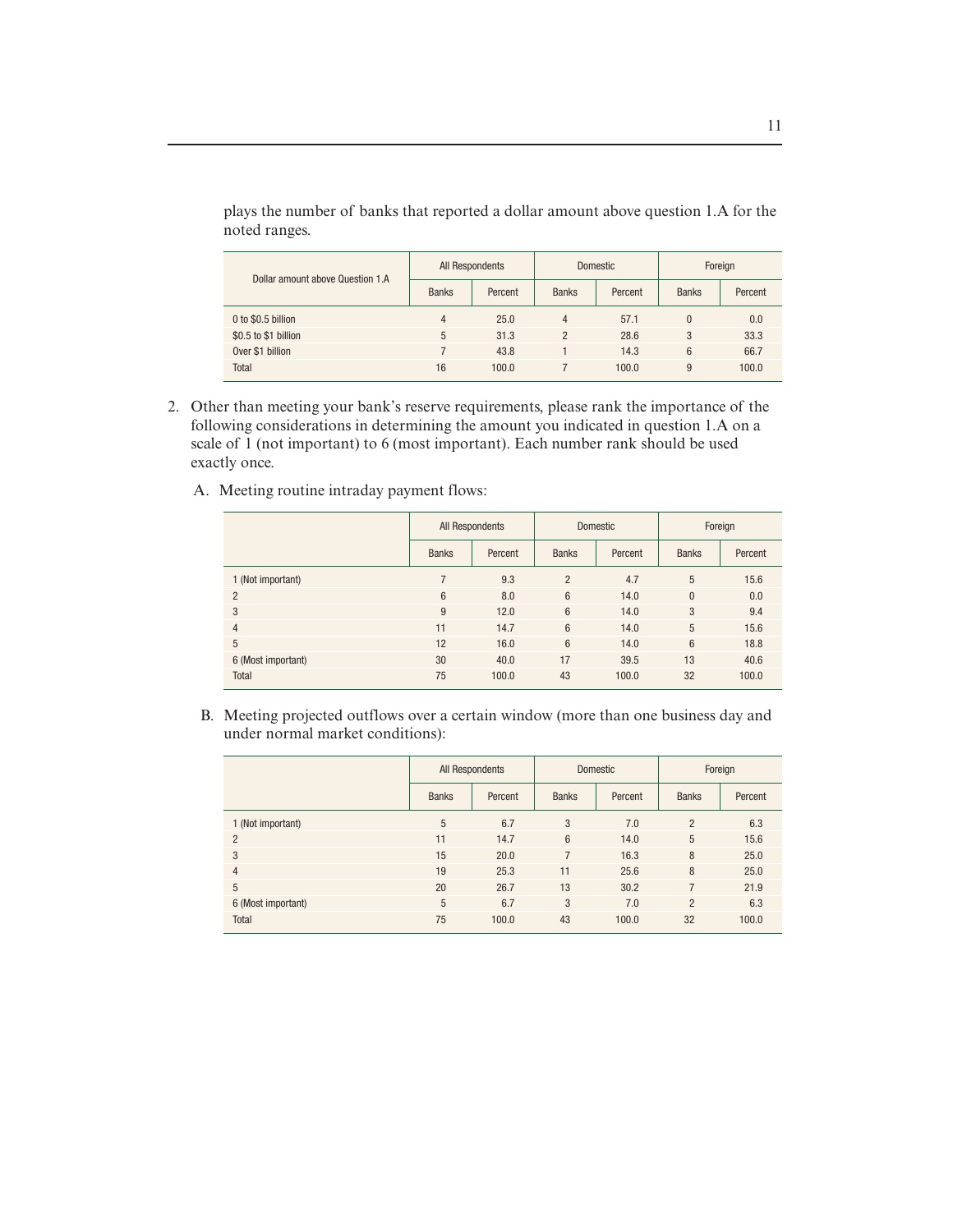|                    | All Respondents |         | Domestic        |         | Foreign        |         |
|--------------------|-----------------|---------|-----------------|---------|----------------|---------|
|                    | <b>Banks</b>    | Percent | <b>Banks</b>    | Percent | <b>Banks</b>   | Percent |
| 1 (Not important)  |                 | 1.3     |                 | 2.3     | $\theta$       | 0.0     |
| $\overline{2}$     | 8               | 10.7    | $6\phantom{1}6$ | 14.0    | $\overline{2}$ | 6.3     |
| 3                  | 11              | 14.7    | 10              | 23.3    |                | 3.1     |
| $\overline{4}$     | 17              | 22.7    | 7               | 16.3    | 10             | 31.3    |
| 5                  | 20              | 26.7    | 11              | 25.6    | 9              | 28.1    |
| 6 (Most important) | 18              | 24.0    | 8               | 18.6    | 10             | 31.3    |
| Total              | 75              | 100.0   | 43              | 100.0   | 32             | 100.0   |

C. Satisfying internal liquidity stress metrics (meeting projected outflows under stressed market conditions):

D. Seeking to earn the IOER rate instead of the return on other high-quality liquid assets:

|                    |                | All Respondents |                | Domestic | Foreign        |         |
|--------------------|----------------|-----------------|----------------|----------|----------------|---------|
|                    | <b>Banks</b>   | Percent         | <b>Banks</b>   | Percent  | <b>Banks</b>   | Percent |
| 1 (Not important)  | 31             | 41.3            | 22             | 51.2     | 9              | 28.1    |
| $\overline{2}$     | 15             | 20.0            | 5              | 11.6     | 10             | 31.3    |
| 3                  | 11             | 14.7            | 7              | 16.3     | $\overline{4}$ | 12.5    |
| $\overline{4}$     | 9              | 12.0            | 6              | 14.0     | 3              | 9.4     |
| 5                  | 5              | 6.7             |                | 2.3      | $\overline{4}$ | 12.5    |
| 6 (Most important) | $\overline{4}$ | 5.3             | $\overline{2}$ | 4.7      | $\overline{2}$ | 6.3     |
| <b>Total</b>       | 75             | 100.0           | 43             | 100.0    | 32             | 100.0   |

E. Managing the bank's liquidity portfolio composition based on monetization assumptions for high-quality liquid assets:

|                    |              | All Respondents |              | Domestic | Foreign         |         |
|--------------------|--------------|-----------------|--------------|----------|-----------------|---------|
|                    | <b>Banks</b> | Percent         | <b>Banks</b> | Percent  | <b>Banks</b>    | Percent |
| 1 (Not important)  | 8            | 10.7            | 6            | 14.0     | $\overline{2}$  | 6.3     |
| $\overline{2}$     | 19           | 25.3            | 13           | 30.2     | $6\phantom{1}6$ | 18.8    |
| 3                  | 25           | 33.3            | 10           | 23.3     | 15              | 46.9    |
| $\overline{4}$     | 10           | 13.3            | 6            | 14.0     | $\overline{4}$  | 12.5    |
| 5                  | 7            | 9.3             | 5            | 11.6     | $\overline{2}$  | 6.3     |
| 6 (Most important) | 6            | 8.0             | 3            | 7.0      | 3               | 9.4     |
| Total              | 75           | 100.0           | 43           | 100.0    | 32              | 100.0   |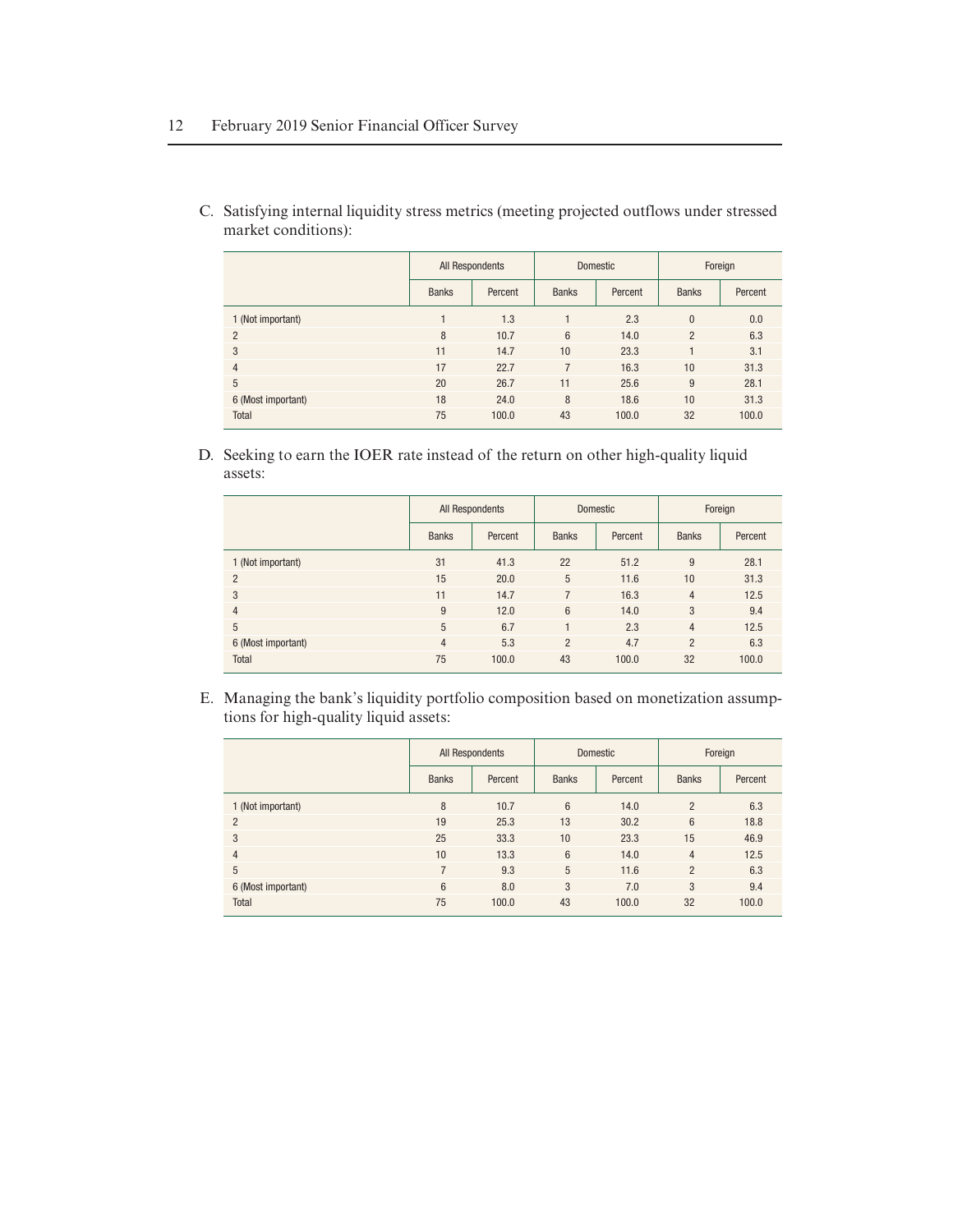|                    |                | All Respondents |              | Domestic |                | Foreign |  |
|--------------------|----------------|-----------------|--------------|----------|----------------|---------|--|
|                    | <b>Banks</b>   | Percent         | <b>Banks</b> | Percent  | <b>Banks</b>   | Percent |  |
| 1 (Not important)  | 22             | 29.3            | 9            | 20.9     | 13             | 40.6    |  |
| $\overline{2}$     | 17             | 22.7            | 7            | 16.3     | 10             | 31.3    |  |
| 3                  | $\overline{4}$ | 5.3             | 3            | 7.0      |                | 3.1     |  |
| $\overline{4}$     | 10             | 13.3            | 7            | 16.3     | 3              | 9.4     |  |
| 5                  | 10             | 13.3            | 7            | 16.3     | 3              | 9.4     |  |
| 6 (Most important) | 12             | 16.0            | 10           | 23.3     | $\mathfrak{p}$ | 6.3     |  |
| <b>Total</b>       | 75             | 100.0           | 43           | 100.0    | 32             | 100.0   |  |

F. Lack of depth in late day funding markets:

- 3. If your bank's reserve balance fell, or was expected to fall, below the amount you indicated in question 1.A, in the following table please provide the likelihood that your bank would pursue the following actions in the short term (up to a week) and in the long term (over a week) on a scale of 1 (very unlikely), 2 (unlikely), 3 (likely), or 4 (very likely).
	- A. For a short-term funding need:
		- i. Borrow in unsecured funding markets (for example, federal funds, Eurodollars, or negotiable certificates of deposits (CDs)) in tenors less than 30 days

|               | All Respondents |         |              | <b>Domestic</b> | Foreign      |         |
|---------------|-----------------|---------|--------------|-----------------|--------------|---------|
|               | <b>Banks</b>    | Percent | <b>Banks</b> | Percent         | <b>Banks</b> | Percent |
| Very unlikely | 15              | 20.0    | 11           | 25.6            | 4            | 12.5    |
| Unlikely      | 15              | 20.0    | 9            | 20.9            | 6            | 18.8    |
| Likely        | 13              | 17.3    | 5            | 11.6            | 8            | 25.0    |
| Very likely   | 32              | 42.7    | 18           | 41.9            | 14           | 43.8    |
| Total         | 75              | 100.0   | 43           | 100.0           | 32           | 100.0   |

ii. Borrow in unsecured funding markets (for example, federal funds, Eurodollars, or negotiable certificates of deposits (CDs)) in tenors greater than 30 days

|               | All Respondents |         |                | <b>Domestic</b> | Foreign      |         |
|---------------|-----------------|---------|----------------|-----------------|--------------|---------|
|               | <b>Banks</b>    | Percent | <b>Banks</b>   | Percent         | <b>Banks</b> | Percent |
| Very unlikely | 18              | 25.4    | 15             | 38.5            | 3            | 9.4     |
| Unlikely      | 24              | 33.8    | 12             | 30.8            | 12           | 37.5    |
| Likely        | 15              | 21.1    | $6\phantom{1}$ | 15.4            | 9            | 28.1    |
| Very likely   | 14              | 19.7    | $6\phantom{1}$ | 15.4            | 8            | 25.0    |
| Total         | 71              | 100.0   | 39             | 100.0           | 32           | 100.0   |

Note: Four respondents provided an answer of N/A or left it blank.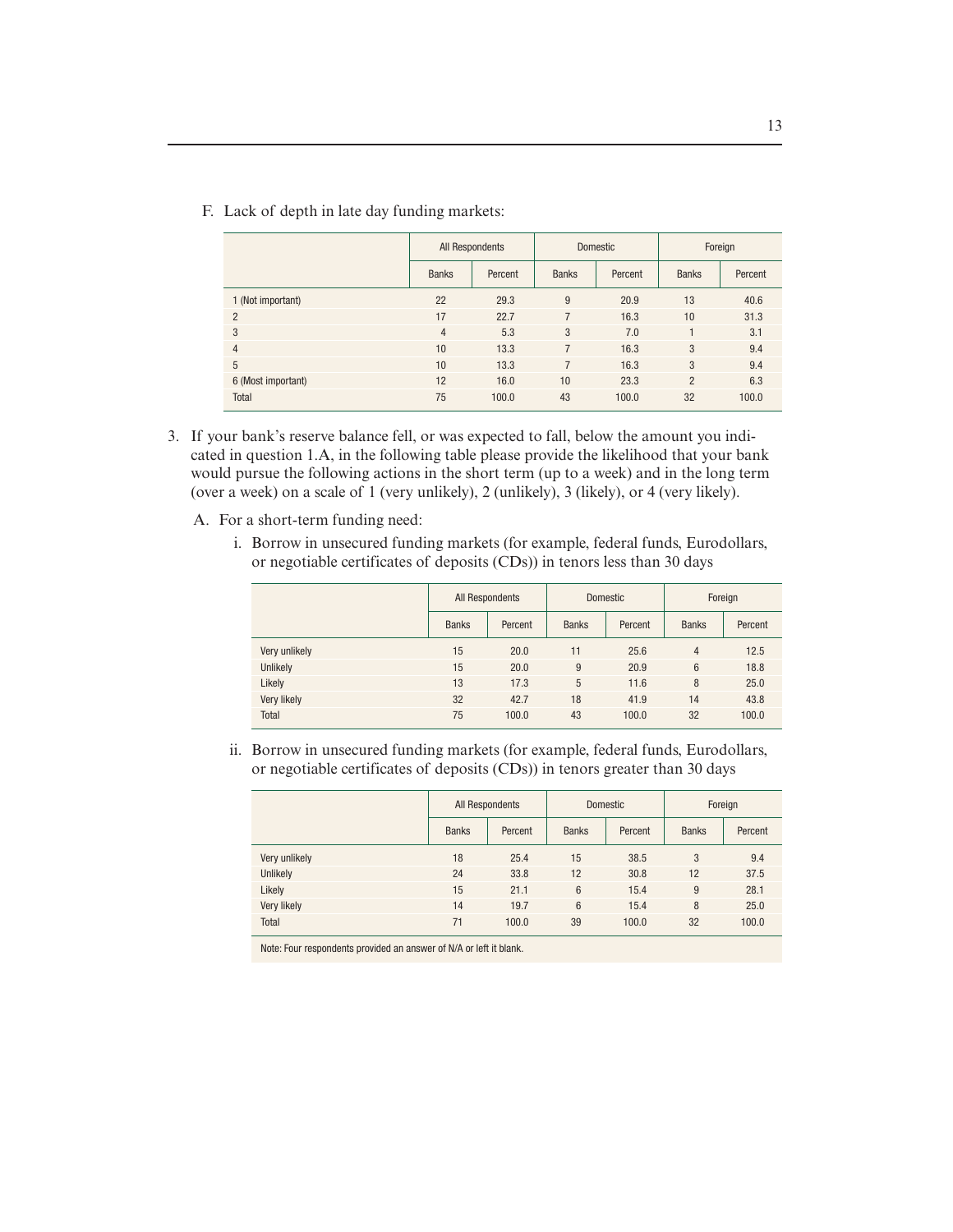|               |              | All Respondents |              | Domestic |              | Foreign |  |
|---------------|--------------|-----------------|--------------|----------|--------------|---------|--|
|               | <b>Banks</b> | Percent         | <b>Banks</b> | Percent  | <b>Banks</b> | Percent |  |
| Very unlikely | 19           | 25.7            | 10           | 23.3     | 9            | 29.0    |  |
| Unlikely      | 23           | 31.1            | 12           | 27.9     | 11           | 35.5    |  |
| Likely        | 16           | 21.6            | 11           | 25.6     | 5            | 16.1    |  |
| Very likely   | 16           | 21.6            | 10           | 23.3     | 6            | 19.4    |  |
| Total         | 74           | 100.0           | 43           | 100.0    | 31           | 100.0   |  |

iii. Borrow in secured funding markets (for example, repurchase agreements) in tenors less than 30 days

Note: One respondent provided an answer of N/A or left it blank.

iv. Borrow in secured funding markets (for example, repurchase agreements) in tenors greater than 30 days

|               | All Respondents |         |              | <b>Domestic</b> | Foreign        |         |
|---------------|-----------------|---------|--------------|-----------------|----------------|---------|
|               | <b>Banks</b>    | Percent | <b>Banks</b> | Percent         | <b>Banks</b>   | Percent |
| Very unlikely | 36              | 50.0    | 20           | 48.8            | 16             | 51.6    |
| Unlikely      | 28              | 38.9    | 15           | 36.6            | 13             | 41.9    |
| Likely        | 8               | 11.1    | 6            | 14.6            | $\overline{2}$ | 6.5     |
| Very likely   | $\mathbf{0}$    | 0.0     | $\mathbf{0}$ | 0.0             | $\mathbf{0}$   | 0.0     |
| Total         | 72              | 100.0   | 41           | 100.0           | 31             | 100.0   |

Note: Three respondents provided an answer of N/A or left it blank.

#### v. Borrow from the Federal Reserve discount window

|               | All Respondents |         |              | <b>Domestic</b> | Foreign      |         |
|---------------|-----------------|---------|--------------|-----------------|--------------|---------|
|               | <b>Banks</b>    | Percent | <b>Banks</b> | Percent         | <b>Banks</b> | Percent |
| Very unlikely | 70              | 97.2    | 40           | 97.6            | 30           | 96.8    |
| Unlikely      | $\overline{2}$  | 2.8     |              | 2.4             |              | 3.2     |
| Likely        | $\mathbf{0}$    | 0.0     | $\mathbf{0}$ | 0.0             | $\theta$     | 0.0     |
| Very likely   | $\Omega$        | 0.0     | $\mathbf{0}$ | 0.0             | $\theta$     | 0.0     |
| Total         | 72              | 100.0   | 41           | 100.0           | 31           | 100.0   |
|               |                 |         |              |                 |              |         |

Note: Three respondents provided an answer of N/A or left it blank.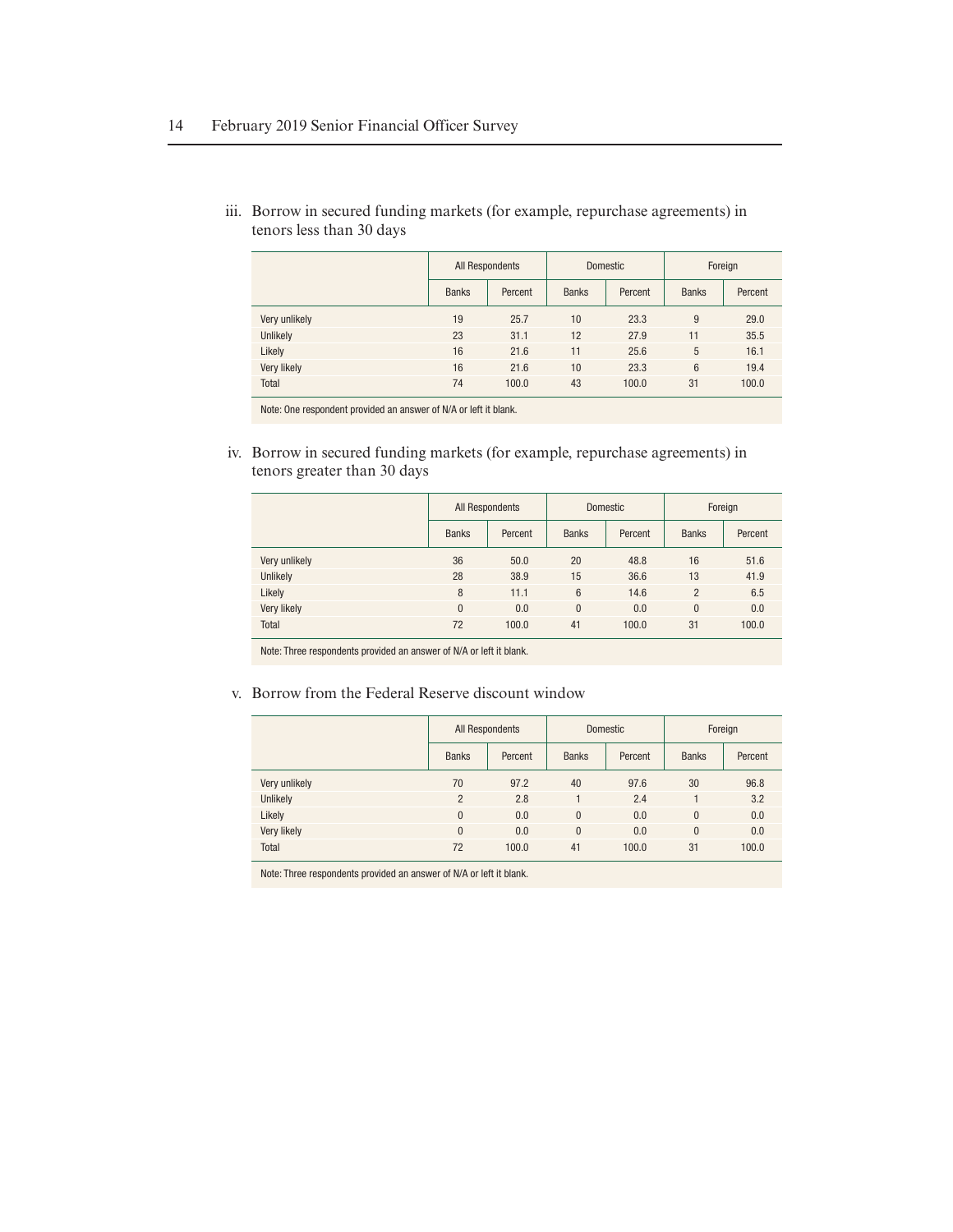|               | All Respondents |         | <b>Domestic</b> |         | Foreign        |         |
|---------------|-----------------|---------|-----------------|---------|----------------|---------|
|               | <b>Banks</b>    | Percent | <b>Banks</b>    | Percent | <b>Banks</b>   | Percent |
| Very unlikely | 15              | 28.8    | 11              | 45.8    | 4              | 14.3    |
| Unlikely      | 6               | 11.5    | $\overline{2}$  | 8.3     | $\overline{4}$ | 14.3    |
| Likely        | 19              | 36.5    | 6               | 25.0    | 13             | 46.4    |
| Very likely   | 12              | 23.1    | 5               | 20.8    |                | 25.0    |
| Total         | 52              | 100.0   | 24              | 100.0   | 28             | 100.0   |

vi. Reduce lending in short-term money markets (for example, reverse repurchase agreements)

Note: Twenty-three respondents provided an answer of N/A or left it blank.

#### vii. Reduce holdings of available-for-sale short-term securities

|               |              | All Respondents | <b>Domestic</b> |         | Foreign         |         |
|---------------|--------------|-----------------|-----------------|---------|-----------------|---------|
|               | <b>Banks</b> | Percent         | <b>Banks</b>    | Percent | <b>Banks</b>    | Percent |
| Very unlikely | 29           | 40.8            | 20              | 48.8    | 9               | 30.0    |
| Unlikely      | 28           | 39.4            | 16              | 39.0    | 12              | 40.0    |
| Likely        | 9            | 12.7            | 3               | 7.3     | $6\overline{6}$ | 20.0    |
| Very likely   | 5            | 7.0             | $\overline{2}$  | 4.9     | 3               | 10.0    |
| Total         | 71           | 100.0           | 41              | 100.0   | 30              | 100.0   |

Note: Four respondents provided an answer of N/A or left it blank.

## viii. Increase advances from Federal Home Loan Banks (FHLBs)<sup>16</sup>

|               | All Respondents |         |                | <b>Domestic</b> | Foreign        |         |
|---------------|-----------------|---------|----------------|-----------------|----------------|---------|
|               | <b>Banks</b>    | Percent | <b>Banks</b>   | Percent         | <b>Banks</b>   | Percent |
| Very unlikely | $\mathbf{0}$    | 0.0     | $\mathbf{0}$   | 0.0             | $\mathbf{0}$   | 0.0     |
| Unlikely      | $\overline{2}$  | 5.3     | $\overline{2}$ | 5.3             | $\mathbf{0}$   | 0.0     |
| Likely        | 6               | 15.8    | 6              | 15.8            | $\mathbf{0}$   | 0.0     |
| Very likely   | 30              | 78.9    | 30             | 78.9            | $\mathbf{0}$   | 0.0     |
| <b>Total</b>  | 38              | 100.0   | 38             | 100.0           | $\overline{0}$ | 0.0     |

Note: Thirty-seven respondents provided an answer of N/A or left it blank.

<sup>&</sup>lt;sup>16</sup> This action was only relevant for members of FHLBs. Nonmembers of a FHLB answered "Not applicable."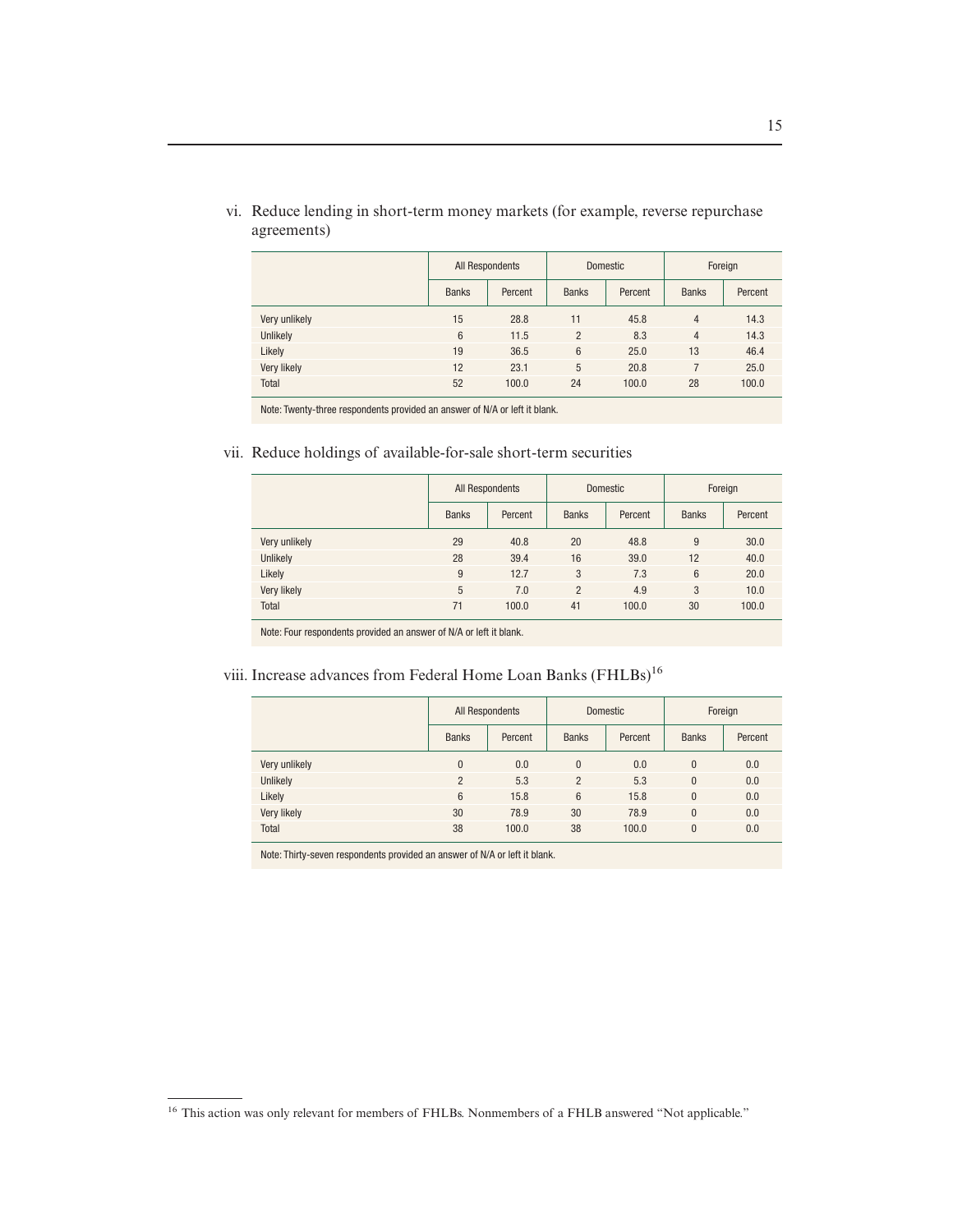|               | All Respondents |         | <b>Domestic</b> |         | Foreign        |         |
|---------------|-----------------|---------|-----------------|---------|----------------|---------|
|               | <b>Banks</b>    | Percent | <b>Banks</b>    | Percent | <b>Banks</b>   | Percent |
| Very unlikely | 30              | 57.7    | 23              | 56.1    |                | 63.6    |
| Unlikely      | 14              | 26.9    | 13              | 31.7    |                | 9.1     |
| Likely        | 7               | 13.5    | $\overline{4}$  | 9.8     | 3              | 27.3    |
| Very likely   |                 | 1.9     |                 | 2.4     | $\overline{0}$ | 0.0     |
| Total         | 52              | 100.0   | 41              | 100.0   | 11             | 100.0   |

ix. Increase retail deposit base by offering higher rates

Note: Twenty-three respondents provided an answer of N/A or left it blank.

x. Increase retail deposit base by offering attractive, non-rate terms

|               | All Respondents |         |                | <b>Domestic</b> | Foreign      |         |
|---------------|-----------------|---------|----------------|-----------------|--------------|---------|
|               | <b>Banks</b>    | Percent | <b>Banks</b>   | Percent         | <b>Banks</b> | Percent |
| Very unlikely | 34              | 68.0    | 26             | 66.7            | 8            | 72.7    |
| Unlikely      | 11              | 22.0    | 11             | 28.2            | $\mathbf{0}$ | 0.0     |
| Likely        | 5               | 10.0    | $\overline{2}$ | 5.1             | 3            | 27.3    |
| Very likely   | $\overline{0}$  | 0.0     | $\mathbf{0}$   | 0.0             | $\Omega$     | 0.0     |
| Total         | 50              | 100.0   | 39             | 100.0           | 11           | 100.0   |

Note: Twenty-five respondents provided an answer of N/A or left it blank.

xi. Use the foreign exchange swap market to swap non-U.S. dollar reserves for U.S. dollar reserves

|                 |              | All Respondents | <b>Domestic</b> |         | Foreign        |         |
|-----------------|--------------|-----------------|-----------------|---------|----------------|---------|
|                 | <b>Banks</b> | Percent         | <b>Banks</b>    | Percent | <b>Banks</b>   | Percent |
| Very unlikely   | 23           | 45.1            | 15              | 65.2    | 8              | 28.6    |
| <b>Unlikely</b> | 11           | 21.6            |                 | 4.3     | 10             | 35.7    |
| Likely          | 8            | 15.7            | $\overline{4}$  | 17.4    | $\overline{4}$ | 14.3    |
| Very likely     | 9            | 17.6            | 3               | 13.0    | 6              | 21.4    |
| Total           | 51           | 100.0           | 23              | 100.0   | 28             | 100.0   |

Note: Twenty-four respondents provided an answer of N/A or left it blank.

#### xii. Other (please rate here and explain in 3.C)

|                 | All Respondents |         |                | Domestic | Foreign      |         |
|-----------------|-----------------|---------|----------------|----------|--------------|---------|
|                 | <b>Banks</b>    | Percent | <b>Banks</b>   | Percent  | <b>Banks</b> | Percent |
| Very unlikely   | $\overline{4}$  | 25.0    | $\overline{4}$ | 44.4     | $\mathbf{0}$ | 0.0     |
| <b>Unlikely</b> | 5               | 31.3    | $\overline{4}$ | 44.4     |              | 14.3    |
| Likely          | 3               | 18.8    | $\Omega$       | 0.0      | 3            | 42.9    |
| Very likely     | $\overline{4}$  | 25.0    |                | 11.1     | 3            | 42.9    |
| Total           | 16              | 100.0   | 9              | 100.0    |              | 100.0   |

Note: Fifty-nine respondents provided an answer of N/A or left it blank.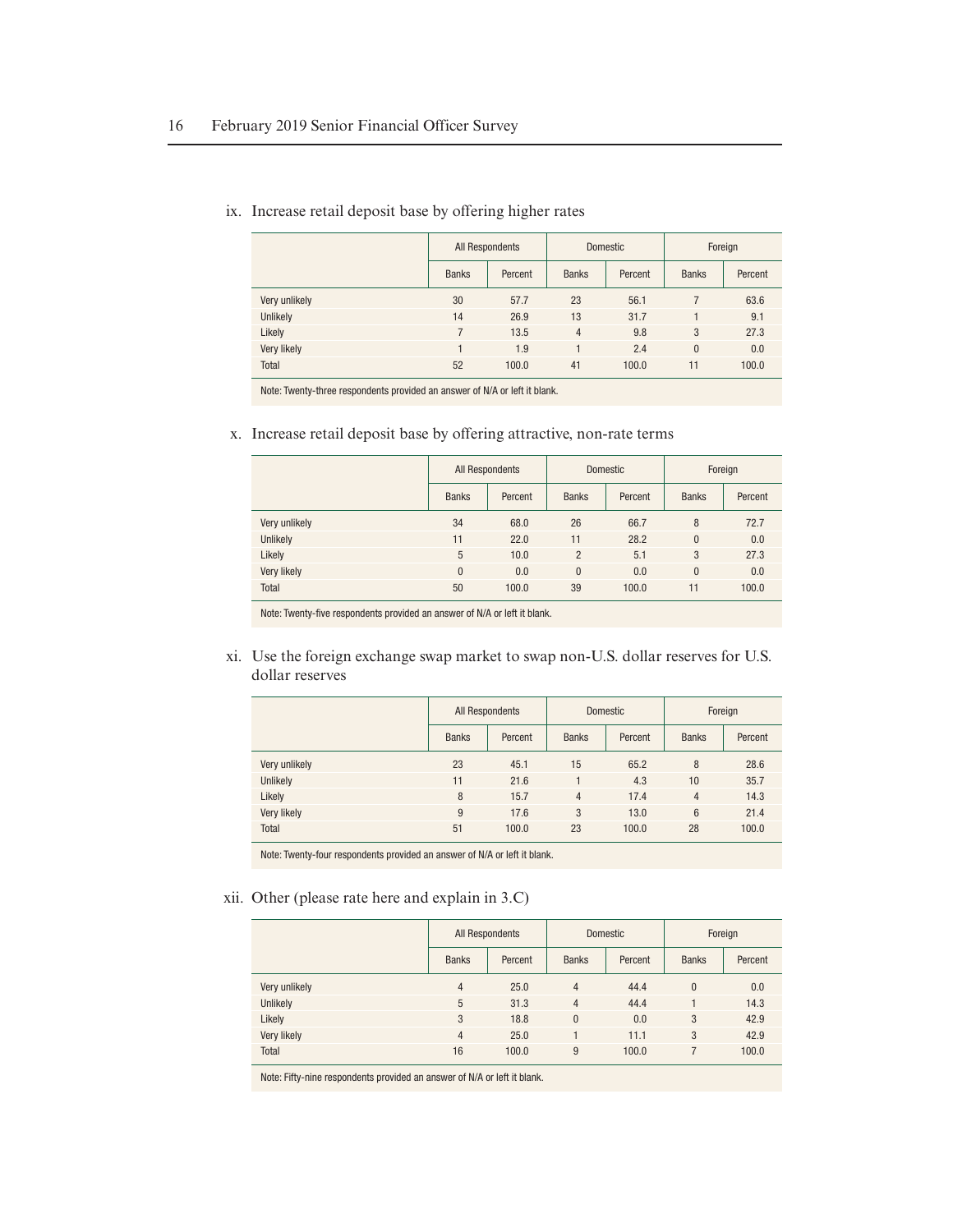- B. For a long-term funding need:
	- i. Borrow in unsecured funding markets (for example, federal funds, Eurodollars, or negotiable certificates of deposits (CDs)) in tenors less than 30 days

|               | All Respondents |         | <b>Domestic</b> |         | Foreign      |         |
|---------------|-----------------|---------|-----------------|---------|--------------|---------|
|               | <b>Banks</b>    | Percent | <b>Banks</b>    | Percent | <b>Banks</b> | Percent |
| Very unlikely | 34              | 47.2    | 22              | 55.0    | 12           | 37.5    |
| Unlikely      | 23              | 31.9    | 12              | 30.0    | 11           | 34.4    |
| Likely        | 9               | 12.5    |                 | 2.5     | 8            | 25.0    |
| Very likely   | 6               | 8.3     | 5               | 12.5    |              | 3.1     |
| Total         | 72              | 100.0   | 40              | 100.0   | 32           | 100.0   |
|               |                 |         |                 |         |              |         |

Note: Three respondents provided an answer of N/A or left it blank.

ii. Borrow in unsecured funding markets (for example, federal funds, Eurodollars, or negotiable certificates of deposits (CDs)) in tenors greater than 30 days

|               | All Respondents |         | <b>Domestic</b> |         | Foreign        |         |
|---------------|-----------------|---------|-----------------|---------|----------------|---------|
|               | <b>Banks</b>    | Percent | <b>Banks</b>    | Percent | <b>Banks</b>   | Percent |
| Very unlikely | 12              | 16.7    | 10              | 25.0    | $\overline{2}$ | 6.3     |
| Unlikely      | 7               | 9.7     | $\overline{4}$  | 10.0    | 3              | 9.4     |
| Likely        | 29              | 40.3    | 16              | 40.0    | 13             | 40.6    |
| Very likely   | 24              | 33.3    | 10              | 25.0    | 14             | 43.8    |
| Total         | 72              | 100.0   | 40              | 100.0   | 32             | 100.0   |

Note: Three respondents provided an answer of N/A or left it blank.

iii. Borrow in secured funding markets (repurchase agreements) in tenors less than 30 days

|                 |                | All Respondents |                | <b>Domestic</b> | Foreign        |         |  |  |  |
|-----------------|----------------|-----------------|----------------|-----------------|----------------|---------|--|--|--|
|                 | <b>Banks</b>   | Percent         | <b>Banks</b>   | Percent         | <b>Banks</b>   | Percent |  |  |  |
| Very unlikely   | 35             | 48.6            | 21             | 51.2            | 14             | 45.2    |  |  |  |
| <b>Unlikely</b> | 28             | 38.9            | 15             | 36.6            | 13             | 41.9    |  |  |  |
| Likely          | $\overline{4}$ | 5.6             | $\overline{2}$ | 4.9             | $\overline{2}$ | 6.5     |  |  |  |
| Very likely     | 5              | 6.9             | 3              | 7.3             | $\overline{2}$ | 6.5     |  |  |  |
| Total           | 72             | 100.0           | 41             | 100.0           | 31             | 100.0   |  |  |  |

Note: Three respondents provided an answer of N/A or left it blank.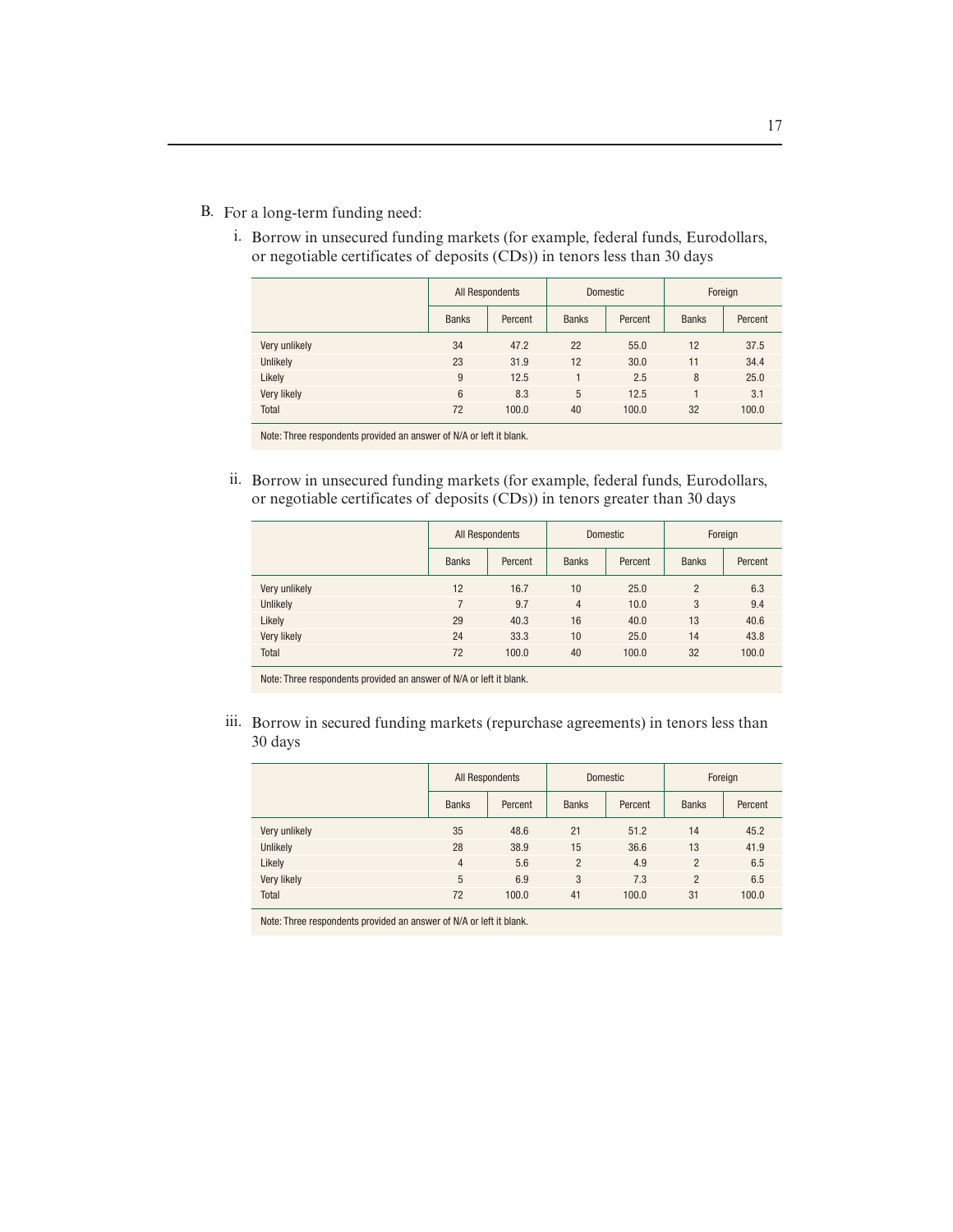|                 | All Respondents |         |              | <b>Domestic</b> | Foreign        |         |
|-----------------|-----------------|---------|--------------|-----------------|----------------|---------|
|                 | <b>Banks</b>    | Percent | <b>Banks</b> | Percent         | <b>Banks</b>   | Percent |
| Very unlikely   | 29              | 40.3    | 13           | 31.7            | 16             | 51.6    |
| <b>Unlikely</b> | 21              | 29.2    | 11           | 26.8            | 10             | 32.3    |
| Likely          | 18              | 25.0    | 14           | 34.1            | $\overline{4}$ | 12.9    |
| Very likely     | $\overline{4}$  | 5.6     | 3            | 7.3             |                | 3.2     |
| Total           | 72              | 100.0   | 41           | 100.0           | 31             | 100.0   |

iv. Borrow in secured funding markets (for example, repurchase agreements) in tenors greater than 30 days

Note: Three respondents provided an answer of N/A or left it blank.

#### v. Borrow from the Federal Reserve discount window

|                 |                | All Respondents | <b>Domestic</b> |         |              | Foreign |  |
|-----------------|----------------|-----------------|-----------------|---------|--------------|---------|--|
|                 | <b>Banks</b>   | Percent         | <b>Banks</b>    | Percent | <b>Banks</b> | Percent |  |
| Very unlikely   | 72             | 100.0           | 41              | 100.0   | 31           | 100.0   |  |
| <b>Unlikely</b> | $\overline{0}$ | 0.0             | $\mathbf{0}$    | 0.0     | $\theta$     | 0.0     |  |
| Likely          | $\overline{0}$ | 0.0             | $\mathbf{0}$    | 0.0     | $\theta$     | 0.0     |  |
| Very likely     | $\overline{0}$ | 0.0             | $\mathbf{0}$    | 0.0     | $\theta$     | 0.0     |  |
| Total           | 72             | 100.0           | 41              | 100.0   | 31           | 100.0   |  |

Note: Three respondents provided an answer of N/A or left it blank.

vi. Reduce lending in short-term money markets (for example, reverse repurchase agreements)

|               | All Respondents |         |                | <b>Domestic</b> | Foreign      |         |
|---------------|-----------------|---------|----------------|-----------------|--------------|---------|
|               | <b>Banks</b>    | Percent | <b>Banks</b>   | Percent         | <b>Banks</b> | Percent |
| Very unlikely | 16              | 30.8    | 11             | 45.8            | 5            | 17.9    |
| Unlikely      | 8               | 15.4    | 3              | 12.5            | 5            | 17.9    |
| Likely        | 14              | 26.9    | $\overline{4}$ | 16.7            | 10           | 35.7    |
| Very likely   | 14              | 26.9    | 6              | 25.0            | 8            | 28.6    |
| <b>Total</b>  | 52<br>100.0     |         | 24             | 100.0           | 28           | 100.0   |
|               |                 |         |                |                 |              |         |

Note: Twenty-three respondents provided an answer of N/A or left it blank.

#### vii. Reduce holdings of available-for-sale short-term securities

|               |              | All Respondents | <b>Domestic</b> |         | Foreign        |         |
|---------------|--------------|-----------------|-----------------|---------|----------------|---------|
|               | <b>Banks</b> | Percent         | <b>Banks</b>    | Percent | <b>Banks</b>   | Percent |
| Very unlikely | 20           | 28.2            | 11              | 26.8    | 9              | 30.0    |
| Unlikely      | 19           | 26.8            | 10              | 24.4    | 9              | 30.0    |
| Likely        | 20           | 28.2            | 10              | 24.4    | 10             | 33.3    |
| Very likely   | 12           | 16.9            | 10              | 24.4    | $\overline{2}$ | 6.7     |
| Total         | 71           | 100.0           | 41              | 100.0   | 30             | 100.0   |

Note: Four respondents provided an answer of N/A or left it blank.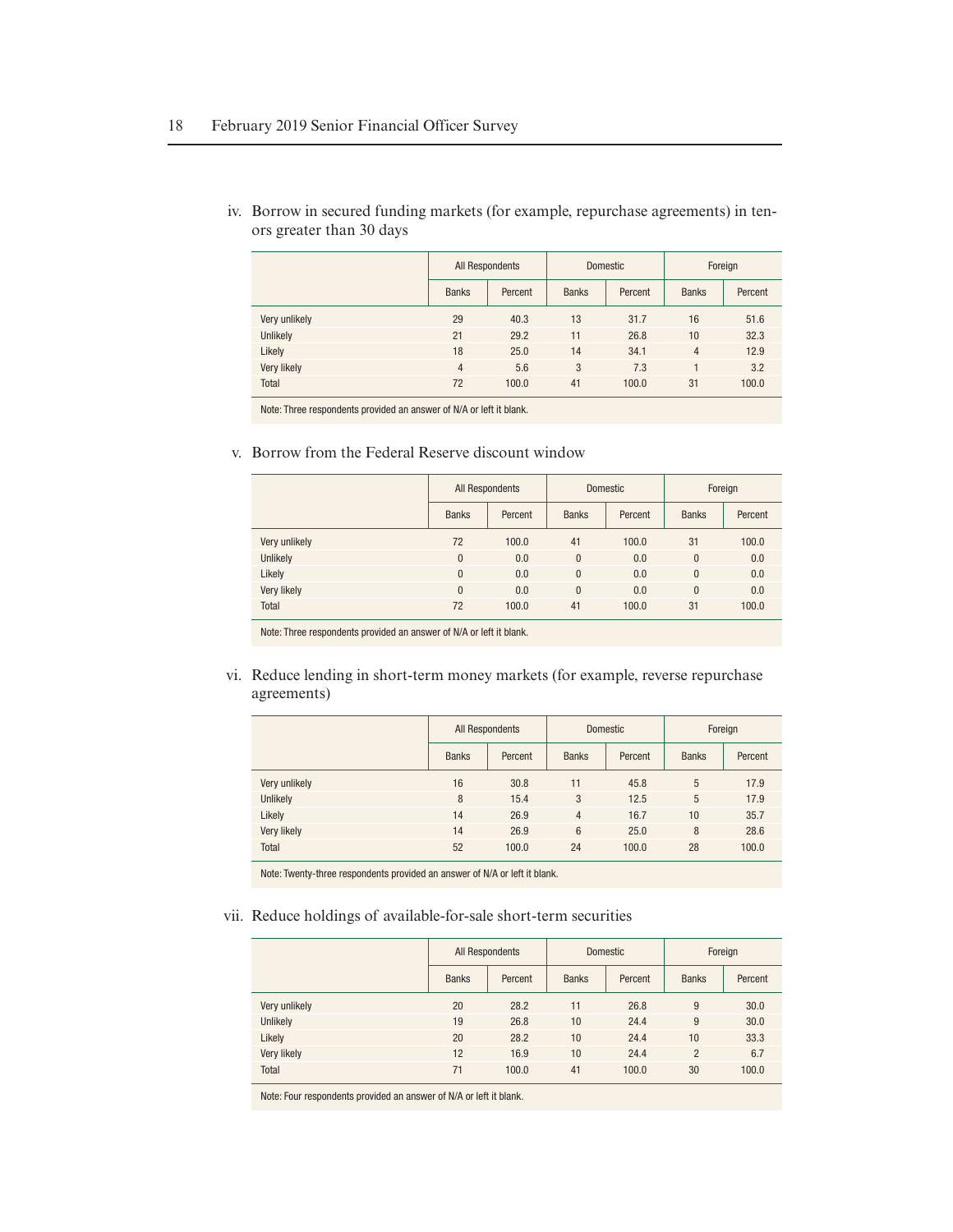|               | All Respondents |         |                | Domestic | Foreign      |         |  |
|---------------|-----------------|---------|----------------|----------|--------------|---------|--|
|               | <b>Banks</b>    | Percent | <b>Banks</b>   | Percent  | <b>Banks</b> | Percent |  |
| Very unlikely | $\overline{2}$  | 5.3     | $\overline{2}$ | 5.3      | 0            | 0.0     |  |
| Unlikely      | 3               | 7.9     | 3              | 7.9      | $\mathbf{0}$ | 0.0     |  |
| Likely        | 7               | 18.4    | 7              | 18.4     | 0            | 0.0     |  |
| Very likely   | 26              | 68.4    | 26             | 68.4     | $\mathbf{0}$ | 0.0     |  |
| <b>Total</b>  | 38              | 100.0   | 38             | 100.0    | 0            | 0.0     |  |

viii. Increase advances from Federal Home Loan Banks (FHLBs)<sup>17</sup>

Note: Thirty-seven respondents provided an answer of N/A or left it blank.

#### ix. Increase retail deposit base by offering higher rates

|               |              | All Respondents | <b>Domestic</b> |         | Foreign        |         |
|---------------|--------------|-----------------|-----------------|---------|----------------|---------|
|               | <b>Banks</b> | Percent         | <b>Banks</b>    | Percent | <b>Banks</b>   | Percent |
| Very unlikely | 17           | 32.7            | 10              | 24.4    |                | 63.6    |
| Unlikely      | 6            | 11.5            | 6               | 14.6    | $\theta$       | 0.0     |
| Likely        | 21           | 40.4            | 17              | 41.5    | $\overline{4}$ | 36.4    |
| Very likely   | 8            | 15.4            | 8               | 19.5    | $\mathbf{0}$   | 0.0     |
| <b>Total</b>  | 52           | 100.0           | 41              | 100.0   | 11             | 100.0   |

Note: Twenty-three respondents provided an answer of N/A or left it blank.

#### x. Increase retail deposit base by offering attractive, non-rate terms

|               | All Respondents |         |              | <b>Domestic</b> | Foreign      |         |  |
|---------------|-----------------|---------|--------------|-----------------|--------------|---------|--|
|               | <b>Banks</b>    | Percent | <b>Banks</b> | Percent         | <b>Banks</b> | Percent |  |
| Very unlikely | 21              | 41.2    | 14           | 35.0            |              | 63.6    |  |
| Unlikely      | 10              | 19.6    | 9            | 22.5            |              | 9.1     |  |
| Likely        | 17              | 33.3    | 14           | 35.0            | 3            | 27.3    |  |
| Very likely   | 3               | 5.9     | 3            | 7.5             | $\mathbf{0}$ | 0.0     |  |
| <b>Total</b>  | 51              | 100.0   | 40           | 100.0           | 11           | 100.0   |  |

Note: Twenty-four respondents provided an answer of N/A or left it blank.

<sup>&</sup>lt;sup>17</sup> This action was only relevant for members of FHLBs. Nonmembers of a FHLB answered "Not applicable."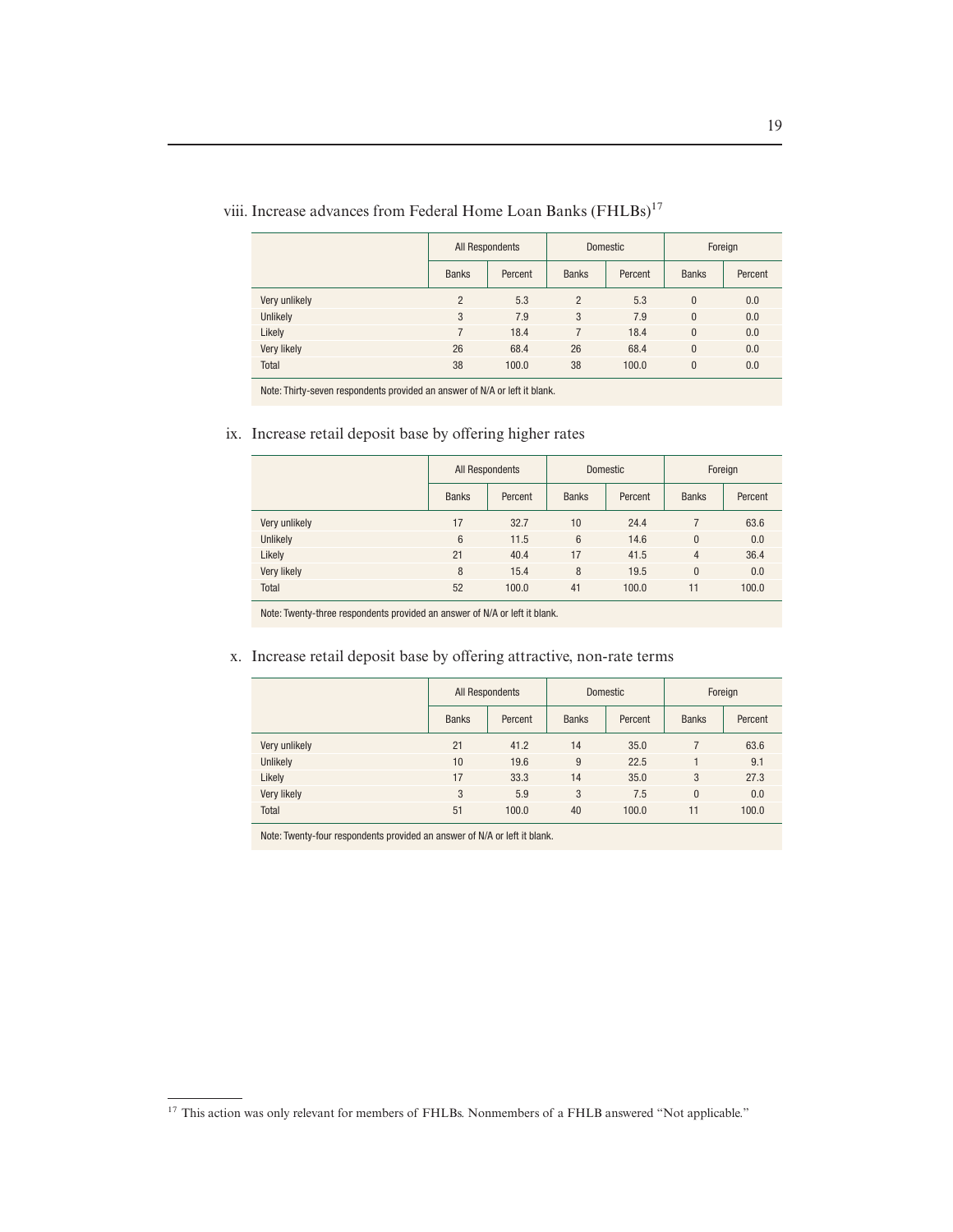|               | All Respondents |         |                | Domestic | Foreign      |         |  |
|---------------|-----------------|---------|----------------|----------|--------------|---------|--|
|               | <b>Banks</b>    | Percent | <b>Banks</b>   | Percent  | <b>Banks</b> | Percent |  |
| Very unlikely | 23              | 44.2    | 14             | 60.9     | 9            | 31.0    |  |
| Unlikely      | 10              | 19.2    | $\overline{2}$ | 8.7      | 8            | 27.6    |  |
| Likely        | 11              | 21.2    | $\overline{4}$ | 17.4     | 7            | 24.1    |  |
| Very likely   | 8               | 15.4    | 3              | 13.0     | 5            | 17.2    |  |
| Total         | 52              | 100.0   | 23             | 100.0    | 29           | 100.0   |  |

xi. Use the foreign exchange swap market to swap non-U.S. dollar reserves for U.S. dollar reserves

Note: Twenty-three respondents provided an answer of N/A or left it blank.

#### xii. Other (please rate here and explain in 3.C)

|               | Domestic<br>All Respondents |         | Foreign      |         |              |         |
|---------------|-----------------------------|---------|--------------|---------|--------------|---------|
|               | <b>Banks</b>                | Percent | <b>Banks</b> | Percent | <b>Banks</b> | Percent |
| Very unlikely | $\overline{0}$              | 0.0     | $\Omega$     | 0.0     | $\mathbf{0}$ | 0.0     |
| Unlikely      | $\overline{2}$              | 12.5    |              | 11.1    |              | 14.3    |
| Likely        | 8                           | 50.0    | 5            | 55.6    | 3            | 42.9    |
| Very likely   | 6                           | 37.5    | 3            | 33.3    | 3            | 42.9    |
| Total         | 16                          | 100.0   | 9            | 100.0   |              | 100.0   |

Note: Fifty-nine respondents provided an answer of N/A or left it blank.

#### C. Other (please explain):

#### (16 responses)

Respondents that selected "Other" commented on potential actions, although these actions were not clearly differentiated by short-term or long-term funding needs. For example, half of the respondents indicated that they would replenish a shortfall in their reserve balances by borrowing from their affiliates. Others noted that they would issue unsecured debt, issue brokered deposits, or increase wholesale deposits.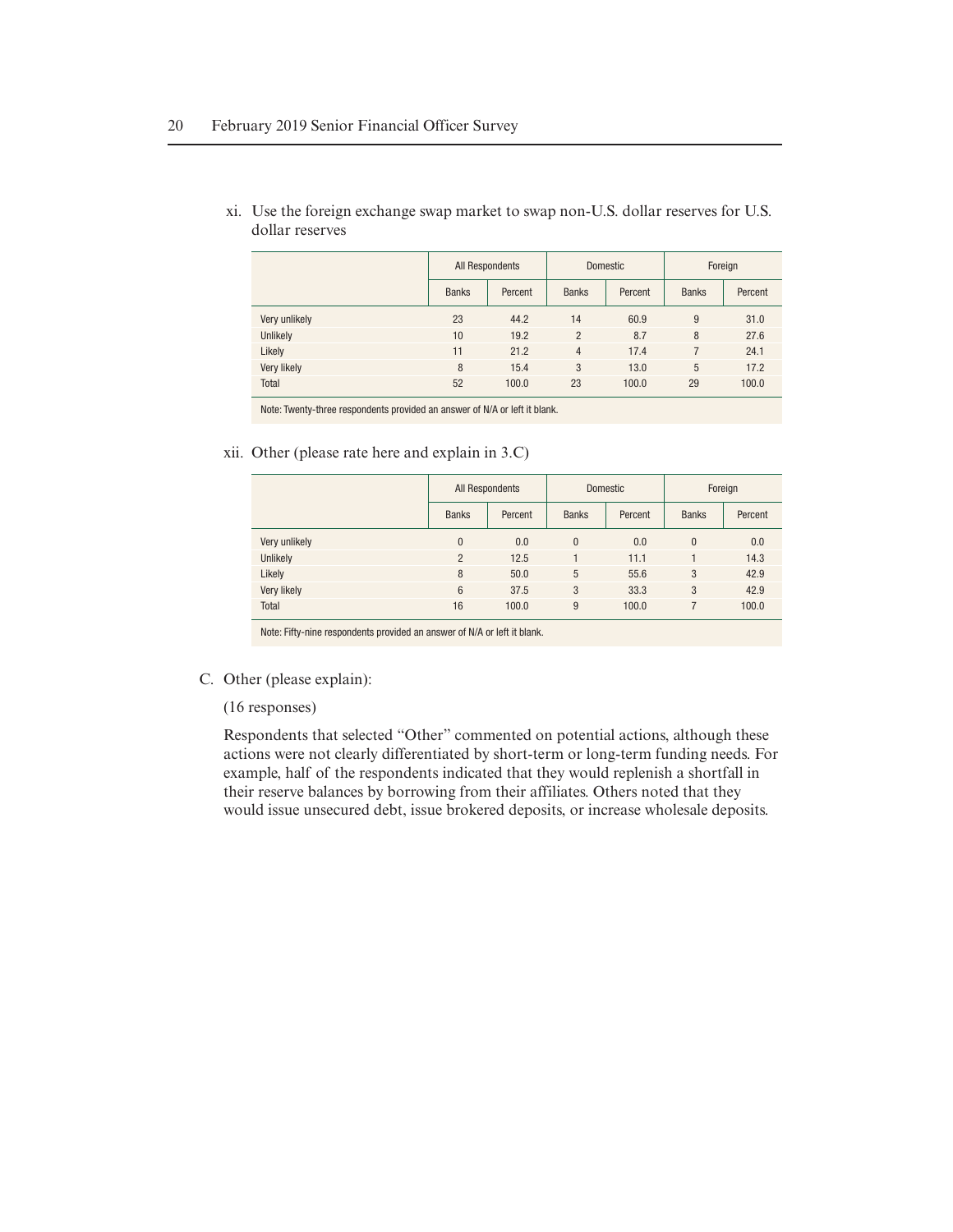4. The Federal Reserve provides intraday credit (daylight overdrafts) to healthy institutions at little or no cost. What level of comfort does your answer to question 1.A assume for using intraday credit (either collateralized or uncollateralized) from the Federal Reserve as a tool to manage the mismatch in timing between incoming funds and outgoing payments?

|                                                                                                   | All Respondents |         | <b>Domestic</b> |         | Foreign      |         |
|---------------------------------------------------------------------------------------------------|-----------------|---------|-----------------|---------|--------------|---------|
|                                                                                                   | <b>Banks</b>    | Percent | <b>Banks</b>    | Percent | <b>Banks</b> | Percent |
| Highly comfortable with using intraday<br>credit on a routine basis                               | 9               | 13.8    | 9               | 22.0    | $\theta$     | 0.0     |
| Mostly comfortable with using intraday<br>credit on a routine basis                               | 13              | 20.0    | 10              | 24.4    | 3            | 12.5    |
| Neutral – use of intraday credit is not a key<br>consideration in account management<br>decisions | 26              | 40.0    | 14              | 34.1    | 12           | 50.0    |
| Mostly uncomfortable with using intraday<br>credit                                                | 11              | 16.9    | 5               | 12.2    | 6            | 25.0    |
| Highly uncomfortable with using intraday<br>credit                                                | 6               | 9.2     | 3               | 7.3     | 3            | 12.5    |
| Total                                                                                             | 65              | 100.0   | 41              | 100.0   | 24           | 100.0   |

Note: Ten respondents provided an answer of "N/A.

B. If you answered that you were "neutral," "mostly uncomfortable," or "highly uncomfortable" with the use of intraday credit in question 4.A, please indicate the extent to which concerns about intraday credit usage affect your estimate of the lowest comfortable level of reserve balances reported in question 1.A.

|                                                       | All Respondents |         |                | <b>Domestic</b> | Foreign      |         |
|-------------------------------------------------------|-----------------|---------|----------------|-----------------|--------------|---------|
|                                                       | <b>Banks</b>    | Percent | <b>Banks</b>   | Percent         | <b>Banks</b> | Percent |
| Significantly increases the amount in<br>question 1.A |                 | 2.3     | $\Omega$       | 0.0             |              | 4.8     |
| Somewhat increases the amount in<br>question 1.A      | 12              | 27.9    | $\overline{7}$ | 31.8            | 5            | 23.8    |
| Minimally increases the amount in<br>question 1.A     | 8               | 18.6    | 5              | 22.7            | 3            | 14.3    |
| Does not increase the amount in<br>question 1.A       | 22              | 51.2    | 10             | 45.5            | 12           | 57.1    |
| Total                                                 | 43              | 100.0   | 22             | 100.0           | 21           | 100.0   |

## Table 2. Reserve Balance Management under Different Interest Rate Environments

5. This question is designed to gain insight into how your bank might adjust its reserve balance holdings and invest in other liquid assets (level-1 high-quality liquid assets) in response to changes in the opportunity cost of holding those balances.18 For the purposes of this question, please assume that IOER remains at its current level. Please also assume

<sup>&</sup>lt;sup>18</sup> For example, overnight Treasury general collateral repurchase agreements or short-term U.S. Treasury bills.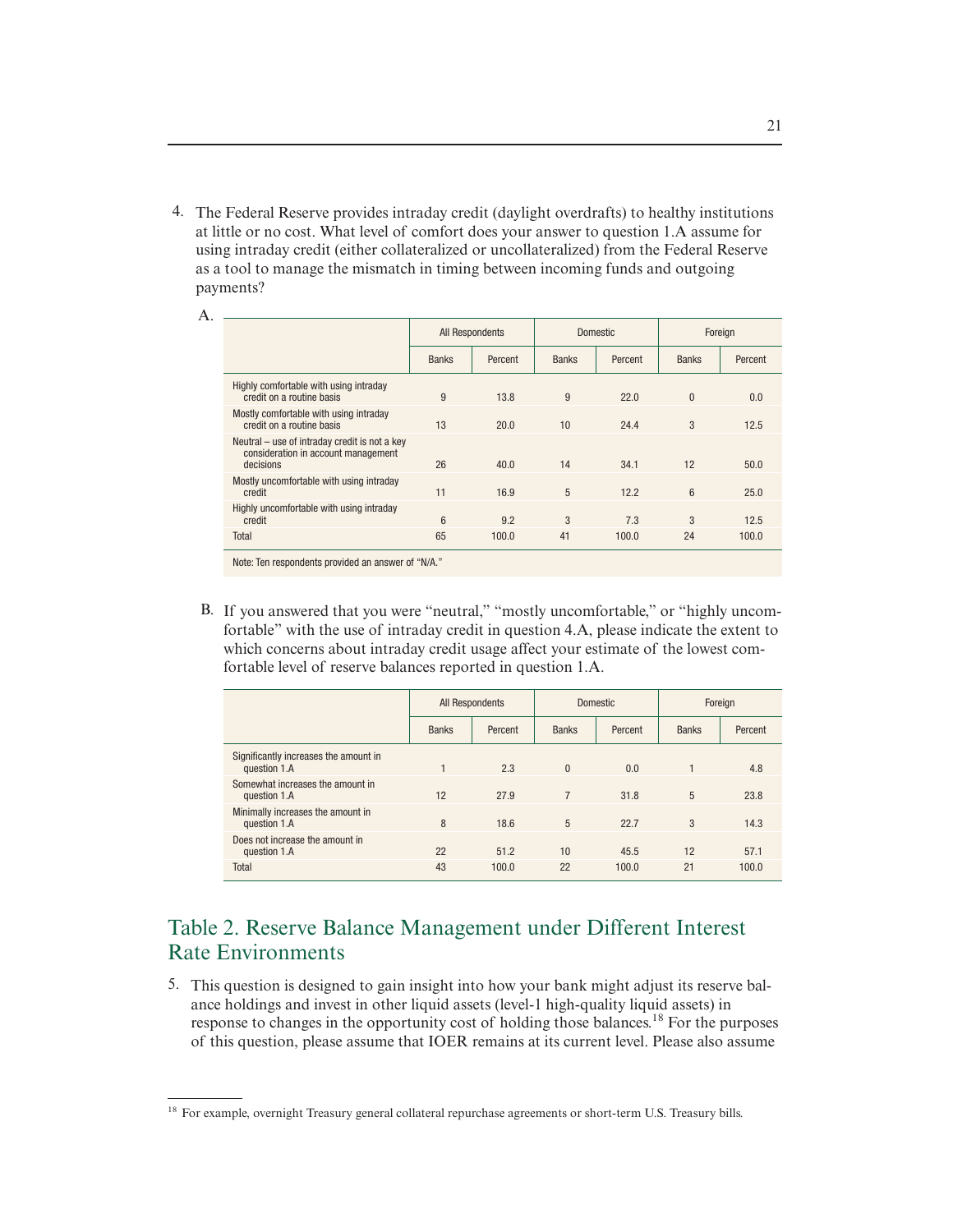that all short-term interest rates shift by a similar amount and that the interest rate scenario is one that will persist for a significant period of time. For example, scenarios B through D represent a higher opportunity cost of holding reserves than prevails at present. Consider the opportunity cost of holding reserve balances as the difference between the constellation of short-term interest rates and the IOER rate.

A. Change in the lowest comfortable level of reserve balances as reported in question 1.A if the opportunity cost of holding these balances, measured as the difference between the constellation of short-term interest rates and the IOER rate, is **5 basis points lower** in the reference period.

|           | All Respondents                     |              |         |                                     | <b>Domestic</b> |         |                                     | Foreign      |         |  |
|-----------|-------------------------------------|--------------|---------|-------------------------------------|-----------------|---------|-------------------------------------|--------------|---------|--|
|           | Amount of<br>Change<br>(\$billions) | <b>Banks</b> | Percent | Amount of<br>Change<br>(\$billions) | <b>Banks</b>    | Percent | Amount of<br>Change<br>(\$billions) | <b>Banks</b> | Percent |  |
| Decreased | 0.0                                 | $\theta$     | 0.0     | 0.0                                 | $\mathbf{0}$    | 0.0     | 0.0                                 | $\theta$     | 0.0     |  |
| Unchanged | 0.0                                 | 66           | 88.0    | 0.0                                 | 41              | 95.3    | 0.0                                 | 25           | 78.1    |  |
| Increased | 44.1                                | 9            | 12.0    | 5.1                                 | $\overline{2}$  | 4.7     | 39.0                                |              | 21.9    |  |
| Total     | 44.1                                | 75           | 100.0   | 5.1                                 | 43              | 100.0   | 39.0                                | 32           | 100.0   |  |

B. Change in the lowest comfortable level of reserve balances as reported in question 1.A if the opportunity cost of holding these balances, measured as the difference between the constellation of short-term interest rates and the IOER rate, is **5 basis points higher** in the reference period.

|           | All Respondents                     |              |         |                                     | <b>Domestic</b> |         |                                     | Foreign      |         |  |
|-----------|-------------------------------------|--------------|---------|-------------------------------------|-----------------|---------|-------------------------------------|--------------|---------|--|
|           | Amount of<br>Change<br>(\$billions) | <b>Banks</b> | Percent | Amount of<br>Change<br>(\$billions) | <b>Banks</b>    | Percent | Amount of<br>Change<br>(\$billions) | <b>Banks</b> | Percent |  |
| Decreased | 18.7                                | 8            | 10.7    | 0.0                                 | 0               | 0.0     | 18.7                                | 8            | 25.0    |  |
| Unchanged | 0.0                                 | 67           | 89.3    | 0.0                                 | 43              | 100.0   | 0.0                                 | 24           | 75.0    |  |
| Increased | 0.0                                 | $\mathbf{0}$ | 0.0     | 0.0                                 | $\overline{0}$  | 0.0     | 0.0                                 | $\mathbf{0}$ | 0.0     |  |
| Total     | 18.7                                | 75           | 100.0   | 0.0                                 | 43              | 100.0   | 18.7                                | 32           | 100.0   |  |

C. Change in the lowest comfortable level of reserve balances as reported in question 1.A if the opportunity cost of holding these balances, measured as the difference between the constellation of short-term interest rates and the IOER rate, is **25 basis points higher** in the reference period.

|           | All Respondents                     |              |         | <b>Domestic</b>                     |              |         | Foreign                             |              |         |
|-----------|-------------------------------------|--------------|---------|-------------------------------------|--------------|---------|-------------------------------------|--------------|---------|
|           | Amount of<br>Change<br>(\$billions) | <b>Banks</b> | Percent | Amount of<br>Change<br>(\$billions) | <b>Banks</b> | Percent | Amount of<br>Change<br>(\$billions) | <b>Banks</b> | Percent |
| Decreased | 70.0                                | 27           | 36.0    | 29.5                                | 12           | 27.9    | 40.5                                | 15           | 46.9    |
| Unchanged | 0.0                                 | 48           | 64.0    | 0.0                                 | 31           | 72.1    | 0.0                                 | 17           | 53.1    |
| Increased | 0.0                                 | $\mathbf{0}$ | 0.0     | 0.0                                 | $\mathbf{0}$ | 0.0     | 0.0                                 | $\mathbf{0}$ | 0.0     |
| Total     | 70.0                                | 75           | 100.0   | 29.5                                | 43           | 100.0   | 40.5                                | 32           | 100.0   |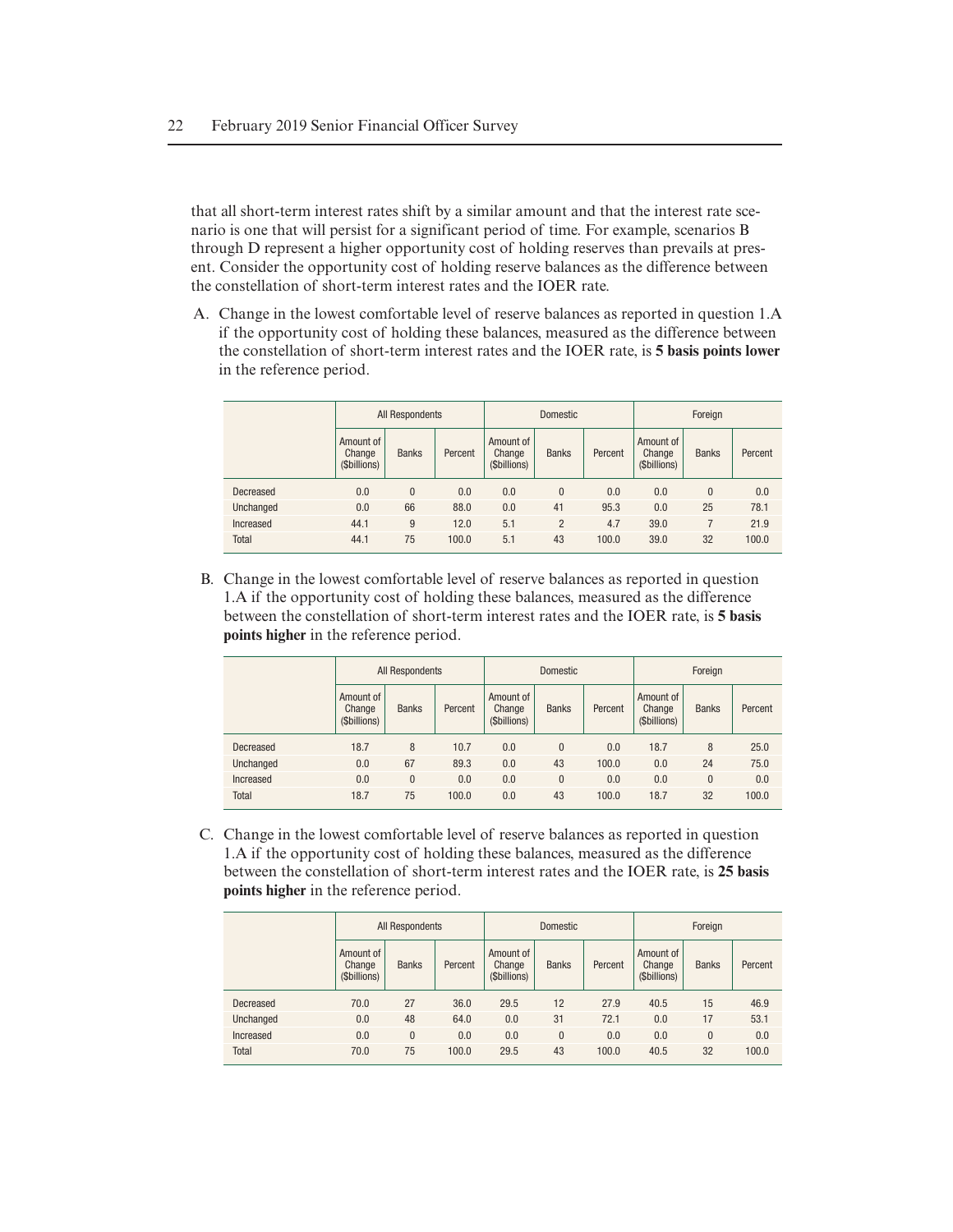D. Change in lowest comfortable level of reserve balances as reported in question 1.A if the opportunity cost of holding these balances, measured as the difference between the constellation of short-term interest rates and the IOER rate, is **50 basis points higher** in the reference period.

|           | <b>All Respondents</b>              |              |         | <b>Domestic</b>                     |              |         | Foreign                             |              |         |
|-----------|-------------------------------------|--------------|---------|-------------------------------------|--------------|---------|-------------------------------------|--------------|---------|
|           | Amount of<br>Change<br>(\$billions) | <b>Banks</b> | Percent | Amount of<br>Change<br>(\$billions) | <b>Banks</b> | Percent | Amount of<br>Change<br>(\$billions) | <b>Banks</b> | Percent |
| Decreased | 118.5                               | 31           | 41.3    | 62.3                                | 14           | 32.6    | 56.2                                | 17           | 53.1    |
| Unchanged | 0.0                                 | 44           | 58.7    | 0.0                                 | 29           | 67.4    | 0.0                                 | 15           | 46.9    |
| Increased | 0.0                                 | $\bf{0}$     | 0.0     | 0.0                                 | $\mathbf{0}$ | 0.0     | 0.0                                 | 0            | 0.0     |
| Total     | 118.5                               | 75           | 100.0   | 62.3                                | 43           | 100.0   | 56.2                                | 32           | 100.0   |

E. The next table presents the aggregate lowest comfortable level of reserve balances for each scenario.

| <b>Opportunity Cost Scenario</b> | All Respondents | <b>Domestic</b>       | Foreign |
|----------------------------------|-----------------|-----------------------|---------|
|                                  |                 | (billions of dollars) |         |
| IOER rate $-5$ basis points      | 747.4           | 430.5                 | 316.9   |
| IOER rate $+5$ basis points      | 684.7           | 425.4                 | 259.3   |
| IOER rate $+25$ basis points     | 633.4           | 395.9                 | 237.5   |
| IOER rate $+50$ basis points     | 584.8           | 363.1                 | 221.7   |

F. If you responded to the September 2018 Senior Financial Officer Survey and the interest rate sensitivity of your lowest comfortable level of reserve balances has changed significantly from the previous survey, please explain the factors leading to this change.

(18 responses)

Several respondents noted current market conditions and overnight spreads to the IOER rate as reasons for their reassessment of their interest rate sensitivity since the previous survey. Other respondents noted that their decisions were not based on return but rather other internal or regulatory requirements.

### Table 3. Unsecured Overnight Wholesale Funding Market Activity

*The questions in this part of the survey ask you to explain the considerations that motivate your bank's activity in unsecured overnight wholesale funding markets.*

6. Is your bank an active borrower in unsecured overnight wholesale funding markets (Yes or No)? If you answered "No," please skip to question 8.

|           | All Respondents | Domestic | Foreign                  |
|-----------|-----------------|----------|--------------------------|
| Yes       | 45              | 18       | $\overline{\mathcal{L}}$ |
| <b>No</b> | 30              | 25       |                          |
| Total     | 75              | 43       | 32                       |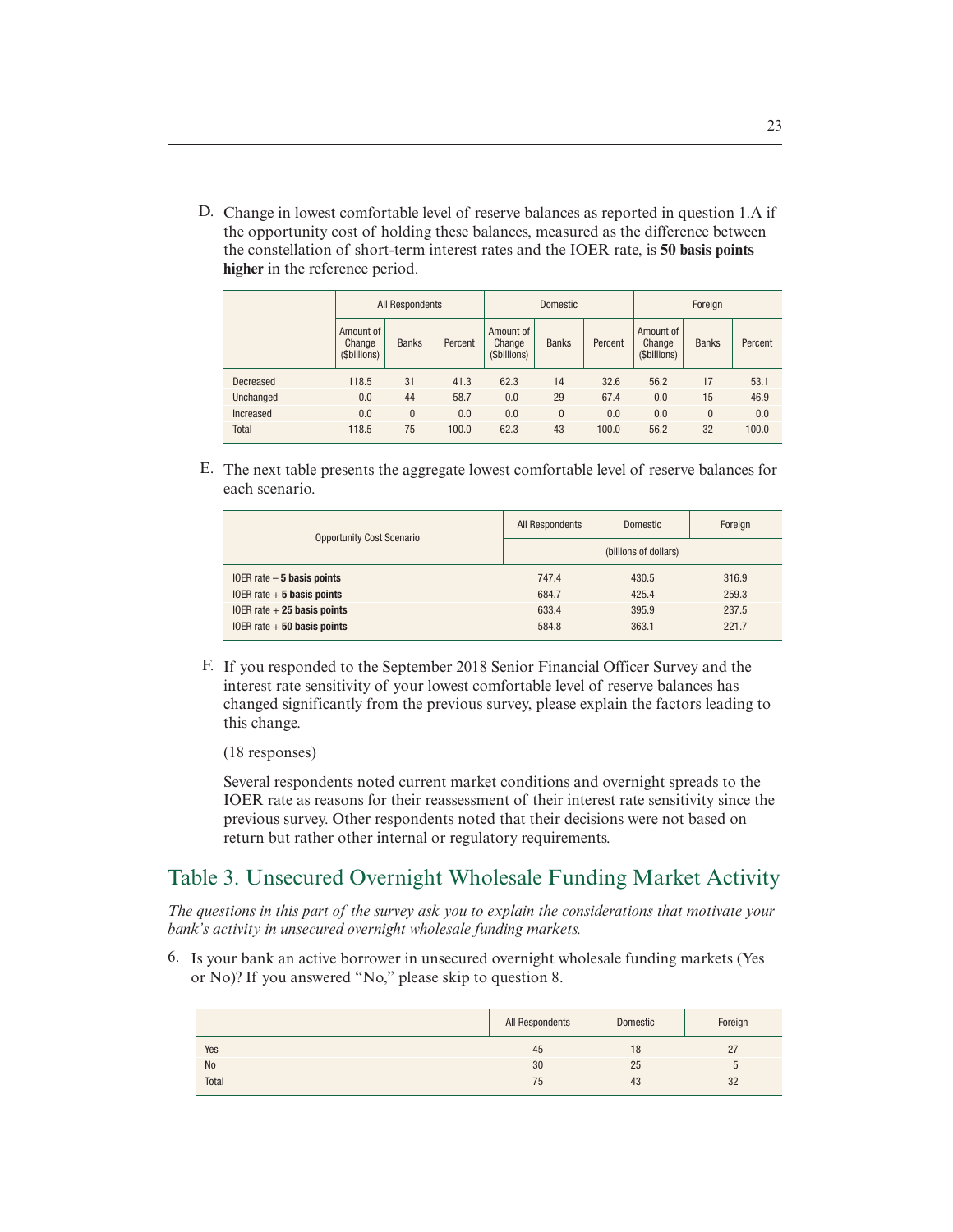- 7. Please rate the importance of the following possible motivations for your bank's borrowing in unsecured overnight wholesale funding markets on a scale of 1 (not important), 2 (somewhat important), 3 (important), or 4 (very important).
	- A. Earning a positive spread on the proceeds by investing at IOER:

|                    | All Respondents |         |                | <b>Domestic</b> | Foreign      |         |
|--------------------|-----------------|---------|----------------|-----------------|--------------|---------|
|                    | <b>Banks</b>    | Percent | <b>Banks</b>   | Percent         | <b>Banks</b> | Percent |
| Not important      | 22              | 50.0    | 15             | 83.3            |              | 26.9    |
| Somewhat important | 8               | 18.2    | $\overline{2}$ | 11.1            | 6            | 23.1    |
| Important          | 8               | 18.2    |                | 5.6             |              | 26.9    |
| Very important     | 6               | 13.6    | 0              | 0.0             | 6            | 23.1    |
| Total              | 44              | 100.0   | 18             | 100.0           | 26           | 100.0   |

Note: One respondent provided an answer of "N/A" or left it blank.

B. Covering temporary or unexpected shortfalls in reserve balance holdings relative to the amount you indicated in question 1.A:

|                    | All Respondents |         |                | <b>Domestic</b> | Foreign        |         |
|--------------------|-----------------|---------|----------------|-----------------|----------------|---------|
|                    | <b>Banks</b>    | Percent | <b>Banks</b>   | Percent         | <b>Banks</b>   | Percent |
| Not important      | 15              | 33.3    | $\overline{2}$ | 11.1            | 13             | 48.1    |
| Somewhat important |                 | 15.6    | $\overline{2}$ | 11.1            | 5              | 18.5    |
| Important          | 9               | 20.0    | 5              | 27.8            | $\overline{4}$ | 14.8    |
| Very important     | 14              | 31.1    | 9              | 50.0            | 5              | 18.5    |
| Total              | 45              | 100.0   | 18             | 100.0           | 27             | 100.0   |

C. Meeting anticipated intraday payment or liquidity needs:

|                    |              | All Respondents | <b>Domestic</b> |         | Foreign         |         |
|--------------------|--------------|-----------------|-----------------|---------|-----------------|---------|
|                    | <b>Banks</b> | Percent         | <b>Banks</b>    | Percent | <b>Banks</b>    | Percent |
| Not important      | 17           | 38.6            | 5               | 29.4    | 12              | 44.4    |
| Somewhat important | 8            | 18.2            | $\overline{2}$  | 11.8    | $6\overline{6}$ | 22.2    |
| Important          | 9            | 20.5            | 5               | 29.4    | 4               | 14.8    |
| Very important     | 10           | 22.7            | 5               | 29.4    | 5               | 18.5    |
| Total              | 44           | 100.0           | 17              | 100.0   | 27              | 100.0   |

Note: One respondent provided an answer of "N/A" or left it blank.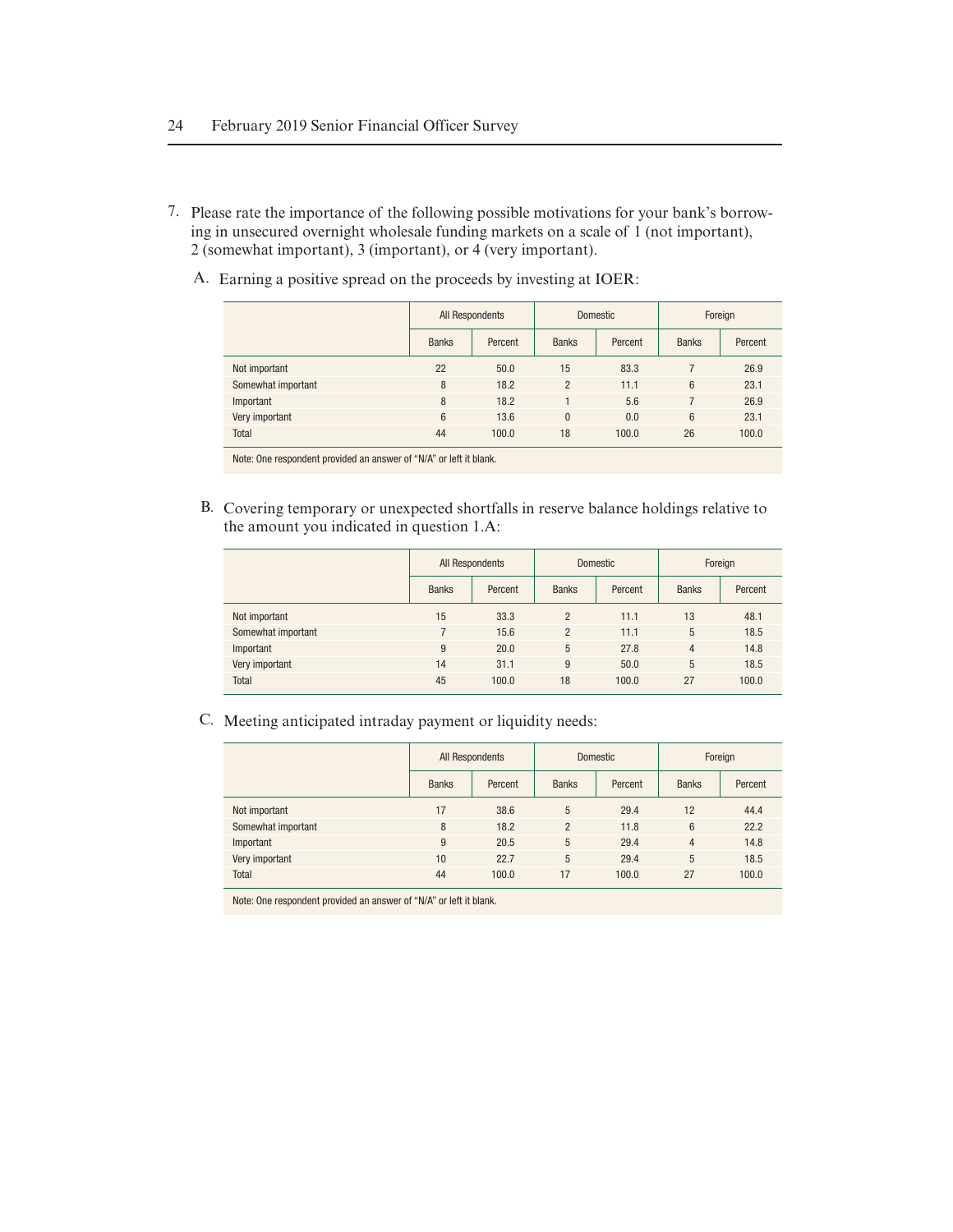#### D. Meeting reserve requirements:

|                    | All Respondents |         |                | <b>Domestic</b> | Foreign        |         |
|--------------------|-----------------|---------|----------------|-----------------|----------------|---------|
|                    | <b>Banks</b>    | Percent | <b>Banks</b>   | Percent         | <b>Banks</b>   | Percent |
| Not important      | 25              | 61.0    | 6              | 37.5            | 19             | 76.0    |
| Somewhat important | 4               | 9.8     |                | 6.3             | 3              | 12.0    |
| Important          | 5               | 12.2    | $\overline{4}$ | 25.0            |                | 4.0     |
| Very important     |                 | 17.1    | 5              | 31.3            | $\overline{2}$ | 8.0     |
| Total              | 41              | 100.0   | 16             | 100.0           | 25             | 100.0   |

Note: Four respondents provided an answer of "N/A" or left it blank.

E. Borrowing to provide a short-term investment option to customers:

|                    | All Respondents |         |              | <b>Domestic</b> | Foreign        |         |
|--------------------|-----------------|---------|--------------|-----------------|----------------|---------|
|                    | <b>Banks</b>    | Percent | <b>Banks</b> | Percent         | <b>Banks</b>   | Percent |
| Not important      | 16              | 40.0    | 12           | 85.7            | $\overline{4}$ | 15.4    |
| Somewhat important | 7               | 17.5    |              | 7.1             | 6              | 23.1    |
| Important          | 11              | 27.5    |              | 7.1             | 10             | 38.5    |
| Very important     | 6               | 15.0    | $\mathbf{0}$ | 0.0             | 6              | 23.1    |
| Total              | 40              | 100.0   | 14           | 100.0           | 26             | 100.0   |

Note: Five respondents provided an answer of "N/A" or left it blank.

#### F. Improving or maintaining LCR metrics:

|                    | All Respondents |         |                | <b>Domestic</b> | Foreign      |         |
|--------------------|-----------------|---------|----------------|-----------------|--------------|---------|
|                    | <b>Banks</b>    | Percent | <b>Banks</b>   | Percent         | <b>Banks</b> | Percent |
| Not important      | 16              | 41.0    | 4              | 30.8            | 12           | 46.2    |
| Somewhat important | 4               | 10.3    |                | 7.7             | 3            | 11.5    |
| Important          | 10              | 25.6    | $\overline{2}$ | 15.4            | 8            | 30.8    |
| Very important     | 9               | 23.1    | 6              | 46.2            | 3            | 11.5    |
| Total              | 39              | 100.0   | 13             | 100.0           | 26           | 100.0   |

Note: Six respondents provided an answer of "N/A" or left it blank.

#### G. Executing relative value trades across borrowing and lending markets:

|                    | All Respondents |         |                | <b>Domestic</b> | Foreign      |         |  |
|--------------------|-----------------|---------|----------------|-----------------|--------------|---------|--|
|                    | <b>Banks</b>    | Percent | <b>Banks</b>   | Percent         | <b>Banks</b> | Percent |  |
| Not important      | 23              | 57.5    | 8              | 53.3            | 15           | 60.0    |  |
| Somewhat important | 10              | 25.0    | 5              | 33.3            | 5            | 20.0    |  |
| Important          | 6               | 15.0    | $\overline{2}$ | 13.3            | 4            | 16.0    |  |
| Very important     |                 | 2.5     | $\mathbf{0}$   | 0.0             |              | 4.0     |  |
| <b>Total</b>       | 40              | 100.0   | 15             | 100.0           | 25           | 100.0   |  |

Note: Five respondents provided an answer of "N/A" or left it blank.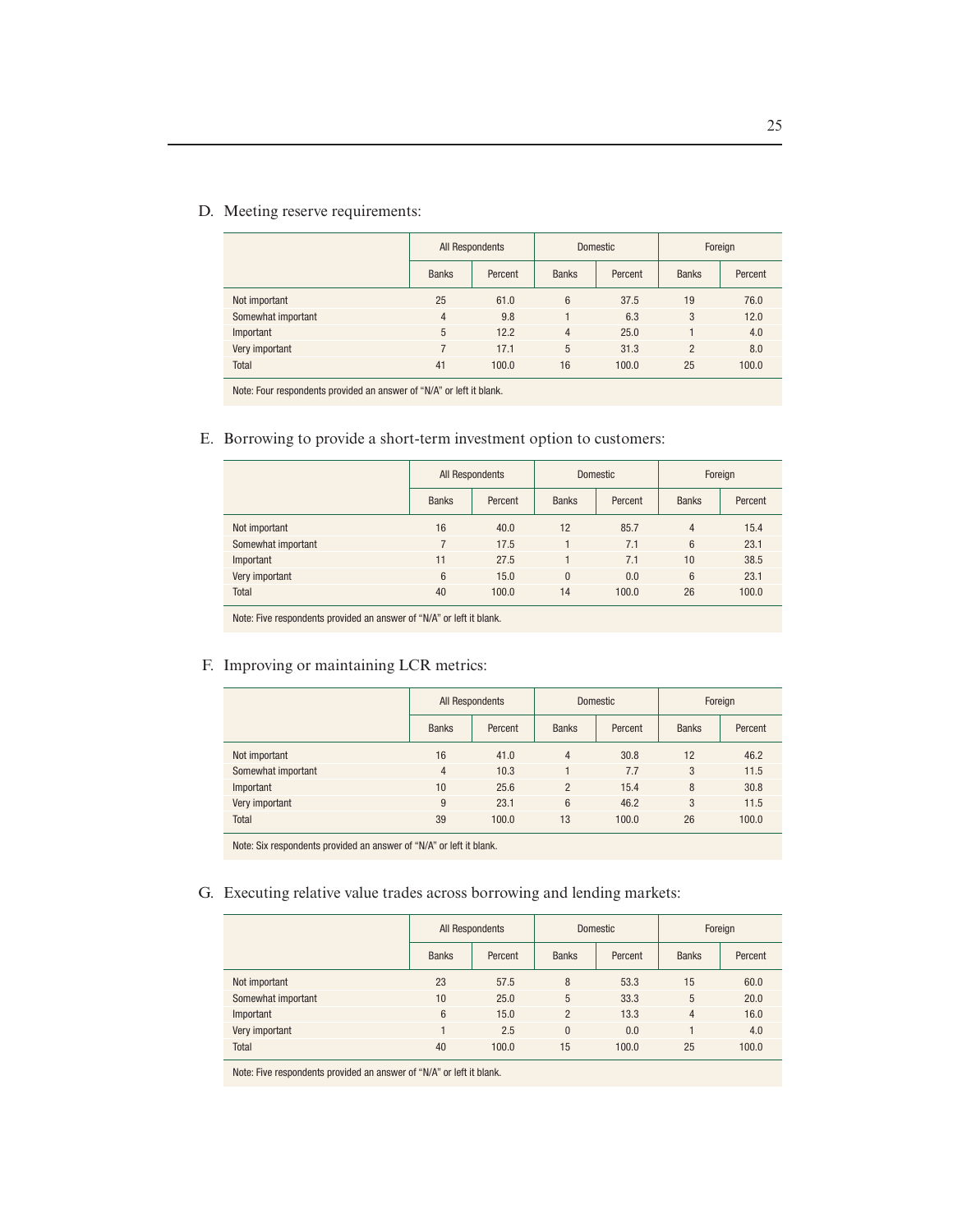H. Other (please rate here and explain in 7.I):

|                    |              | All Respondents | <b>Domestic</b> |         | Foreign        |         |
|--------------------|--------------|-----------------|-----------------|---------|----------------|---------|
|                    | <b>Banks</b> | Percent         | <b>Banks</b>    | Percent | <b>Banks</b>   | Percent |
| Not important      | $\theta$     | 0.0             | $\Omega$        | 0.0     | $\mathbf{0}$   | 0.0     |
| Somewhat important |              | 33.3            | $\theta$        | 0.0     |                | 50.0    |
| Important          |              | 33.3            | $\theta$        | 0.0     |                | 50.0    |
| Very important     |              | 33.3            |                 | 100.0   | $\mathbf{0}$   | 0.0     |
| Total              | 3            | 100.0           |                 | 100.0   | $\overline{2}$ | 100.0   |

Note: Forty-two respondents provided an answer of "N/A" or left it blank.

I. Other (please explain):

Responses are not reported when the number of respondents is 3 or fewer.

8. Is your bank an active lender in unsecured overnight wholesale funding markets (Yes or No)? For the purposes of this question, consider an active lender as a bank that lends for non-test purposes at least once a month. If you answered "Yes," please answer question 8.B and skip question 8.C. If you answered "No," please answer question 8.C and skip question 8.B.

| А. |           |                 |          |         |
|----|-----------|-----------------|----------|---------|
|    |           | All Respondents | Domestic | Foreign |
|    | Yes       |                 |          |         |
|    | <b>No</b> | 68              | 38       | 30      |
|    | Total     | 75              | 43       | 32      |
|    |           |                 |          |         |

B. Please describe the factors that drive your decision to lend:

(7 responses)

A few respondents indicated that they lend in this market to maintain client or counterparty relationships. Others cited deploying excess cash to earn a positive spread.

C. Please describe why you do not lend:

#### (68 responses)

Respondents highlighted a number of reasons for not lending. A significant number of respondents indicated that a lack of sufficient returns or general indifference given this type of activity is not an important part of their business model as reasons for not lending. A moderate share of respondents noted that they were net borrowers and thus needed the funding, while a modest number of respondents cited the attractiveness of reserves given limited credit lines and other market inefficiencies. Roughly 10 percent of respondents underscored the potential balance sheet costs associated with lending unsecured.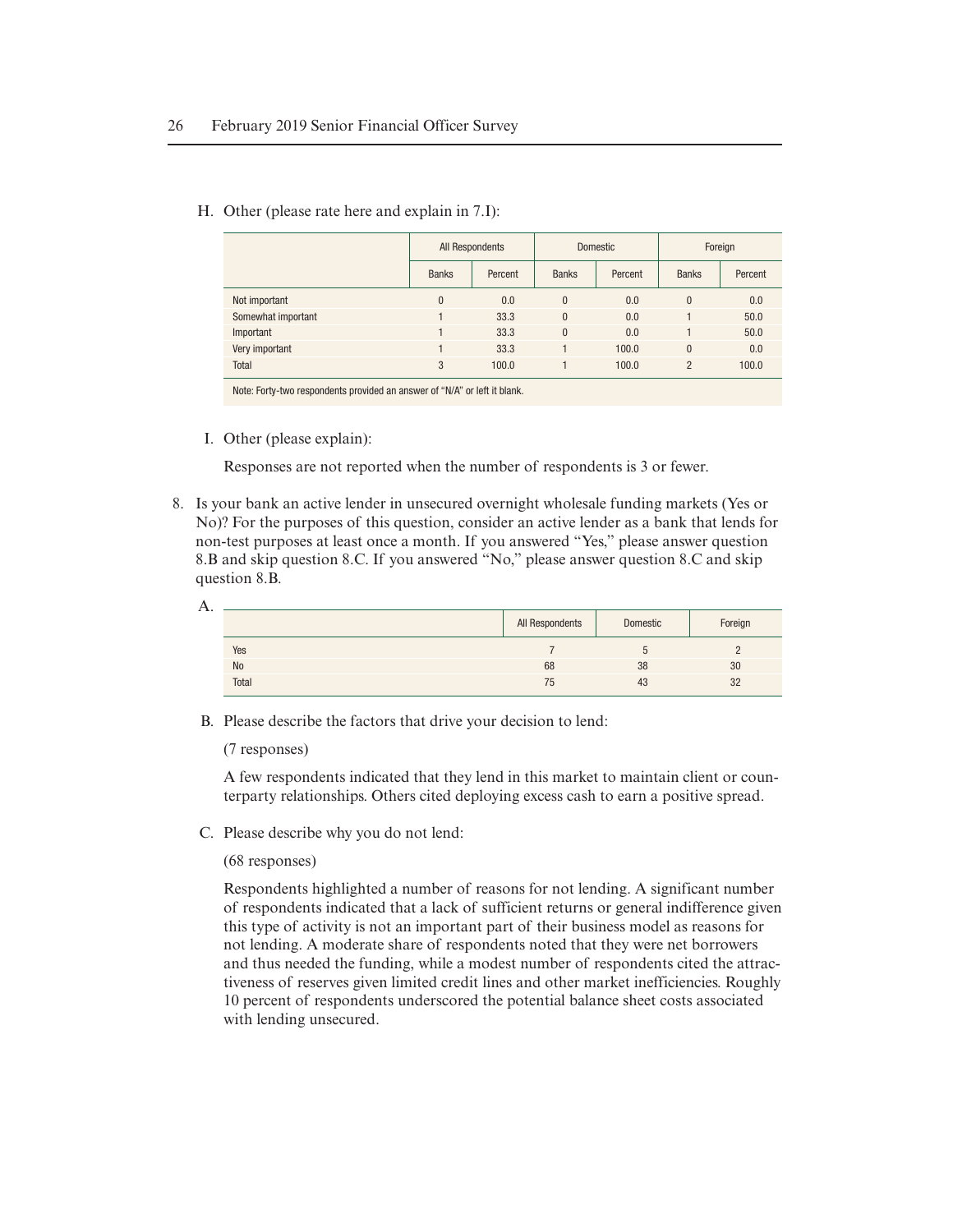- 9. Generally speaking, and excluding the effects of month-end activity, please specify the lowest spread relative to the IOER rate at which your bank would be willing to lend in the overnight unsecured (for example, federal funds or overnight Eurodollars) wholesale funding markets. When specifying spread, please assume that this will persist for some time.
	- A. Respondents were asked to report the lowest spread relative to the IOER rate at which they would be willing to lend in the unsecured overnight wholesale funding market as well as how much they would be willing to lend at that spread.

Forty-seven banks provided both a spread and an amount they would be willing to lend. Two provided only a spread, and one of these two indicated in writing that the amount that they would be willing to lend was conditional on the availability of liquidity and other internal credit risk metrics. The remaining 26 either left this question blank or indicated "N/A."

The tables below summarize respondent counts by different ranges of lowest spreads to the IOER rate and lendable amounts for all respondents and then by institution type.

|                                | Lendable Amount    |         |                              |         |                  |         |                 |         |  |
|--------------------------------|--------------------|---------|------------------------------|---------|------------------|---------|-----------------|---------|--|
| Lowest Spread to the IOER Rate | 0 to \$0.5 billion |         | \$0.5 billion to \$1 billion |         | Over \$1 billion |         | All Respondents |         |  |
|                                | <b>Banks</b>       | Percent | <b>Banks</b>                 | Percent | <b>Banks</b>     | Percent | <b>Banks</b>    | Percent |  |
| 0 to 15 basis points           | 5                  | 21.7    |                              | 16.7    | 3                | 16.7    | 9               | 19.2    |  |
| 16 to 25 basis points          | 6                  | 26.1    |                              | 16.7    | 7                | 38.9    | 14              | 29.8    |  |
| 26 to 50 basis points          | 5                  | 21.7    | $\overline{2}$               | 33.3    | 8                | 44.4    | 15              | 31.9    |  |
| 51 to 100 basis points         | 6                  | 26.1    | $\overline{2}$               | 33.3    | $\Omega$         | 0.0     | 8               | 17.0    |  |
| 101 to 125 basis points        |                    | 4.3     | $\Omega$                     | 0.0     | $\theta$         | 0.0     |                 | 2.1     |  |
| Total                          | 23                 | 100.0   | 6                            | 100.0   | 18               | 100.0   | 47              | 100.0   |  |

Results for all respondents

Note: Twenty-eight respondents provided a qualitative answer, N/A, or left it blank.

#### Results for respondents from domestic banks

|                                | Lendable Amount    |         |                              |         |                  |         |                                           |         |  |
|--------------------------------|--------------------|---------|------------------------------|---------|------------------|---------|-------------------------------------------|---------|--|
| Lowest Spread to the IOER Rate | 0 to \$0.5 billion |         | \$0.5 billion to \$1 billion |         | Over \$1 billion |         | Respondents from<br><b>Domestic Banks</b> |         |  |
|                                | <b>Banks</b>       | Percent | <b>Banks</b>                 | Percent | <b>Banks</b>     | Percent | <b>Banks</b>                              | Percent |  |
| 0 to 15 basis points           | $\overline{2}$     | 10.5    |                              | 20.0    | $\theta$         | 0.0     | 3                                         | 9.7     |  |
| 16 to 25 basis points          | 6                  | 31.6    |                              | 20.0    | $\overline{2}$   | 28.6    | 9                                         | 29.0    |  |
| 26 to 50 basis points          | 4                  | 21.1    | $\overline{2}$               | 40.0    | 5                | 71.4    | 11                                        | 35.5    |  |
| 51 to 100 basis points         | 6                  | 31.6    |                              | 20.0    | $\theta$         | 0.0     | 7                                         | 22.6    |  |
| 101 to 125 basis points        |                    | 5.3     | $\theta$                     | 0.0     | $\theta$         | 0.0     |                                           | 3.2     |  |
| Total                          | 19                 | 100.0   | 5                            | 100.0   | 7                | 100.0   | 31                                        | 100.0   |  |

Note: Twelve respondents provided a qualitative answer, N/A, or left it blank.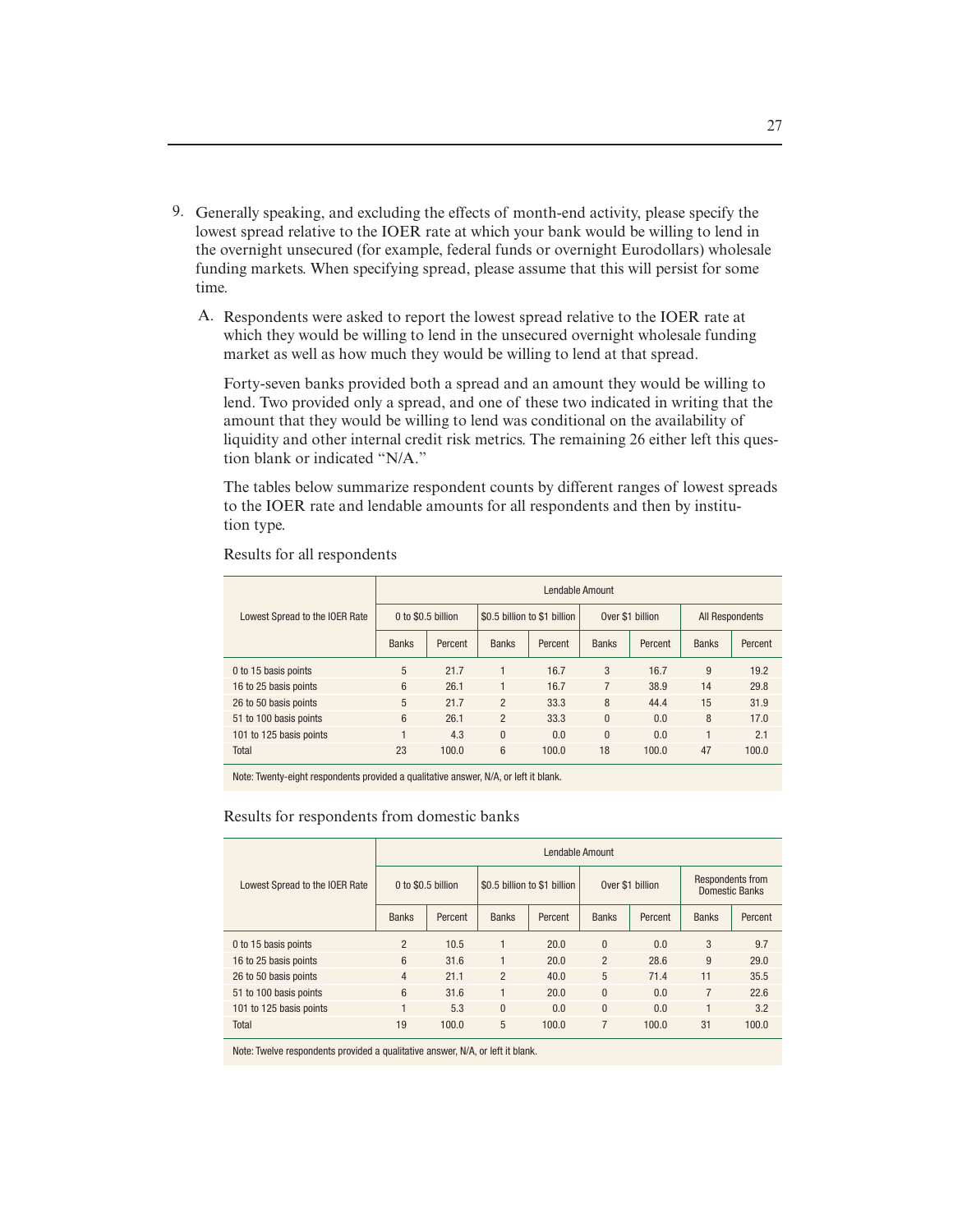|                                | Lendable Amount    |         |                              |         |                  |         |                                          |         |  |
|--------------------------------|--------------------|---------|------------------------------|---------|------------------|---------|------------------------------------------|---------|--|
| Lowest Spread to the IOER Rate | 0 to \$0.5 billion |         | \$0.5 billion to \$1 billion |         | Over \$1 billion |         | Respondents from<br><b>Foreign Banks</b> |         |  |
|                                | <b>Banks</b>       | Percent | <b>Banks</b>                 | Percent | <b>Banks</b>     | Percent | <b>Banks</b>                             | Percent |  |
| 0 to 15 basis points           | 3                  | 75.0    | $\theta$                     | 0.0     | 3                | 27.3    | 6                                        | 37.5    |  |
| 16 to 25 basis points          | $\theta$           | 0.0     | $\theta$                     | 0.0     | 5                | 45.5    | 5                                        | 31.3    |  |
| 26 to 50 basis points          | ۴                  | 25.0    | $\theta$                     | 0.0     | 3                | 27.3    | $\overline{4}$                           | 25.0    |  |
| 51 to 100 basis points         | $\theta$           | 0.0     |                              | 100.0   | $\theta$         | 0.0     |                                          | 6.3     |  |
| 101 to 125 basis points        | $\theta$           | 0.0     | $\Omega$                     | 0.0     | $\theta$         | 0.0     | $\Omega$                                 | 0.0     |  |
| Total                          | 4                  | 100.0   |                              | 100.0   | 11               | 100.0   | 16                                       | 100.0   |  |

Results for respondents from foreign banks

Note: Sixteen respondents provided a qualitative answer, N/A, or left it blank.

## Table 4. Secured Overnight Wholesale Funding Market Activity

*The questions in this part of the survey ask you to explain the considerations that motivate your bank's activity in secured overnight wholesale funding markets. This activity should represent repurchase agreement activity completed by your bank. If you are affiliated with a broker-dealer, do not include the normal financing activity of your broker-dealer for the purposes of these questions.*

10. Is your bank an active cash borrower in secured (repurchase agreement) markets (Yes or No)? For the purposes of this question, consider an active borrower as a bank that borrows for non-test purposes at least once a month. If you marked "No," please skip to question 12.

|           | All Respondents | Domestic | Foreign |
|-----------|-----------------|----------|---------|
| Yes       | 28              | 10       | 16      |
| <b>No</b> | 47              | 31       | 16      |
| Total     | 75              | 43       | 32      |

- 11. Please rate the importance of the following motivations for your bank's current cash borrowing in secured overnight funding markets pledging U.S. Treasury securities, agency securities, or mortgage-backed securities as collateral on a scale of 1 (not important), 2 (somewhat important), 3 (important), or 4 (very important).
	- A. Financing your bank's securities inventory to support market making activities:

|                    | All Respondents |         |              | <b>Domestic</b> | Foreign      |         |  |
|--------------------|-----------------|---------|--------------|-----------------|--------------|---------|--|
|                    | <b>Banks</b>    | Percent | <b>Banks</b> | Percent         | <b>Banks</b> | Percent |  |
| Not important      | 6               | 28.6    | 3            | 42.9            | 3            | 21.4    |  |
| Somewhat important |                 | 4.8     | $\mathbf{0}$ | 0.0             |              | 7.1     |  |
| Important          | $\overline{4}$  | 19.0    |              | 14.3            | 3            | 21.4    |  |
| Very important     | 10              | 47.6    | 3            | 42.9            | 7            | 50.0    |  |
| <b>Total</b>       | 21              | 100.0   |              | 100.0           | 14           | 100.0   |  |

Note: Seven respondents provided an answer of "N/A" or left it blank.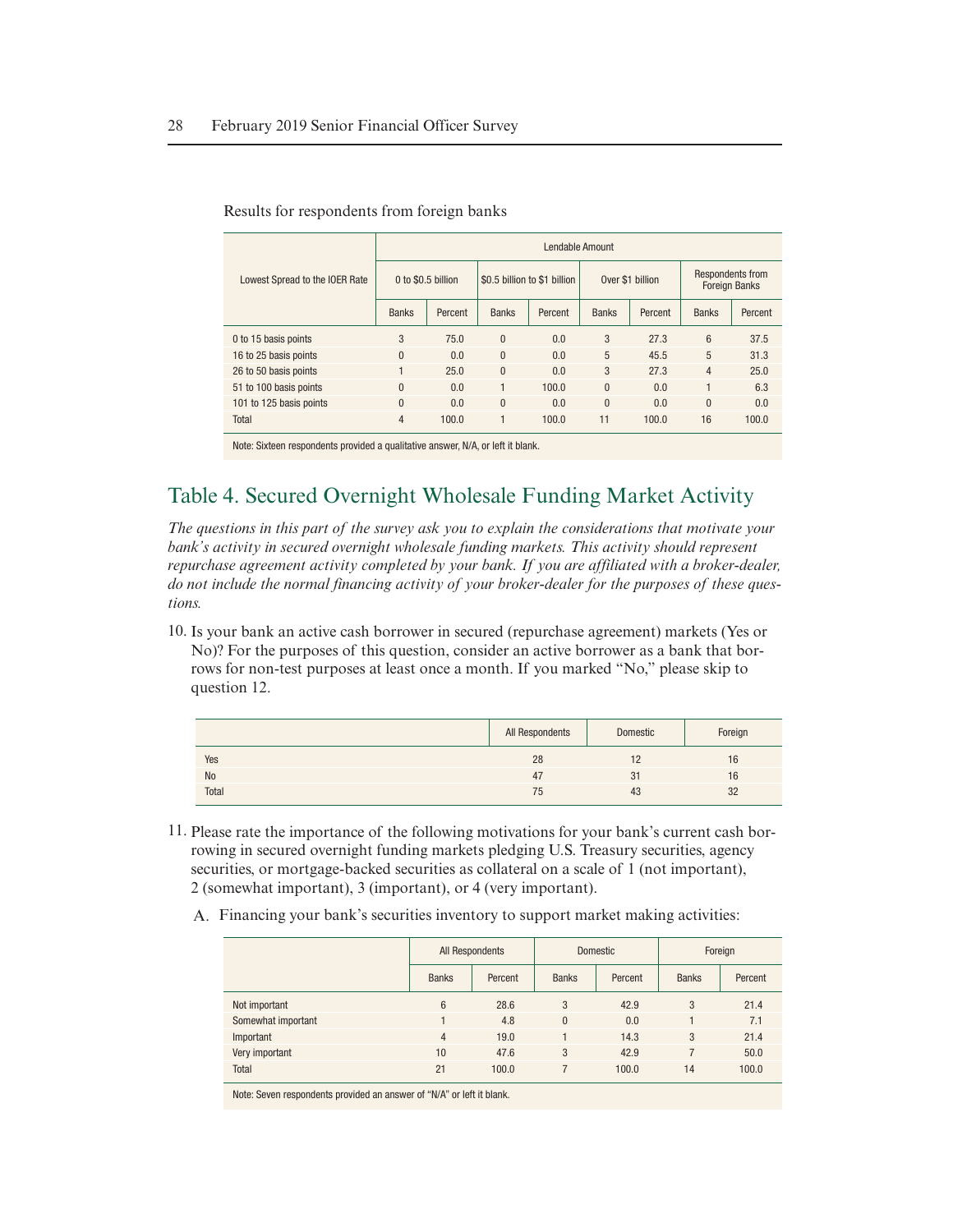|                    | All Respondents |         |                | <b>Domestic</b> | Foreign        |         |  |
|--------------------|-----------------|---------|----------------|-----------------|----------------|---------|--|
|                    | <b>Banks</b>    | Percent | <b>Banks</b>   | Percent         | <b>Banks</b>   | Percent |  |
| Not important      | 13              | 56.5    | $\overline{4}$ | 44.4            | 9              | 64.3    |  |
| Somewhat important | 4               | 17.4    | 3              | 33.3            |                | 7.1     |  |
| Important          | 4               | 17.4    | $\mathfrak{p}$ | 22.2            | $\mathfrak{p}$ | 14.3    |  |
| Very important     | $\overline{2}$  | 8.7     | $\Omega$       | 0.0             | 2              | 14.3    |  |
| <b>Total</b>       | 23              | 100.0   | 9              | 100.0           | 14             | 100.0   |  |

B. Earning a positive spread on the proceeds by investing at IOER:

Note: Five respondents provided an answer of "N/A" or left it blank.

C. Covering temporary or unexpected shortfalls in reserve balance holdings relative to the amount you indicated in question 1.A:

|                    | All Respondents |         |              | <b>Domestic</b> | Foreign        |         |  |
|--------------------|-----------------|---------|--------------|-----------------|----------------|---------|--|
|                    | <b>Banks</b>    | Percent | <b>Banks</b> | Percent         | <b>Banks</b>   | Percent |  |
| Not important      | 11              | 44.0    |              | 9.1             | 10             | 71.4    |  |
| Somewhat important | $\overline{2}$  | 8.0     |              | 9.1             |                | 7.1     |  |
| Important          | 8               | 32.0    | 6            | 54.5            | $\overline{2}$ | 14.3    |  |
| Very important     | 4               | 16.0    | 3            | 27.3            |                | 7.1     |  |
| Total              | 25              | 100.0   | 11           | 100.0           | 14             | 100.0   |  |

Note: Three respondents provided an answer of "N/A" or left it blank.

D. Meeting anticipated intraday payment and liquidity needs:

|                    | All Respondents |         |              | <b>Domestic</b> | Foreign      |         |  |
|--------------------|-----------------|---------|--------------|-----------------|--------------|---------|--|
|                    | <b>Banks</b>    | Percent | <b>Banks</b> | Percent         | <b>Banks</b> | Percent |  |
| Not important      | 14              | 56.0    | 4            | 36.4            | 10           | 71.4    |  |
| Somewhat important | 4               | 16.0    |              | 9.1             | 3            | 21.4    |  |
| Important          | $\overline{4}$  | 16.0    | 3            | 27.3            |              | 7.1     |  |
| Very important     | 3               | 12.0    | 3            | 27.3            | $\Omega$     | 0.0     |  |
| Total              | 25              | 100.0   | 11           | 100.0           | 14           | 100.0   |  |

Note: Three respondents provided an answer of "N/A" or left it blank.

#### E. Meeting reserve requirements:

|                    | All Respondents |         |              | <b>Domestic</b> | Foreign      |         |  |
|--------------------|-----------------|---------|--------------|-----------------|--------------|---------|--|
|                    | <b>Banks</b>    | Percent | <b>Banks</b> | Percent         | <b>Banks</b> | Percent |  |
| Not important      | 18              | 78.3    | 6            | 60.0            | 12           | 92.3    |  |
| Somewhat important |                 | 4.3     | 0            | 0.0             |              | 7.7     |  |
| Important          |                 | 4.3     |              | 10.0            | $\Omega$     | 0.0     |  |
| Very important     | 3               | 13.0    | 3            | 30.0            | $\Omega$     | 0.0     |  |
| Total              | 23              | 100.0   | 10           | 100.0           | 13           | 100.0   |  |

Note: Five respondents provided an answer of "N/A" or left it blank.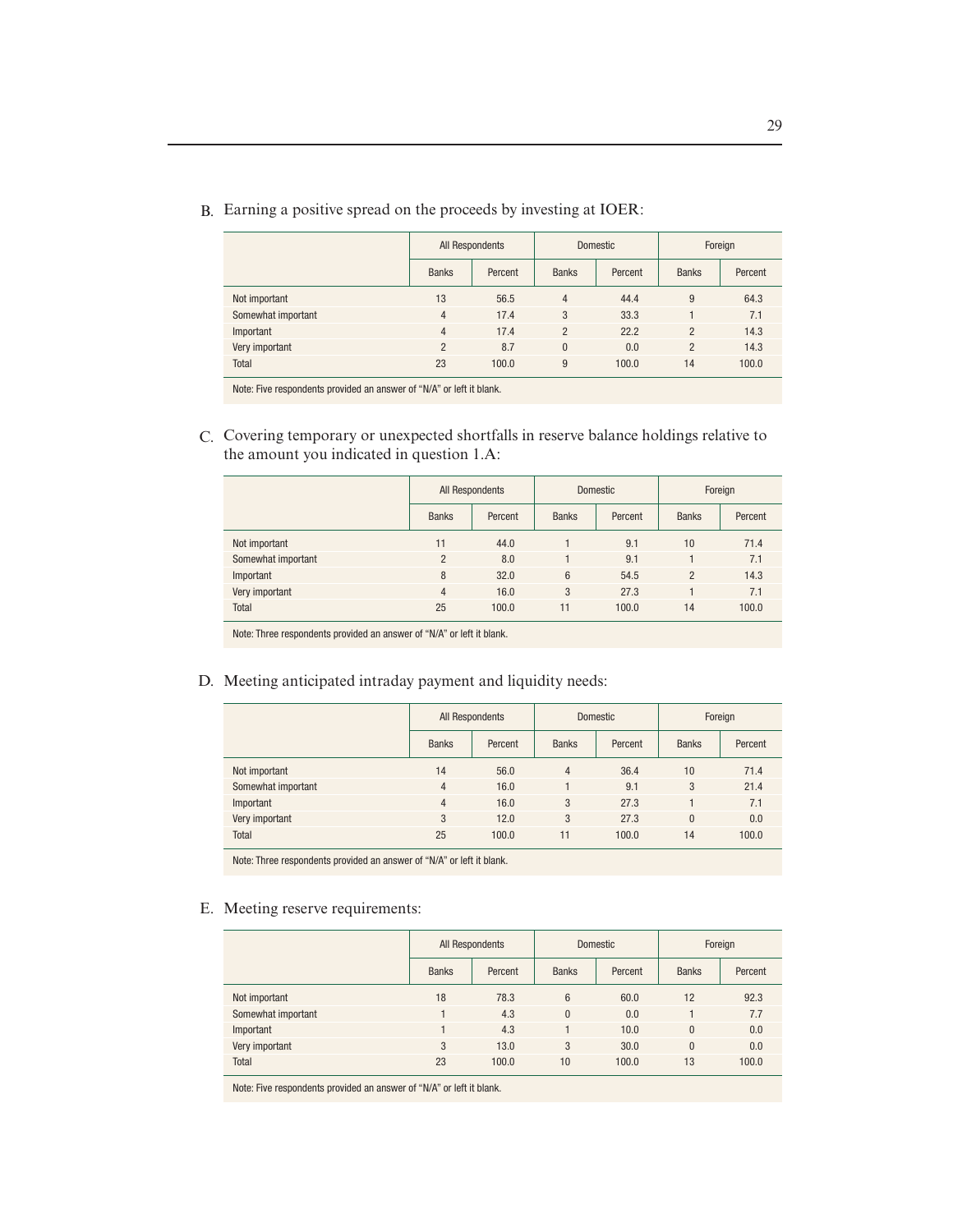|                    | All Respondents |         |              | <b>Domestic</b> | Foreign        |         |
|--------------------|-----------------|---------|--------------|-----------------|----------------|---------|
|                    | <b>Banks</b>    | Percent | <b>Banks</b> | Percent         | <b>Banks</b>   | Percent |
| Not important      | 6               | 27.3    | 3            | 37.5            | 3              | 21.4    |
| Somewhat important | $\overline{2}$  | 9.1     |              | 12.5            |                | 7.1     |
| Important          | 9               | 40.9    |              | 12.5            | 8              | 57.1    |
| Very important     | 5               | 22.7    | 3            | 37.5            | $\overline{2}$ | 14.3    |
| <b>Total</b>       | 22              | 100.0   | 8            | 100.0           | 14             | 100.0   |

F. Borrowing to provide a short-term investment option to customers:

Note: Six respondents provided an answer of "N/A" or left it blank.

G. Executing relative value trades across borrowing and lending markets:

|                    | All Respondents |         |                | <b>Domestic</b> | Foreign        |         |  |
|--------------------|-----------------|---------|----------------|-----------------|----------------|---------|--|
|                    | <b>Banks</b>    | Percent | <b>Banks</b>   | Percent         | <b>Banks</b>   | Percent |  |
| Not important      | 8               | 33.3    | 3              | 33.3            | 5              | 33.3    |  |
| Somewhat important | $\overline{4}$  | 16.7    | $\mathfrak{p}$ | 22.2            | $\mathfrak{p}$ | 13.3    |  |
| Important          | 9               | 37.5    | 3              | 33.3            | 6              | 40.0    |  |
| Very important     | 3               | 12.5    |                | 11.1            | $\overline{2}$ | 13.3    |  |
| Total              | 24              | 100.0   | 9              | 100.0           | 15             | 100.0   |  |

Note: Four respondents provided an answer of "N/A" or left it blank.

H. Other (please rate here and explain in 11.I):

|                    | All Respondents |         |                | <b>Domestic</b> | Foreign      |         |  |
|--------------------|-----------------|---------|----------------|-----------------|--------------|---------|--|
|                    | <b>Banks</b>    | Percent | <b>Banks</b>   | Percent         | <b>Banks</b> | Percent |  |
| Not important      | $\overline{0}$  | 0.0     | $\mathbf{0}$   | 0.0             | $\Omega$     | 0.0     |  |
| Somewhat important | $\theta$        | 0.0     | $\mathbf{0}$   | 0.0             | $\Omega$     | 0.0     |  |
| Important          |                 | 33.3    | $\mathbf{0}$   | 0.0             |              | 100.0   |  |
| Very important     | $\overline{2}$  | 66.7    | $\overline{2}$ | 100.0           | $\Omega$     | 0.0     |  |
| Total              | 3               | 100.0   | $\overline{2}$ | 100.0           |              | 100.0   |  |

Note: Twenty-five respondents provided an answer of "N/A" or left it blank.

I. Other (please explain):

(5 responses)

Multiple respondents noted that their motivations to borrow are to support matched book repo and client relationships.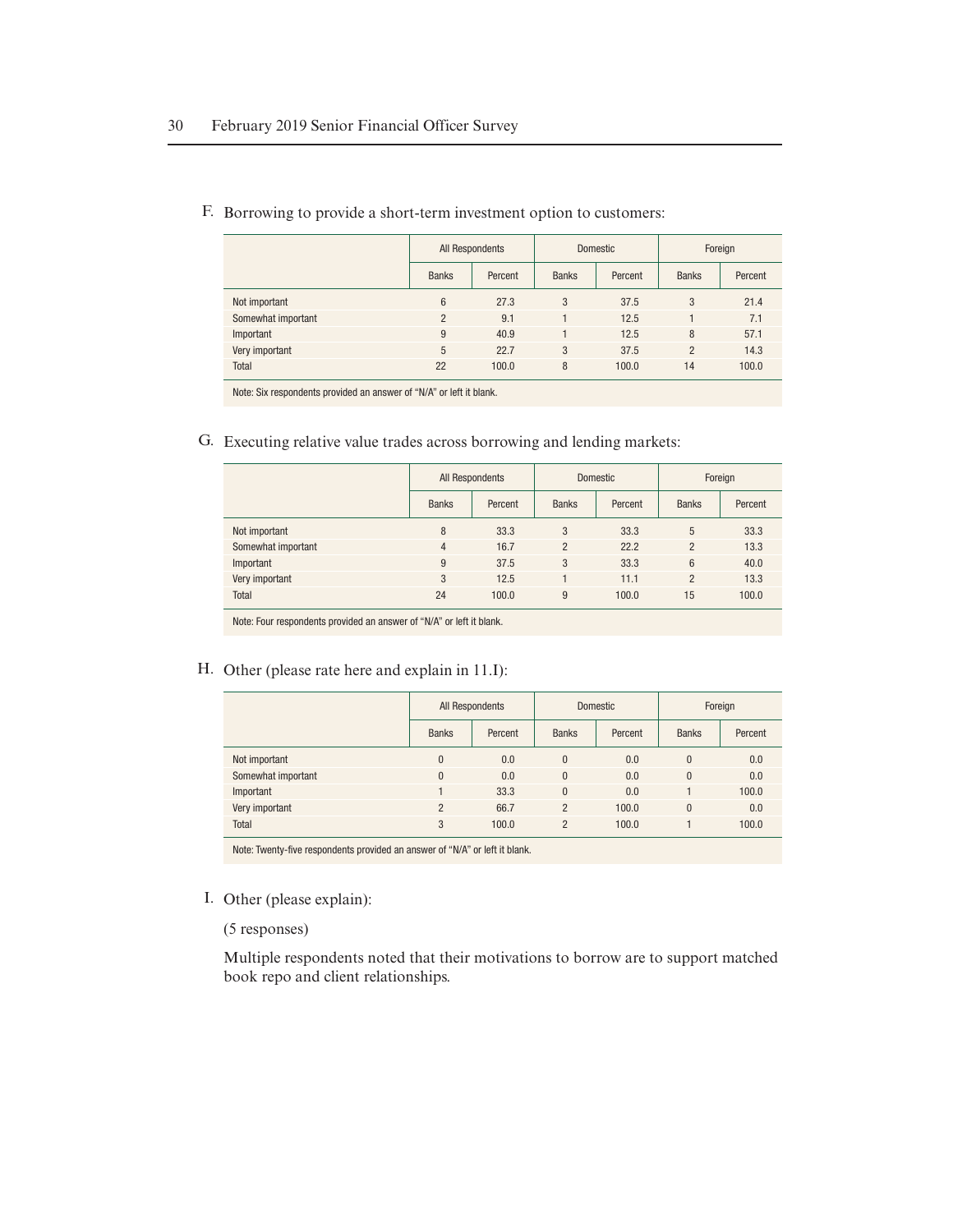12. Is your bank an active lender in secured overnight wholesale funding markets (Yes or No)? For the purposes of this question, consider an active lender as a bank that lends for non-test purposes at least once a month. If you answered "Yes," please answer question 12.B and skip question 12.C. If you answered "No," please answer question 12.C and skip question 12.B.

| А. |           |                 |          |         |
|----|-----------|-----------------|----------|---------|
|    |           | All Respondents | Domestic | Foreign |
|    | Yes       | 32              | 13       | 19      |
|    | <b>No</b> | 43              | 30       | 13      |
|    | Total     | 75              | 43       | 32      |

B. Please describe the factors that drive your decision to lend:

#### (32 responses)

Multiple respondents indicated that they lend cash in secured overnight markets in order to meet customer and client needs. In addition, a number of respondents noted the attractive spread to the IOER rate and investment opportunities as an alternative reason.

C. Please describe why you do not lend:

(43 responses)

Roughly one-fourth of respondents noted that the current spread to the IOER rate was not enough for them to lend cash in secured overnight markets. A significant number of respondents indicated that they would not lend in these markets because they are net borrowers, keep low excess reserve balances, or are not operationally set up to lend cash in the repo markets. Lastly, a moderate share of respondents identified that their credit and liquidity risk appetite is a driver in their decision not to lend cash in overnight secured markets.

- 13. Generally speaking, and excluding the effects of month-end activity, please specify the lowest spread relative to IOER at which your bank would be willing to lend cash in the secured (reverse repurchase agreements) overnight markets. When specifying the spread, please assume that this spread will persist for some time. When considering your bank's lending to an affiliated entity, such as an affiliated broker-dealer, please only include that activity that would lead to a reduction in reserve balances at the bank.
	- A. Respondents were asked to report the lowest spread relative to the IOER rate that they would be willing to lend cash if receiving level-1 high-quality liquid assets (HQLA) collateral, such as U.S. Treasury securities, as well as how much they would be willing to lend at that spread.

Fifty-one banks provided both a spread and an amount that they would be willing to lend. Four provided a spread and indicated in writing that the amount that they would be willing to lend was conditional on market conditions and overall liquidity needs. The remaining 20 either left this question blank or indicated "N/A."

The tables below summarize respondent counts by different ranges of lowest spreads to the IOER rate and lendable amounts for all respondents and then by institution type.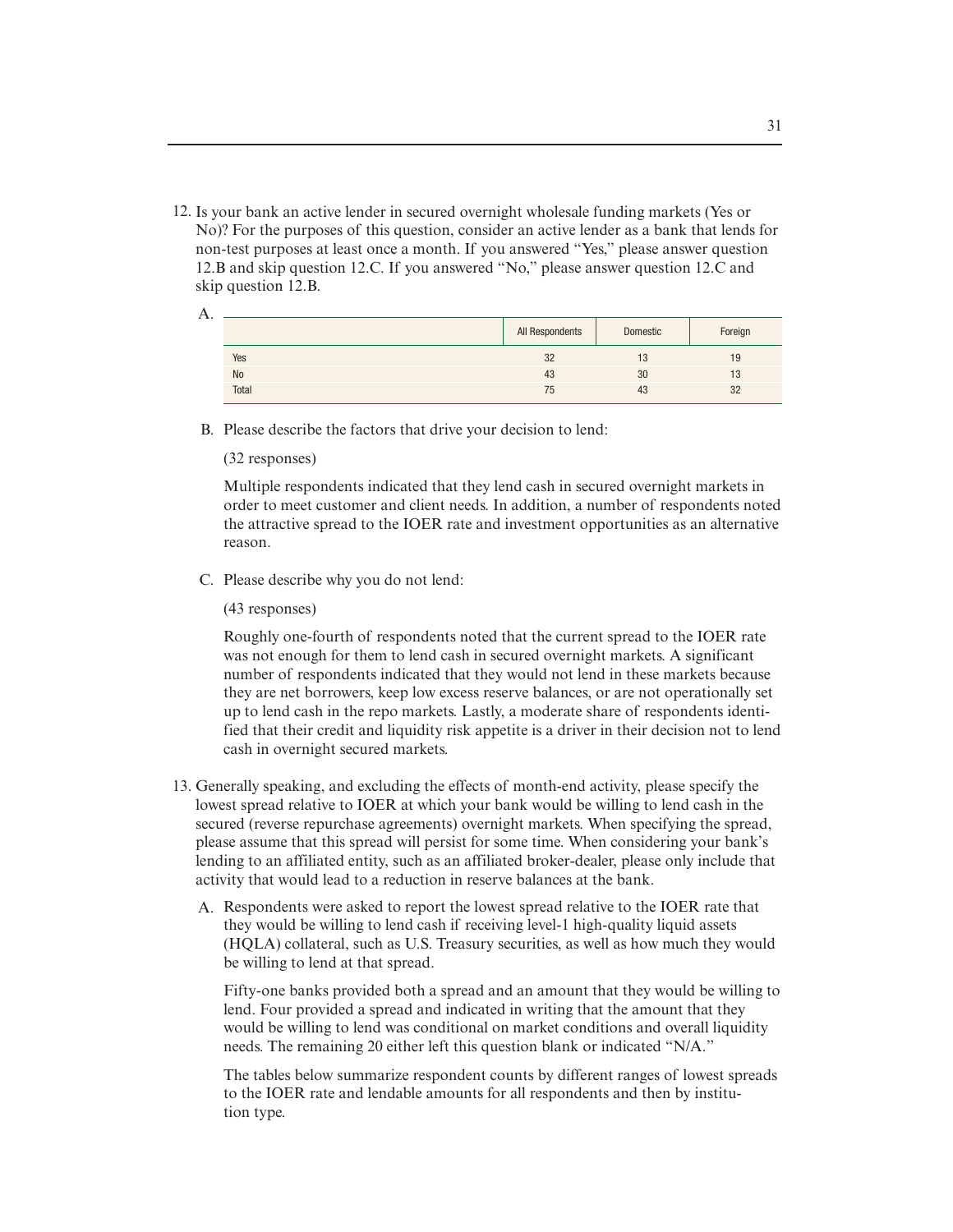| Lowest Spread to the IOER Rate |                    | Lendable Amount |                              |         |                  |         |                 |         |  |  |  |
|--------------------------------|--------------------|-----------------|------------------------------|---------|------------------|---------|-----------------|---------|--|--|--|
|                                | 0 to \$0.5 billion |                 | \$0.5 billion to \$1 billion |         | Over \$1 billion |         | All Respondents |         |  |  |  |
|                                | <b>Banks</b>       | Percent         | <b>Banks</b>                 | Percent | <b>Banks</b>     | Percent | <b>Banks</b>    | Percent |  |  |  |
| 0 to 15 basis points           | 6                  | 33.3            | 3                            | 50.0    | 22               | 81.5    | 31              | 60.8    |  |  |  |
| 16 to 25 basis points          | 4                  | 22.2            |                              | 16.7    | 5                | 18.5    | 10              | 19.6    |  |  |  |
| 26 to 50 basis points          | 5                  | 27.8            | $\overline{2}$               | 33.3    | $\theta$         | 0.0     |                 | 13.7    |  |  |  |
| 51 to 100 basis points         | 3                  | 16.7            | $\Omega$                     | 0.0     | $\theta$         | 0.0     | 3               | 5.9     |  |  |  |
| Total                          | 18                 | 100.0           | 6                            | 100.0   | 27               | 100.0   | 51              | 100.0   |  |  |  |

#### Results for all respondents if receiving **Level-1 HQLA**

Note: Twenty-four respondents provided a qualitative answer, N/A, or left it blank.

#### Results for respondents from domestic banks if receiving **Level-1 HQLA**

| Lowest Spread to the IOER Rate | Lendable Amount    |         |                              |         |                  |         |                                           |         |  |  |  |
|--------------------------------|--------------------|---------|------------------------------|---------|------------------|---------|-------------------------------------------|---------|--|--|--|
|                                | 0 to \$0.5 billion |         | \$0.5 billion to \$1 billion |         | Over \$1 billion |         | Respondents from<br><b>Domestic Banks</b> |         |  |  |  |
|                                | <b>Banks</b>       | Percent | <b>Banks</b>                 | Percent | <b>Banks</b>     | Percent | <b>Banks</b>                              | Percent |  |  |  |
| 0 to 15 basis points           | 5                  | 29.4    | $\overline{2}$               | 50.0    | 7                | 63.6    | 14                                        | 43.8    |  |  |  |
| 16 to 25 basis points          | $\overline{4}$     | 23.5    |                              | 25.0    | 4                | 36.4    | 9                                         | 28.1    |  |  |  |
| 26 to 50 basis points          | 5                  | 29.4    |                              | 25.0    | $\theta$         | 0.0     | 6                                         | 18.8    |  |  |  |
| 51 to 100 basis points         | 3                  | 17.6    | $\Omega$                     | 0.0     | $\theta$         | 0.0     | 3                                         | 9.4     |  |  |  |
| Total                          | 17                 | 100.0   | $\overline{4}$               | 100.0   | 11               | 100.0   | 32                                        | 100.0   |  |  |  |

Note: Eleven respondents provided a qualitative answer, N/A, or left it blank.

#### Results for respondents from foreign banks if receiving **Level-1 HQLA**

| Lowest Spread to the IOER Rate | Lendable Amount    |         |                              |         |                  |         |                                          |         |  |  |
|--------------------------------|--------------------|---------|------------------------------|---------|------------------|---------|------------------------------------------|---------|--|--|
|                                | 0 to \$0.5 billion |         | \$0.5 billion to \$1 billion |         | Over \$1 billion |         | Respondents from<br><b>Foreign Banks</b> |         |  |  |
|                                | <b>Banks</b>       | Percent | <b>Banks</b>                 | Percent | <b>Banks</b>     | Percent | <b>Banks</b>                             | Percent |  |  |
| 0 to 15 basis points           |                    | 100.0   |                              | 50.0    | 15               | 93.8    | 17                                       | 89.5    |  |  |
| 16 to 25 basis points          | $\Omega$           | 0.0     | $\Omega$                     | 0.0     |                  | 6.3     |                                          | 5.3     |  |  |
| 26 to 50 basis points          | $\Omega$           | 0.0     |                              | 50.0    | $\theta$         | 0.0     |                                          | 5.3     |  |  |
| 51 to 100 basis points         | $\Omega$           | 0.0     | $\theta$                     | 0.0     | $\Omega$         | 0.0     | $\Omega$                                 | 0.0     |  |  |
| Total                          |                    | 100.0   | $\overline{2}$               | 100.0   | 16               | 100.0   | 19                                       | 100.0   |  |  |

Note: Thirteen respondents provided a qualitative answer, N/A, or left it blank.

B. Respondents were asked to report the lowest spread relative to the IOER rate that they would be willing to lend cash if receiving level-2 HQLA collateral, such as U.S. agency securities or mortgage-backed securities, as well as how much they would be willing to lend at that spread.

Forty-two banks provided both a spread and an amount that they would be willing to lend. Two provided a spread and indicated in writing that the amount that they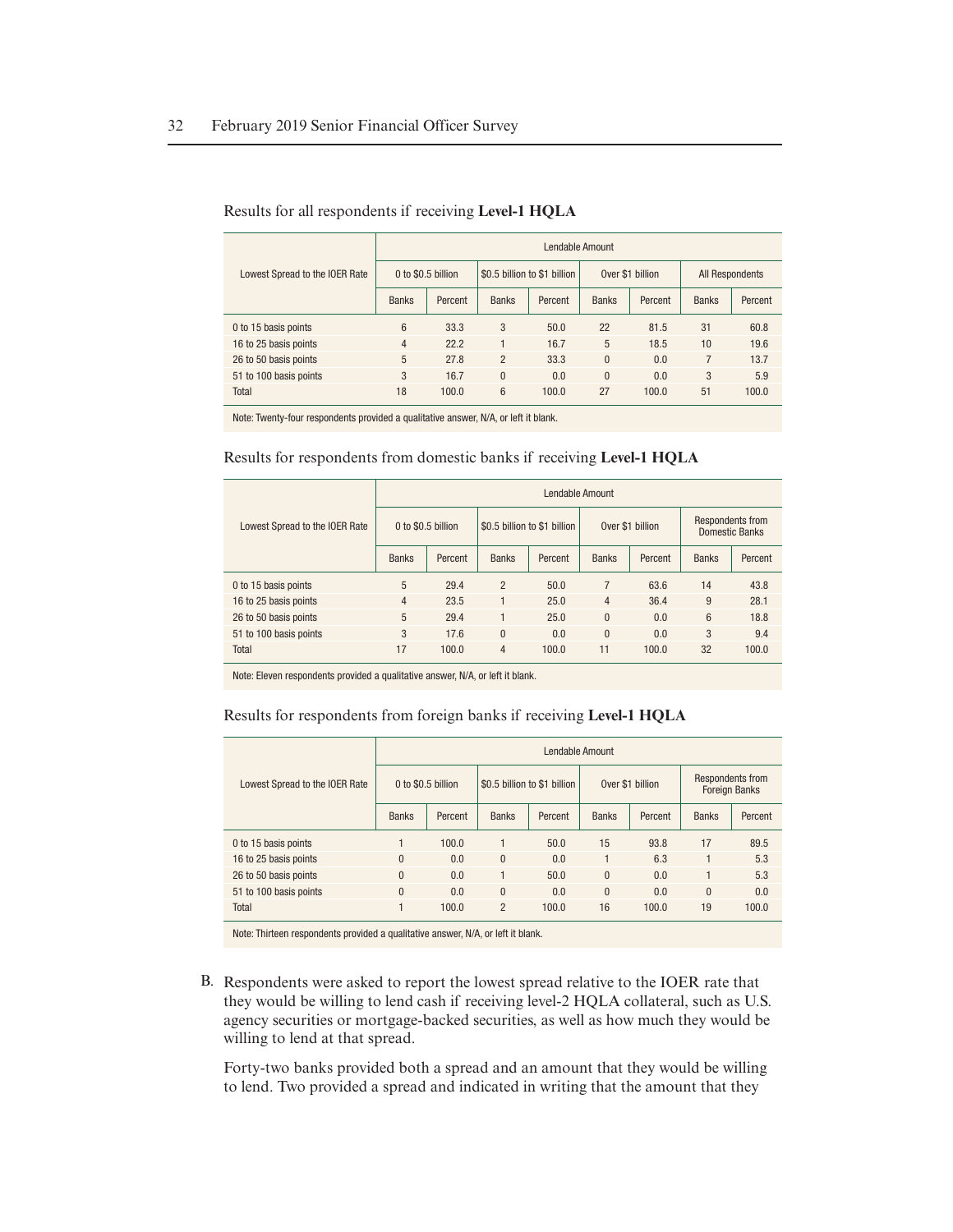would be willing to lend was conditional on market conditions. The remaining 31 either left this question blank or indicated "N/A."

Results for all respondents if receiving **Level-2 HQLA**

|                                | Lendable Amount    |         |                              |         |                 |                  |                        |         |  |  |  |
|--------------------------------|--------------------|---------|------------------------------|---------|-----------------|------------------|------------------------|---------|--|--|--|
| Lowest Spread to the IOER Rate | 0 to \$0.5 billion |         | \$0.5 billion to \$1 billion |         |                 | Over \$1 billion | <b>All Respondents</b> |         |  |  |  |
|                                | <b>Banks</b>       | Percent | <b>Banks</b>                 | Percent | <b>Banks</b>    | Percent          | <b>Banks</b>           | Percent |  |  |  |
| 0 to 15 basis points           | 3                  | 17.7    | $\overline{2}$               | 28.6    | 9               | 50.0             | 14                     | 33.3    |  |  |  |
| 16 to 25 basis points          | 3                  | 17.7    |                              | 14.3    | $6\overline{6}$ | 33.3             | 10                     | 23.8    |  |  |  |
| 26 to 50 basis points          | 6                  | 35.3    | $\overline{2}$               | 28.6    | $\overline{2}$  | 11.1             | 10                     | 23.8    |  |  |  |
| 51 to 100 basis points         | 4                  | 23.5    | $\overline{2}$               | 28.6    |                 | 5.6              | 7                      | 16.7    |  |  |  |
| 101 to 125 basis points        | $\mathbf{0}$       | 0.0     | $\Omega$                     | 0.0     | $\Omega$        | 0.0              | $\Omega$               | 0.0     |  |  |  |
| 126 to 150 basis points        |                    | 5.9     | $\Omega$                     | 0.0     | $\theta$        | 0.0              |                        | 2.4     |  |  |  |
| Total                          | 17                 | 100.0   | 7                            | 100.0   | 18              | 100.0            | 42                     | 100.0   |  |  |  |

Note: Thirty-three respondents provided a qualitative answer, N/A, or left it blank.

#### Results for respondents from domestic banks if receiving **Level-2 HQLA**

| Lowest Spread to the IOER Rate | Lendable Amount    |         |                |                              |              |                  |                                    |         |  |  |  |
|--------------------------------|--------------------|---------|----------------|------------------------------|--------------|------------------|------------------------------------|---------|--|--|--|
|                                | 0 to \$0.5 billion |         |                | \$0.5 billion to \$1 billion |              | Over \$1 billion | Respondents from<br>Domestic Banks |         |  |  |  |
|                                | <b>Banks</b>       | Percent | <b>Banks</b>   | Percent                      | <b>Banks</b> | Percent          | <b>Banks</b>                       | Percent |  |  |  |
| 0 to 15 basis points           | $\overline{2}$     | 13.3    |                | 25.0                         | 5            | 50.0             | 8                                  | 27.6    |  |  |  |
| 16 to 25 basis points          | 3                  | 20.0    | $\Omega$       | 0.0                          | 3            | 30.0             | 6                                  | 20.7    |  |  |  |
| 26 to 50 basis points          | 6                  | 40.0    | 1              | 25.0                         | 1            | 10.0             | 8                                  | 27.6    |  |  |  |
| 51 to 100 basis points         | 3                  | 20.0    | $\overline{2}$ | 50.0                         | 1            | 10.0             | 6                                  | 20.7    |  |  |  |
| 101 to 125 basis points        | $\Omega$           | 0.0     | $\Omega$       | 0.0                          | $\Omega$     | 0.0              | $\theta$                           | 0.0     |  |  |  |
| 126 to 150 basis points        |                    | 6.7     | $\theta$       | 0.0                          | $\Omega$     | 0.0              |                                    | 3.4     |  |  |  |
| Total                          | 15                 | 100.0   | 4              | 100.0                        | 10           | 100.0            | 29                                 | 100.0   |  |  |  |

Note: Fourteen respondents provided a qualitative answer, N/A, or left it blank.

#### Results for respondents from foreign banks if receiving **Level-2 HQLA**

| Lowest Spread to the IOER Rate | Lendable Amount    |         |                              |         |                |                  |                                          |         |  |  |
|--------------------------------|--------------------|---------|------------------------------|---------|----------------|------------------|------------------------------------------|---------|--|--|
|                                | 0 to \$0.5 billion |         | \$0.5 billion to \$1 billion |         |                | Over \$1 billion | Respondents from<br><b>Foreign Banks</b> |         |  |  |
|                                | <b>Banks</b>       | Percent | <b>Banks</b>                 | Percent | <b>Banks</b>   | Percent          | <b>Banks</b>                             | Percent |  |  |
| 0 to 15 basis points           |                    | 50.0    |                              | 33.3    | $\overline{4}$ | 50.0             | 6                                        | 46.2    |  |  |
| 16 to 25 basis points          | $\Omega$           | 0.0     | 1                            | 33.3    | 3              | 37.5             | 4                                        | 30.8    |  |  |
| 26 to 50 basis points          | $\Omega$           | 0.0     | $\overline{1}$               | 33.3    |                | 12.5             | $\overline{2}$                           | 15.4    |  |  |
| 51 to 100 basis points         | н                  | 50.0    | $\Omega$                     | 0.0     | $\theta$       | 0.0              | 1                                        | 7.7     |  |  |
| 101 to 125 basis points        | $\Omega$           | 0.0     | $\Omega$                     | 0.0     | $\Omega$       | 0.0              | $\Omega$                                 | 0.0     |  |  |
| 126 to 150 basis points        | $\Omega$           | 0.0     | $\Omega$                     | 0.0     | $\theta$       | 0.0              | $\overline{0}$                           | 0.0     |  |  |
| Total                          | $\overline{2}$     | 100.0   | 3                            | 100.0   | 8              | 100.0            | 13                                       | 100.0   |  |  |

Note: Nineteen respondents provided a qualitative answer, N/A, or left it blank.